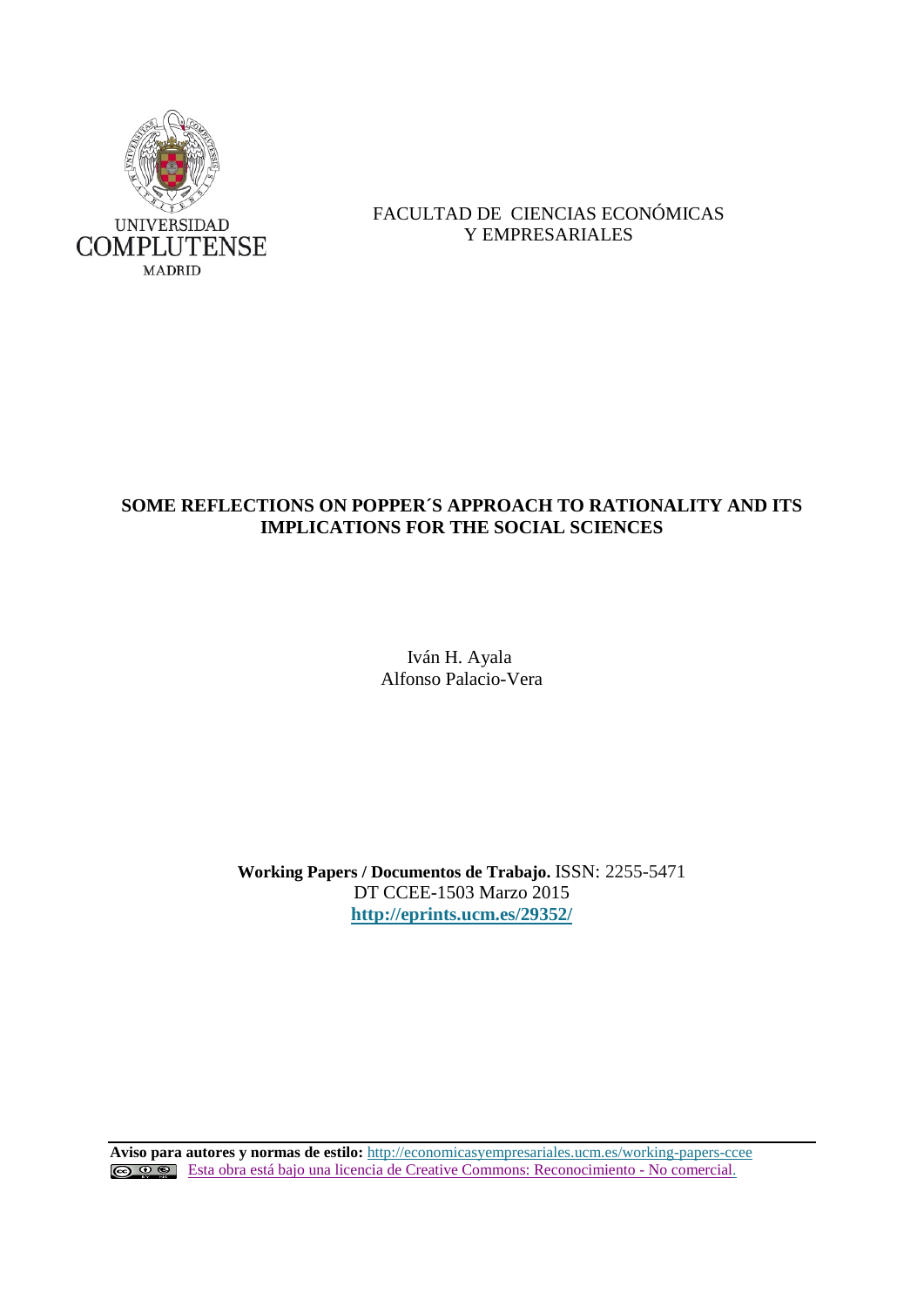# **SOME REFLECTIONS ON POPPER´S APPROACH TO RATIONALITY AND ITS IMPLICATIONS FOR THE SOCIAL SCIENCES**

## **Abstract:**

There are two different notions of human rationality in Popper´s work: the notion that stems from his evolutionary theory of knowledge and learning (PTKL), and the notion embodied in his methodological proposal for the social sciences known as `Situational Analysis´ (*SA*). This essay provides an in-depth critical analysis of the relation between these two approaches and its implications for the social sciences. In particular, we focus on (i) the difference between PTKL and both the `objectivist´ and `subjectivist´ version of *SA*, (ii) Schumpeter's distinction between the `rationality of the observer' and the `rationality in the observed´, and (iii) Hayek´s arguments about the nature of the `facts´ of the social sciences.

**Keywords**: Evolutionary, Knowledge, Popper, Rationality, Situational analysis.

# **ALGUNAS REFLEXIONES ACERCA DEL ENFOQUE POPPERIANO SOBRE LA RACIONALIDAD Y SUS IMPLICACIONES PARA LAS CIENCIAS SOCIALES**

# **Resumen:**

Existen dos nociones distintas sobre la racionalidad humana en la obra filosófica de Popper: la derivada de la teoría popperiana del conocimiento y el aprendizaje (TPCA) y la noción implícita en su propuesta metodológica para las Ciencias Sociales conocida como "Análisis Situacional" (AS). Este ensayo realiza un análisis crítico detallado de la relación entre estas dos nociones y de sus implicaciones para las ciencias sociales. En concreto, el ensayo aborda: (i) las diferencias entre TPCA y las versiones "objetivista" y "subjetivista" de AS, (ii) la distinción propuesta por Schumpeter entre la "racionalidad del observador y la "racionalidad del observado" y (iii) los argumentos de Hayek sobre la naturaleza de los "hechos" en las Ciencias Sociales. .

**Palabras clave:** Evolucionista, Conocimiento, Popper, Racionalidad, Análisis situacional.

**Materia:** Ciencias Sociales **JEL:** A12, B41, B52, D81.

**Iván H. Ayala**  Universidad Complutense de Madrid E-mail: [ivanhuascarayala@ucm.es](mailto:ivanhuascarayala@ucm.es)

**Alfonso Palacio-Vera** Departamento de Economía Aplicada III (Política Económica) Facultad de Ciencias Económicas y Empresariales. Universidad Complutense de Madrid, E-mail: [apv@ccee.ucm.es](mailto:apv@ccee.ucm.es)

**Marzo 2015** (fecha de recepción)

Este trabajo ha sido editado por la Biblioteca de la Facultad de CC Económicas y Empresariales de la UCM, de acuerdo con los requisitos de edición que figuran en la Web institucional. Las opiniones expresadas en este documento son de exclusiva responsabilidad de los autores.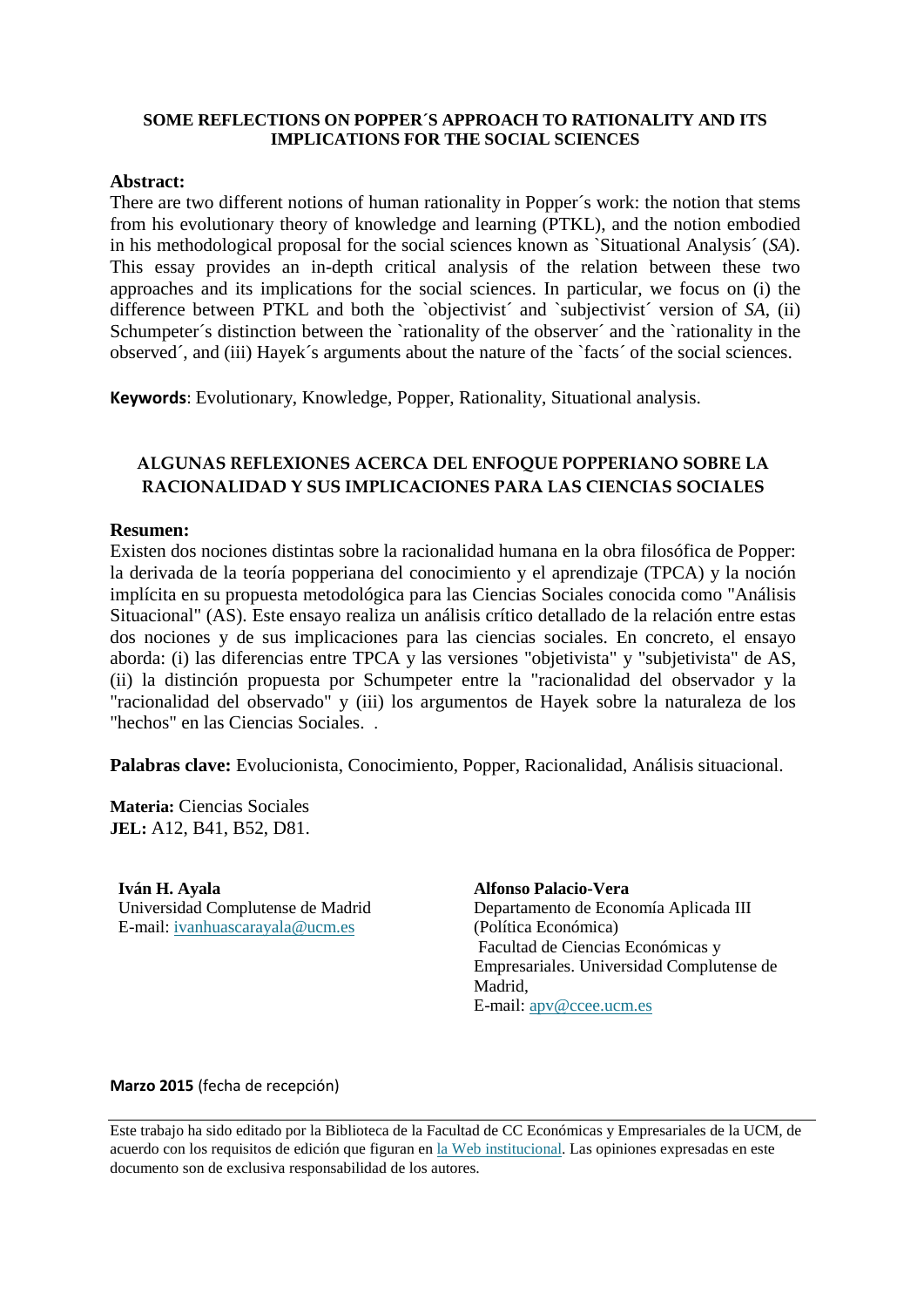# **SOME REFLECTIONS ON POPPER´S APPROACH TO RATIONALITY AND ITS IMPLICATIONS FOR THE SOCIAL SCIENCES**

### **1. Introduction**

1

Discussions by both philosophers of science and social science methodologists on Popper´s methodological proposal for the social sciences known as `Situational Analysis´ (*SA*) have focused either on its (in)compatibility with falsification (Hands, 1985, 1991, 1992; Notturno, 1998; Hedström et al., 1998) or on its interpretation.<sup>1</sup> In the former case, the debate has revolved around Popper´s confession (Popper, 1994, ch. 8) that his `rationality principle´ (*RP*), i.e., the notion that in the construction of models in the social sciences we must assume that actors´ behaviour is adequate or appropriate to their problem-situation (P-S), is *false* but nevertheless a *good enough approximation*  to the truth (Popper, 1985).<sup>2</sup> This surprising confession by a philosopher of science whose academic reputation grew out of the formulation of a demarcation criterion for scientific hypotheses based on the requirement that the latter be potentially falsified has led some commentators to argue that Popper´s methodological proposal for the social sciences and, specifically, his *RP* is incompatible with the criterion of refutability as prescribed for the natural sciences.<sup>3</sup> Some critics even argue that such incompatibility severely undermines Popper´s claim to methodological monism in the natural and the social sciences. Other critics have accused him of reintroducing a pure instrumentalism *à la* Friedman (1953) due to his methodological advice to immunize *RP* from potential refutation and of `contradicting his own explicit rejection of instrumentalist pretences to knowledge´ (Oakley, 1999, p. 32).

<sup>&</sup>lt;sup>1</sup> General criticisms of Popper's methodological proposal for the social sciences can be found in Latsis (1983), Hands, (1985), Bunge (1996), Oakley (1999, 2002), and Vanberg (2002).

<sup>&</sup>lt;sup>2</sup> Recently, another version of *RP* has been proposed in Lagueux (2006, pp. 201-202) who suggests that, given the fact that refinements in model-construction in the social sciences imply that theoretical models exhibit more detailed descriptions of the situation, *RP* may also be enunciated as implying that `the agent will agree with what is clearly presented by the model itself as the appropriate thing to do'. Be that as it may, for the purpose of this study we focus hereafter on Popper´s version of *RP*.

<sup>&</sup>lt;sup>3</sup> These ideas were expounded in his famous *Logic of Scientific Discovery*. That said, and as far as the social sciences are concerned, there is some consensus on the notion that it is not 'falsificationism' *per se* but 'critical rationalism' ― of which falsification is only one possibility ― that is the true message of Popper´s philosophy (Caldwell, 1991; Notturno, 1998; Boland, 2003*a*). According to Hands (1991, p. 114), who nevertheless remains sceptical of this interpretation, `critical rationalism´ is an interpretation of Popperian philosophy due primarily to Bartley (1982).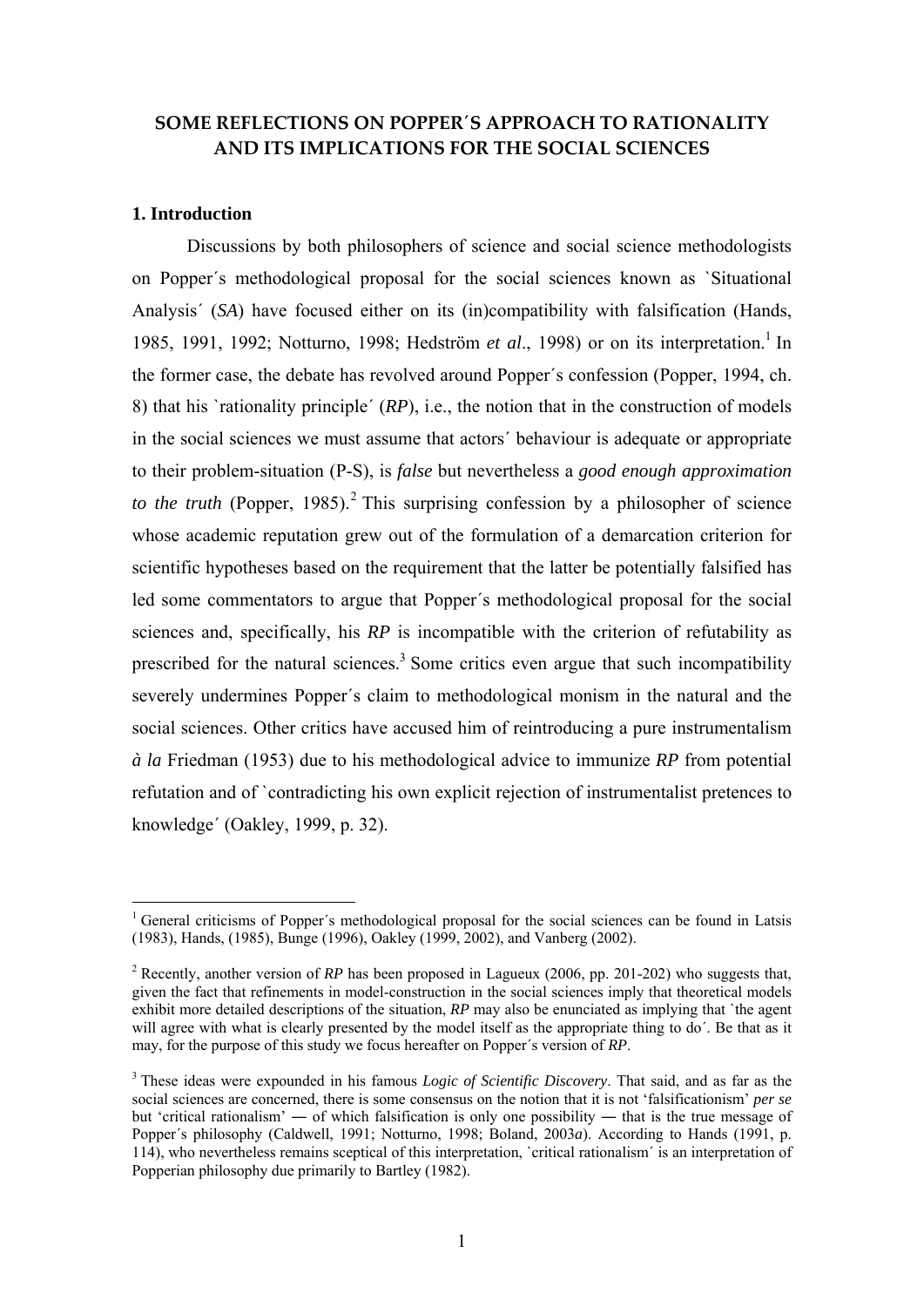As for the interpretation of *RP*, the debate has centred on its role and status. For instance, Latsis (1983, p. 132) argues that `Popper´s account of the role and status of the rationality principle is obscure and unsatisfactory´. He shows that, in different parts of his work, Popper notes that *RP* is 'almost empty', 'not a priori valid', 'clearly false', 'a good approximation to the truth´, and `the consequence of a methodological postulate´ (*op. cit*., p. 133). According to him, the role of *RP* is to function as a `plastic interface´ between mental states and behaviour and this is the reason why it is declared by Popper to be false but close to the truth (*op. cit*., p. 140). Specifically, *RP* is false if interpreted in a literal way because it does not *determine* behaviour in a `cast-iron´ fashion but is close to the truth because it captures the tendency of human behaviour to follow the logic dictated by P-S.<sup>4</sup> Crucially, he distinguishes between an `objectivist' ( $RPo$ ) and a `subjectivist´ version (*RPs*), and associates the former with Pareto (1917, section 150) and Parsons (1937, p. 58), and the latter with Popper himself. If *RPo* is adopted, the theoretician reconstructs the `objective´ P-S in an oversimplified way whereas, if *RPs* is adopted, P-S is reconstructed *as it is seen by the actors*.

Building on Latsis´ distinction between *RPo* and *RPs*, Nadeau (1993) discusses the role of *RP* in Popper (1985) and maintains that *RPo* is clearly false because actors´ behaviour is not always adequate to the `objective´ P-S whereas *RPs* is irrefutable and, hence, it can only be interpreted as a metaphysical statement (*op. cit*., p. 459). He then states that *RPs* is the correct interpretation since 'the rationality principle that Popper puts at the theoretical core of all social sciences looks *more* like a "synthetic a priori truth or pure reason" in the domain of social reality than like an empirical law of nature<sup>'</sup>. Nevertheless, when asked to clarify whether *RP* is a `methodological principle<sup>'</sup> or an `empirical conjecture´, Popper explains that `[t]his second case is precisely the one that corresponds to my own view of the status of the rationality principle: I regard the principle of adequacy of action (that is the rationality principle) as an integral part of every, or nearly every, testable social theory´ (Popper, 1994, p. 177). In other words, he views *RP* as an integral part of any empirical theory in the social sciences and, more specifically, as the animating part, just as the laws of motion of planets are an integral part of Newton´s gravitational theory. In an attempt to make sense of all this, Lagueux

<sup>&</sup>lt;sup>4</sup> In his analysis of the role and status of *RP* Latsis (1983) focuses on Popper's analysis of the `mind-body problem´, that is, the analysis of the manner in which mental states affect behaviour as discussed in his paper `Of Clouds and Clocks´ (Popper, 1966). According to Latsis (1983, p. 139), *RP* represents Popper´s compromise solution to this problem whereby it is suggested that `our mental states control some of our behaviour and that this control is "of a plastic kind"<sup>'</sup>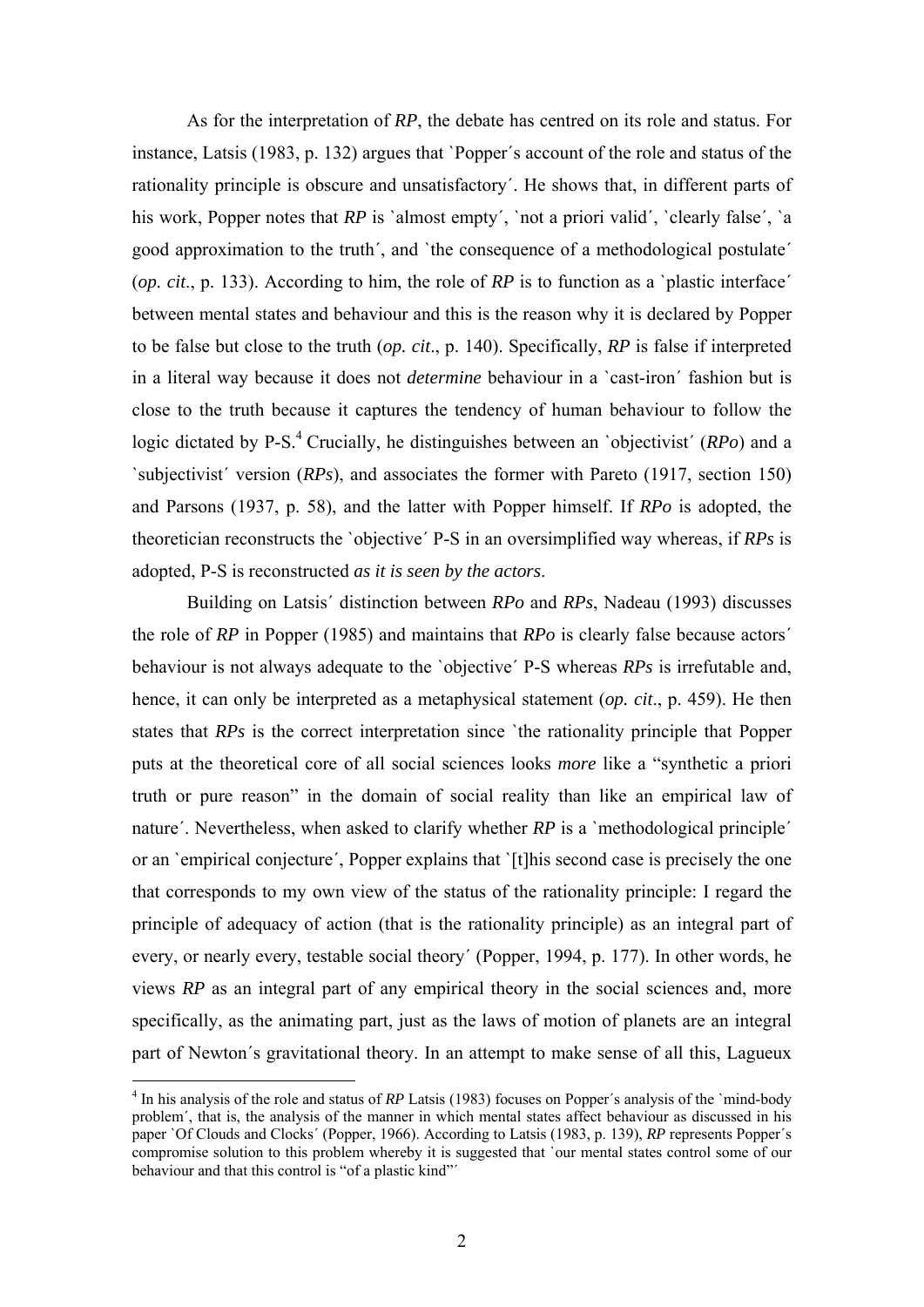(2006, p. 203) argues that a methodological principle cannot be a part of a scientific theory whose constituent parts must be *empirical* rather than *a priori*. Yet, according to him, if *RP* cannot be a methodological principle, `the *decision* to immunize it can nonetheless be considered as based on a methodological principle´ (see Notturno, 1998, pp. 405-408). Although he uses a different terminology — methodological `rule´ instead of methodological `principle´ — de Bruin (2006, p. 213) also explains that the decision to adopt *RP* is a methodological rule according to which `one should always try to explain human behaviour in terms of reasons´. However, he adds that `there are good reasons to doubt whether the kind of principle of rationality that Popper discusses is really empirical at all… one could as well phrase it as a *metaphysical principle* that all actions have reasons´ (de Bruin, 2006, p. 216, emphasis added).

 Despite the fact that some commentators have noted that there are two different notions of rationality in Popper´s philosophy, there has been very little discussion about the relation of *RP* and Popper´s evolutionary theory of knowledge and learning (PTKL). The essence of Popper´s theory of knowledge is that all knowledge is conjectural and that we can *never* prove that a hypothesis is true albeit sometimes it is possible to prove that it is wrong. Likewise, the essence of Popper´s evolutionary theory of learning is that all living organisms (including human beings) learn by virtue of an imperfect and unending process that consists of subjecting their conjectures or hypotheses to trial and eliminating those ones which turn out to be erroneous while keeping *provisionally* those ones that are not falsified (Popper, 1963, p. 312).<sup>5</sup> In other words, our knowledge grows in a `negative´ sense by discarding erroneous conjectures through a process of trial and error-elimination. As a result of it, an implication of PTKL is that the most important feature of knowledge is its fallibility. A second element of Popper´s theory of learning is that the learning process is always *imperfect* insofar as it never reaches an optimum adaptation to the surrounding environment.

Now, a number of critics have referred to the apparent *duality* in Popper´s notion of rationality. To be sure, Popper (1985, p. 365; 1994, p. 181) distinguishes between rationality as a personal attitude — which he defines as the attitude of readiness to correct one´s beliefs when they turn out to be wrong — and his *RP* which, according to him, *has nothing to do* with the assumption that men are rational in this sense. Further,

<sup>&</sup>lt;sup>5</sup> Interestingly, as mentioned in Langlois (1995, footnote 8), Hayek (1967, p. 84) associates the notion of rationality in economics to the ability to `learn from experience´ which is very close to PTKL.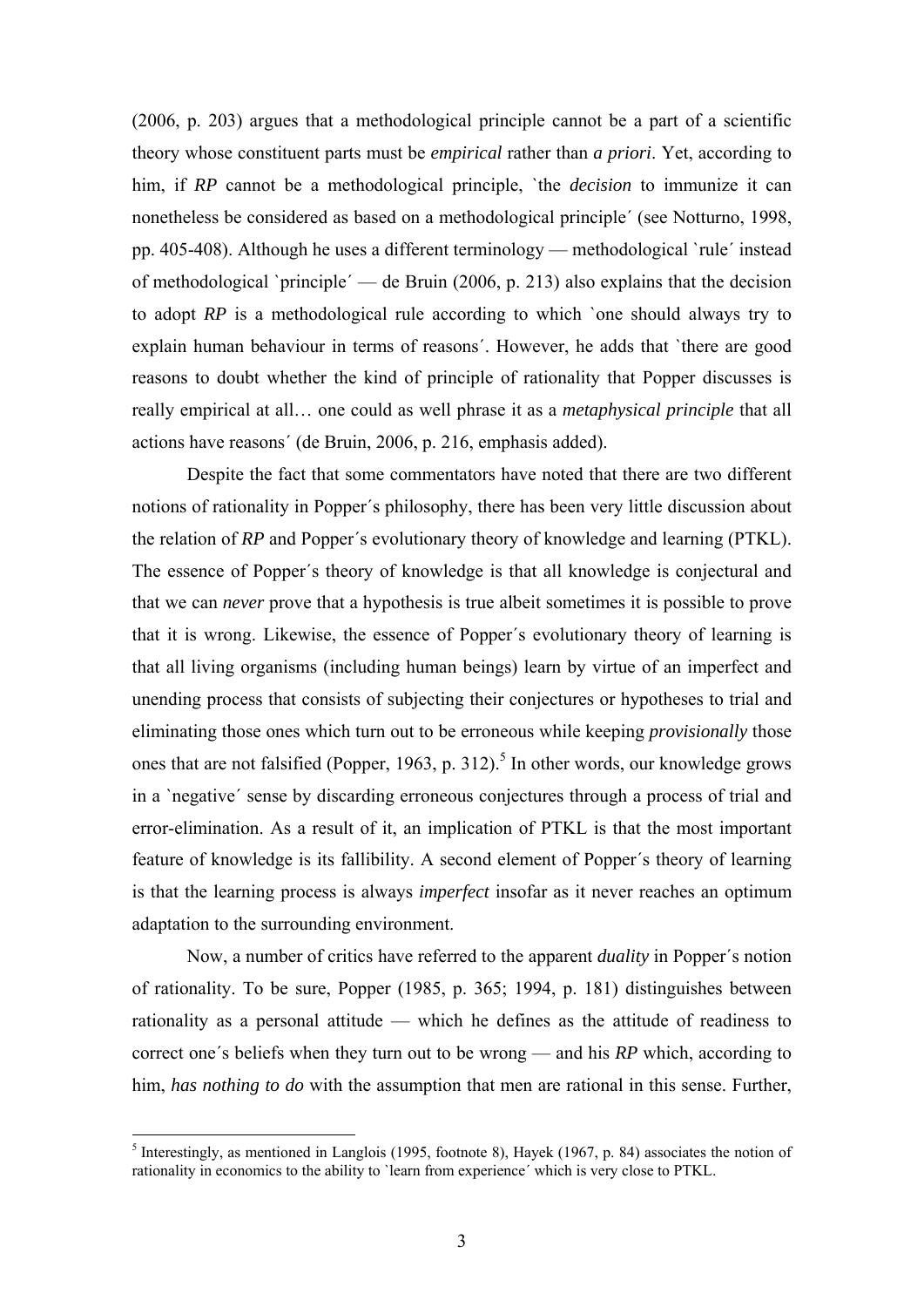when he presents *SA* as his methodological proposal for the social sciences he writes that `when we speak of "rational behaviour" or of "irrational behaviour" then we mean behaviour which is, or is not, in accordance with the logic of the situation´ (Popper, [1943*a*] 1966, p. 97; 1944-45, sections 31 & 32). Be that as it may, Kerstenetzky (2009, p. 202) argues that the demarcation line between rationality and irrationality in Popper is the *incorrigibility* of one´s beliefs. That is, human behaviour is `rational´ if we are willing to correct our wrong beliefs and 'irrational' if otherwise. Similarly, Lagueux (2006, p. 202) points out that it is the `tendency to correct oneself by criticism´ that represents true rationality in Popper whereas Vanberg (2002, p. 19) remarks that, on the one hand, Popper presents *RP* as the methodological foundation for the social sciences but, in other parts of his work, he sketches out a framework for the analysis of human behaviour that relies on a different approach at purposeful behaviour that he defines as `conjecture-based problem-solving behaviour´. Finally, the conflict between the view of human agency depicted in PTKL and *SA* is also noted by Oakley (1999, p. 25; 2002, p. 468).

 The main purpose of this essay is to analyse the compatibility or otherwise of these two seemingly different notions of rationality in Popper´s work. In the process, we will make five claims. Our first claim is that there is a certain tension between PTKL and *SA* when their relation is analysed from the standpoint of the `rationality of the agents´ whose behaviour the theoretician seeks to capture in a situational model albeit the tension disappears when the relation is treated from the standpoint of the `rationality of the theoretician´. Our second claim is that the nature of the tension between PTKL and *SA* depends on whether the theoretician adopts the `objectivist' or the `subjectivist' version of *SA*. In particular, we will argue below that the tension between PTKL and the `subjectivist´ version stems from the fact that, in the latter, it is implicitly assumed that agents´ view of P-S is, at least partially, wrong which implies that agents do not tend to eliminate their mistakes as PTKL posits. By contrast, we will argue that the tension between PTKL and the `objectivist´ version of *SA* stems from the fact that: (i) if agents behave according to PTKL it is not necessarily the case that their decisions will be adequate or appropriate to the `logic of the situation´ because the former *only* implies that agents tend to eliminate their (past) mistakes and, hence, in the wake of changes in the surrounding environment agents´ decisions may be inadequate to the `logic of the (new) situation´, and (ii) adoption of the `objectivist´ *SA* implies *de facto* the imposition of the theoretician´s view of P-S on agents´ but it is unlikely that if agents behave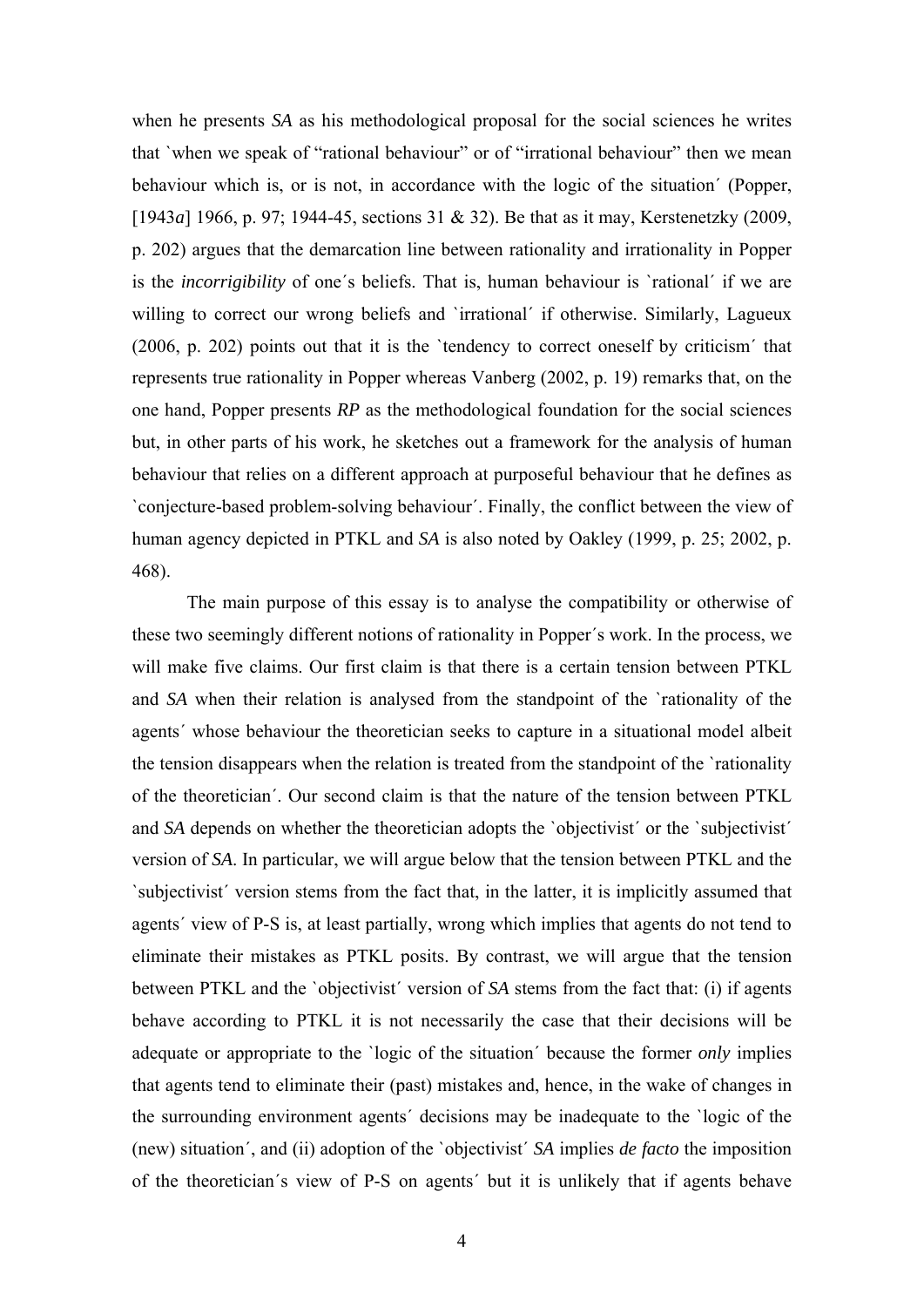according to PTKL their view of P-S will converge to the theoreticians´. Our third claim builds on the ideas of Hayek (1943) about the nature of the `facts´ of the social sciences and is that, in the way it is presented by Popper and his commentators, the `objectivist´ version of *SA* represents a *limit* case which presupposes that P-S is (fully) *independent*  of agents´ beliefs. Our fourth claim is closely related to the previous one and consists of the idea that, if Hayek´s ideas are accepted, it follows that the natural strategy for social scientists is to seek to reconstruct P-S *as agents´ see it*. Our fifth and last claim is that, unlike what Popper and some of his commentators suggest, the difference between the `objectivist´ and the `subjectivist´ version of *SA* is not that in the former the theoretician reconstructs P-S *as it actually is* whereas in the latter she does it as *agents see it* but, rather that in the former the theoretician seeks to reconstruct P-S *as she sees it* whereas in the latter she does it *as she believes agents see it*. The content of the essay is as follows. The following section introduces PTKL. In section 3, we expound Popper´s *SA*. In section 4, we discuss the duality in Popper´s notion of rationality by addressing: (i) the implications of adopting either the `objectivist´ or the `subjectivist´ version of *SA,*  (ii) Hayek´s ideas about the `facts´ of the social sciences, (iii) a reformulation of the `objectivist´ and `subjectivist´ version of *SA* that takes on board Hayek´s ideas on the methodology of the social sciences, and (iv) the division line between `rational´ and `irrational´ behaviour in PTKL and *SA*. Finally, section 5 summarizes and concludes.

### **2. Popper's evolutionary theory of knowledge and learning**

Inductive inference is reasoning from the past observed behaviour of objects to their future behaviour. The 'problem of induction' was originally raised by David Hume (1748) who pondered whether inductive evidence can go beyond the available evidence in order to predict future events. He argued that past evidence can tell us only about past experience. Hume's main argument was that we cannot rationally justify the claim that nature will continue to be uniform merely because it has been in the past, as this is using the sort of reasoning (i.e., induction) that is under question, i.e., it would be *circular reasoning*. Hume (*op. cit*.) also noticed that we *tend* to believe that phenomena behave in a regular fashion, that is, that certain patterns in the behaviour of objects persist into the future.

Next, Popper defines the philosophical 'problem of induction' as the problem of providing a rational justification for the belief that the future will be (largely) like the past (Popper, 1972, p. 2). He identifies two problems in Hume´s criticism of induction: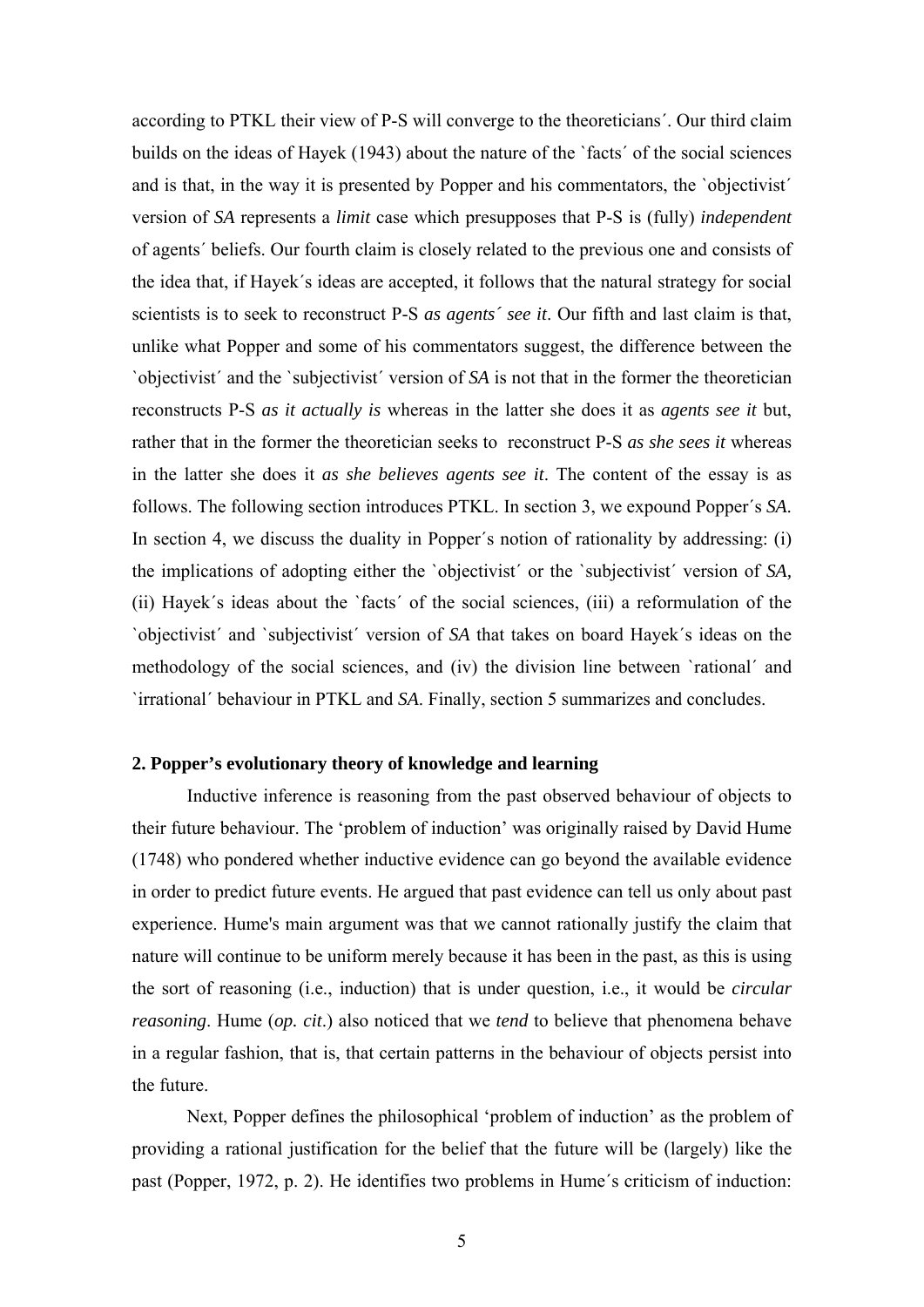(i) a logical problem (*HL*), and (ii) a psychological problem (*HP*). First, Hume´s *HL* is whether we are justified in reasoning from repeated instances of which we have some experience to other instances of which we have no experience. Hume´s answer to *HL* is negative no matter how many repetitions of the instances there are. Second, Hume´s *HP* is why, notwithstanding it, all reasonable people believe that instances of which they have no experience at all will conform to those of which they have experience. Hume´s answer to *HP* is that 'the psychological mechanism of association forces them to believe, by custom or habit, that what happened in the past will happen in the future' (*op. cit*., p. 90). According to Popper, this explains why Hume abandoned rationalism and viewed man as a product of blind habit. By contrast, Popper argues that there is no such thing as induction by repetition either in psychology or science:

'We do not act upon repetition or "habit", but upon the best tested of our theories which… are the ones for which we have good rational reasons; not of course good reasons for believing them to be true, but for believing them to be the best available from the point of view of a search for truth or verisimilitude… The central question for Hume was: do we act according to reason or not? And my answer is: Yes.' (*op. cit*., p. 95)

Popper restates Hume´s problem of induction as follows. First, he denies that a theory can be simply justified by assuming the truth of certain observation statements*.*  Rather, he insists that all theories are hypotheses and, hence, they can be overthrown (*op. cit*., p. 13). Further, he states that paradoxically induction is *inductively invalid*, that is, the claim that induction is a legitimate way to acquire (true) knowledge needs to be supported by a 'higher' principle that has, in its turn, been established inductively. But this strategy ultimately leads us into an *infinite regress* insofar as we will endlessly need to resort to a superior principle that has been discovered through induction. Second, he puts forward the proposition that the claim that an explanatory universal theory is false can be justified by the truth of certain observation statements (*op. cit*., p. 7). As the typical example goes, no matter how many white swans we come across, the finding of just one black swan will lead to the rejection of the universal statement 'all swans are white'. Consequently, he urges scientists to construct *severe* tests that help detect false theories so that, by a method of *elimination*, they may eventually hit upon a true theory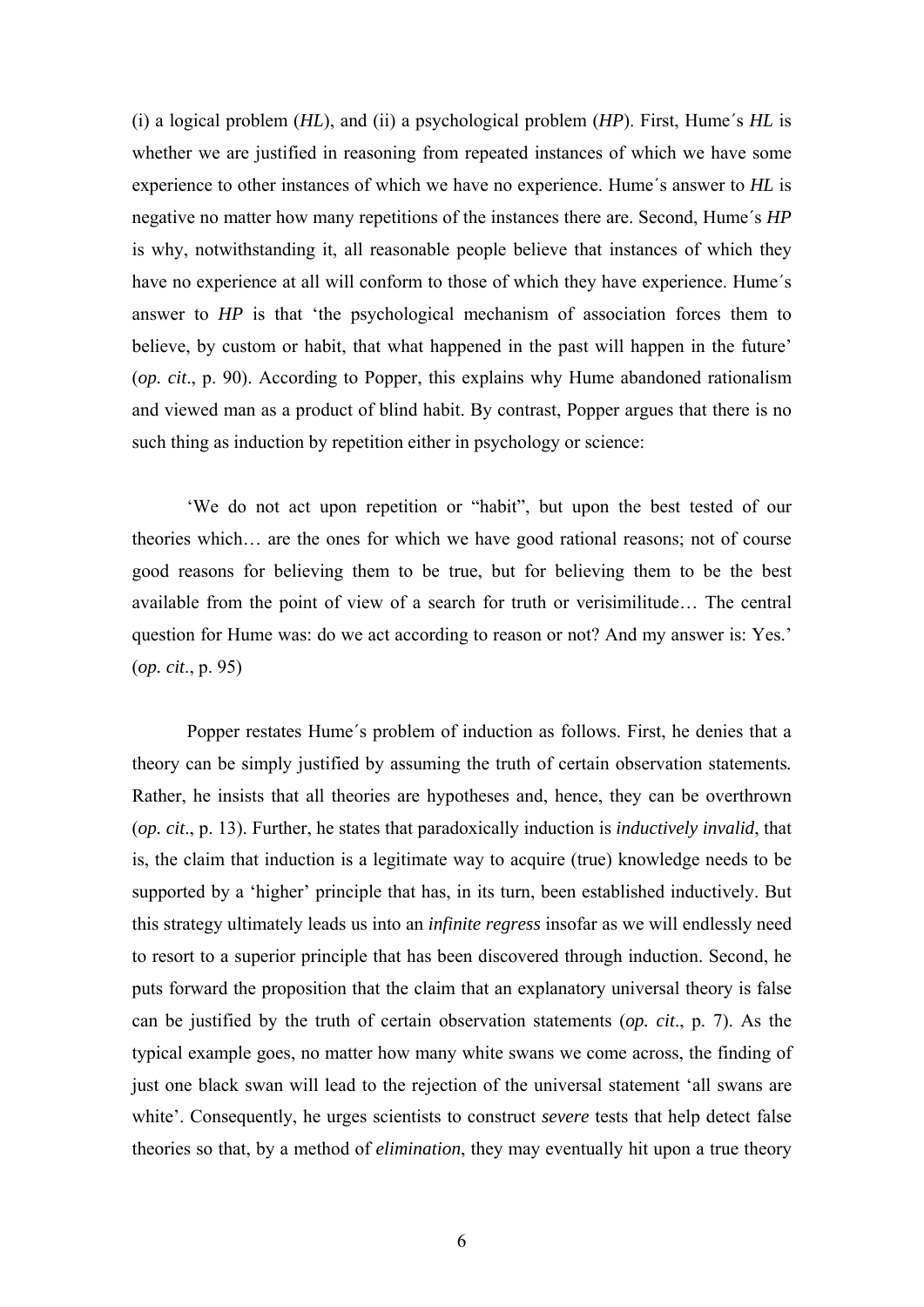even though we can never establish its truth  $(op. cit., pp. 14-15)$ .<sup>6</sup> Thus, he argues that there is an *asymmetry* between verification and falsification; any conjecture may be true or false but even if it turns out to be true, there is no way we can *ever* prove it (*op. cit*., p. 12). According to Popper, the method of science is 'the method of bold conjectures and ingenious and severe attempts to refute them' (*op. cit*., p. 81). Since all theories involve universal statements, we can only 'learn' by proving that our knowledge is false. Specifically, learning takes place either when we reject one´s prior theory or when we are forced to adjust one´s theory in a way that recognizes that in its prior version it was false (*op. cit*, p. 81). In short, Popper´s ideas on scientific methodology can be seen as a sub-product of PTKL:

`Although I shall confine my discussion to the growth of knowledge in science, my remarks are applicable without much change, I believe, to the growth of prescientific knowledge also — that is to say, to the general way in which men, and even animals, acquire new factual knowledge about the world. The method of learning by trial and error — of learning from our mistakes — seems to be fundamentally the same whether it is practised by lower or by higher animals, by chimpanzees or by men of science. My interest is not merely in the theory of scientific knowledge, but rather in the theory of knowledge in general. Yet the study of the growth of scientific knowledge is, I believe, the most fruitful way of studying the growth of knowledge in general. For the growth of scientific knowledge may be said to be the growth of ordinary human knowledge *writ large*´ (Popper, 1963, p. 216).

and, elsewhere, he writes:

`Organisms evolve by trial and error, and their erroneous trials ― their erroneous mutations ― are eliminated, as a rule, by the elimination of the organism which is the "carrier" of the error. It is this part of my epistemology that, in man, through the evolution of a descriptive and argumentative language, all this has changed radically. Man has achieved the possibility of being *critical of his own tentative trials, of his own theories*. These theories are no longer incorporated in his organism, or in his

The supermum of the superior of the superior of the facts of with reality (Popper, 1972,  $\frac{1}{2}$ ) p. 44).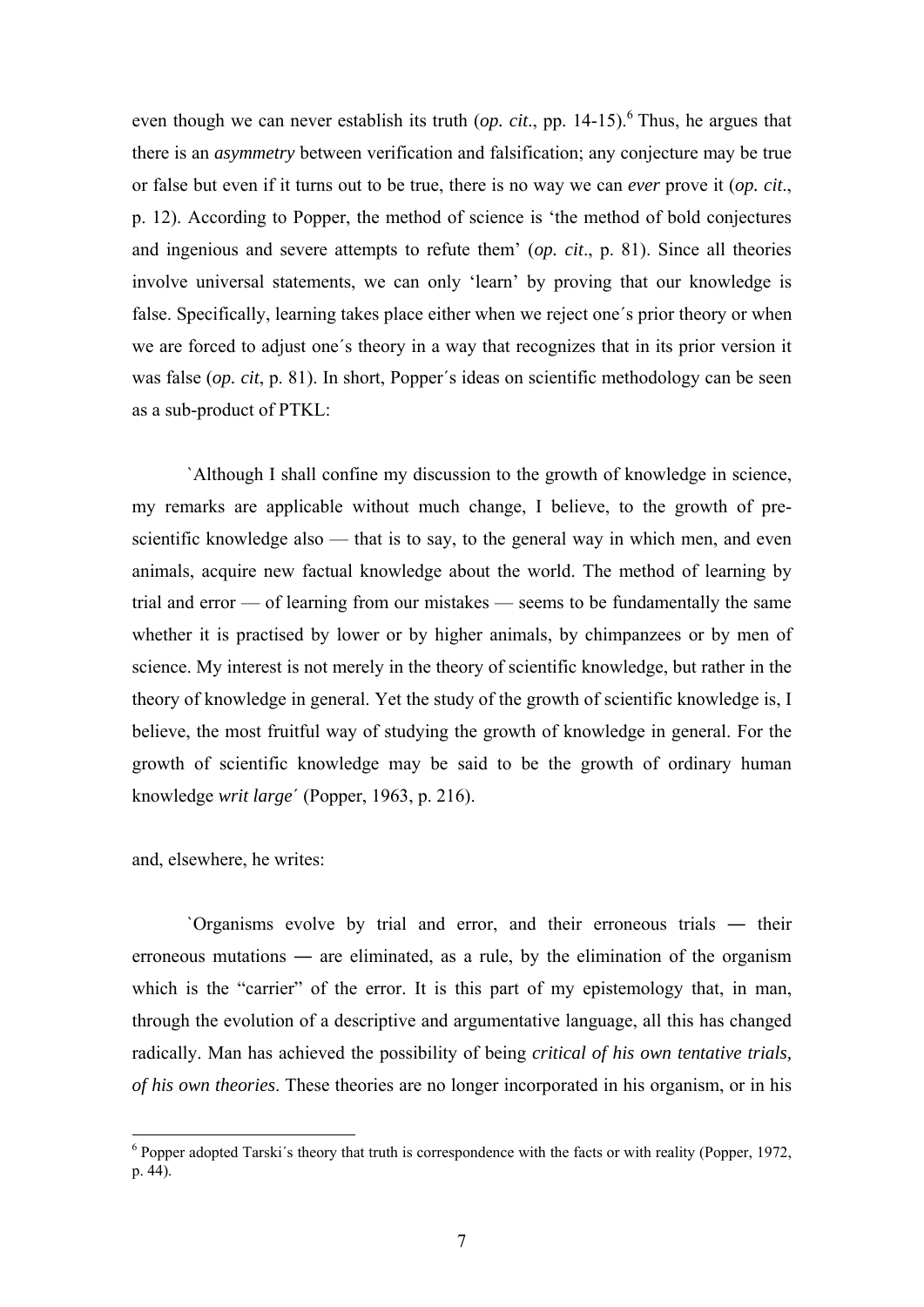genetic system: they may be formulated in books, or in journals; and they can be critically discussed, and shown to be erroneous, without killing any authors or burning any books: without destroying the "carriers"… *critical reason is the only alternative to violence so far discovered*´ (Popper, [1943*b*] 1966, p. 292).

Third, Popper argues that theories are genetically incorporated into all our sense organs and this predisposes us to discriminate *a priori* between relevant or absorbable input and input that can be ignored (Popper, 1972, p.72). For instance, sense organs like the eye *only* react to those selected environmental events which they 'expect'. However, according to him, this prior knowledge cannot be the result of observation; it must be the result of adaptation to the surrounding environment by trial and error. He claims that 99 percent of the knowledge of all living organisms is inborn and incorporated into our biochemical constitution (Popper, 1990, p. 46). Furthermore, he argues that there is no theory-free language to help us interpret external data because primitive theories emerge together with language. Therefore, there is no such thing as pure perception since all languages are *theory-impregnated* (Popper, 1972, p. 145). This leads him to reject any epistemology which chooses our 'direct' observations and perceptions as the starting point; the fact that theories are built into our sense organs implies that 'the epistemology of induction breaks down even before taking its first step' (*op. cit*, p. 146).

Lastly, Popper´s rejection of Hume´s *inductive* theory of beliefs formation leads him to maintain that 'logical' considerations may be duly transferred to 'psychological' considerations. According to him, not only do we reason rationally and thus contrary to the principle of induction, but *we also behave rationally*. He labels this the 'principle of transference' (*op. cit*, p. 6). By applying this conjecture to human psychology he then arrives at the method of *trial and error-elimination* in which the trials correspond to the formation of competing hypotheses whereas the elimination of errors corresponds to the refutation of (false) hypotheses. In other words, he proposes the theory that *individuals do not really think in an inductive way but rather form their beliefs by eliminating false hypotheses*. The theory of knowledge and learning that thus emerges is *evolutionary*. However, such theory implies that adaptation is always 'imperfect':

'Some of the errors that have entered the inheritable constitution of an organism are eliminated by eliminating their bearer; that is, the individual organism. But some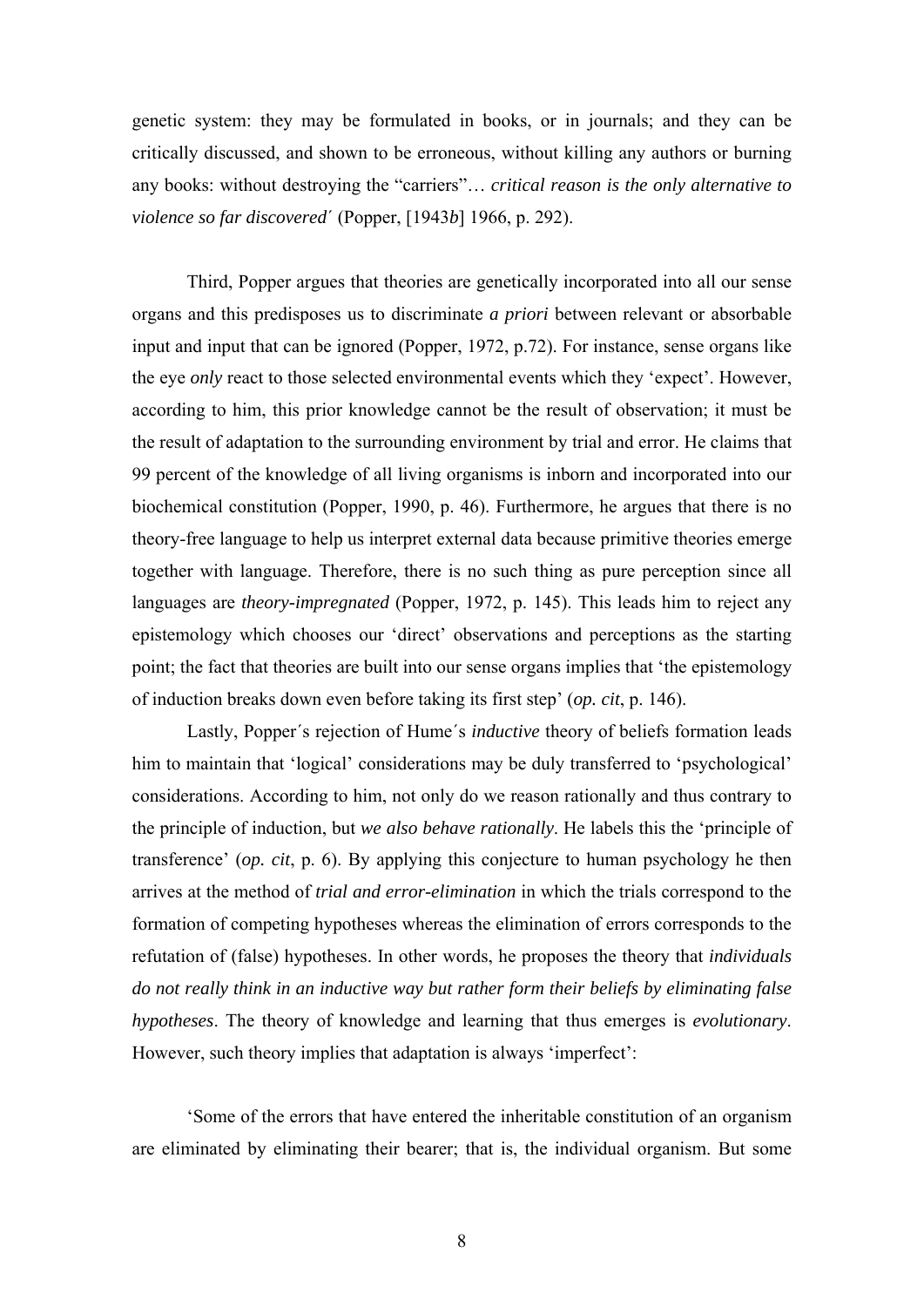errors escape, and this is one reason why we are all fallible: our adaptation to the environment is never optimal, and it is always imperfect' (Popper, 1990, p. 47).

Further, Popper asserts that *no equilibrium state of adaptation* is reached by the application of the method of trial and error-elimination since (i) no optimal trial solution to any specific problem is likely to be offered, and (ii) the emergence of new structures and instructions involves a continuous *change* in the environmental situation (Popper, 1994, p. 4). More specifically, and crucially, Popper presents the growth of knowledge as bringing in its wake changes in the surrounding environment:

'Our very understanding of the world changes the conditions of the changing world; and so do our wishes, our preferences, our motivations, our hopes, our dreams, our fantasies, our hypotheses, our theories. Even our erroneous theories change the world, although our correct theories may, as a rule, have a more lasting influence. All this amounts to the fact that *determinism is simply mistaken*' (Popper, 1990, p. 17).

In short, Popper makes it clear that the past *affects* but does not determine the future, i.e., the future is not pre-determined. That is, the future is 'objectively open' (*op. cit*., pp. 17-18). As noted in Vanberg (2002, p. 8), Popper´s theory of knowledge and learning exhibits a remarkable similarity to the arguments developed by biologist Mayr (1988) in the sense that both Popper and Mayr argue that intentional problem-solving behaviour can be interpreted as behaviour governed by programs or conjectures which are the product of evolutionary learning by trial and error-elimination. As Vanberg (*op. cit*.) explains, this approach implies that 'there is a continuum from the behaviour of primitive organisms, governed entirely by genetically coded programs, to the sophisticated, deliberated actions of "rational man" governed by conjectures or mental models that are stored in memory'. According to Vanberg (*op. cit*., p. 27), 'even the most deliberate and conscious instances of problem-solving are no less "programbased" than any subconscious or unconscious routine behaviour, in the sense that they, too, have nothing else to rely on than *conjectures*…´. Thus, Vanberg views rationality as a problem-solving capacity that is stored on a person's catalogue of conjectures or programs that exhibits no more wisdom than that embedded in the knowledge acquired in the past. According to this view, rationality 'cannot guarantee pre-adaptedness, it is instead a matter of the backward-looking adaptedness of behavioral programs that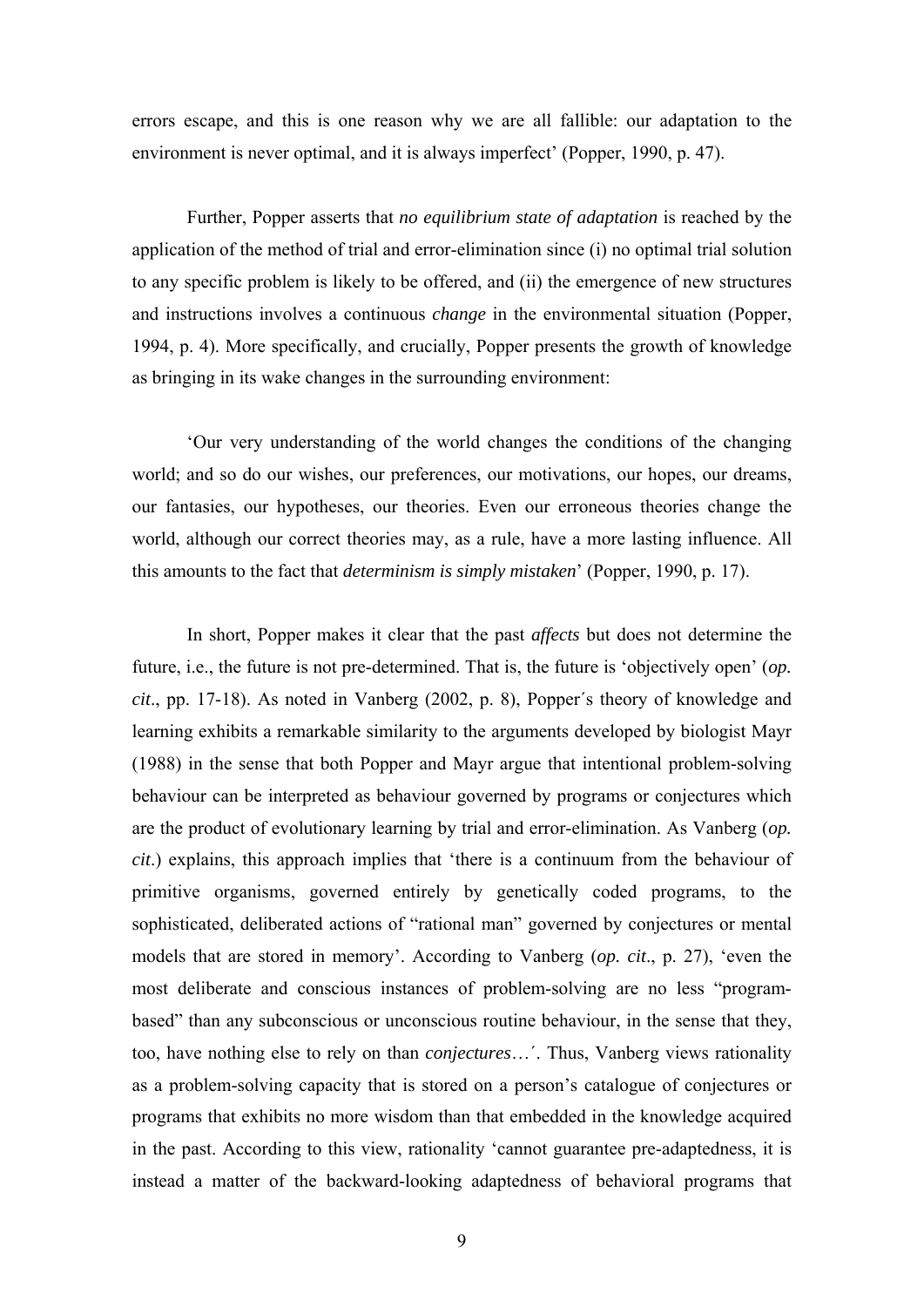allows for a tentative, forward-looking response to current problem-situations' (*op. cit*., pp. 28-29). As we will see, this aspect of the notion of human rationality embedded in both PTKL and Mayr´s notion of problem-solving behaviour implies the ability to solve certain problems that agents have encountered in the past does not necessarily imply that they are endowed with the ability to solve new (and different) problems that they encounter as the surrounding environment changes.

Let us address Popper´s distinction between *subjective* and *objective* knowledge. The former consists of certain inborn dispositions of organisms and of their acquired modifications to act, whereas the latter consists of the logical content of our theories and, as such, it includes the world of language, conjectures, arguments, and scientific theories.<sup>7</sup> As for subjective knowledge, Popper's diagnosis is that it is part of a complex but accurate apparatus of adjustment that, in the main, works like objective conjectural knowledge, namely, by the method of trial and error-elimination or 'auto-correction' (Popper, 1972, p. 77). As for objective knowledge he notes that only a tiny part of it can be given sufficient reasons for certain truth. Such tiny part is denoted as *demonstrable* knowledge and comprises the propositions of formal logic, and arithmetic. All else, including knowledge associated to the natural and the social sciences, is conjectural or hypothetical knowledge and, hence, there are no sufficient reasons for holding it to be true (*op. cit*., p. 75). Thus, from the point of view of objective knowledge, all theories are *conjectural* albeit this does not preclude the possibility that some of them are true.

The method of science, according to Popper, is 'the method of bold conjectures and ingenious and severe attempts to refute them' (*op. cit*., p. 81). Since all theories involve universal statements, we can `learn´ by proving that our knowledge is false. Specifically, learning takes place either when we reject one´s prior theory or when we are forced to adjust one´s theory in a way that recognizes that in its prior version it was false (Popper, 1972, p. 81). Thus, we can only 'learn' by refuting our prior knowledge claim. As noted in Boland (2003*b*, p. 242), an implication of PTKL is that the mere accumulation of information does not increase the odds that our theories happen to be true because, as Popper insists, all we can 'learn' from experience is that some of our theories are false. In this respect, Boland (2003*b*, p. 248) makes a useful distinction between the quantitative and qualitative views of knowledge. The former corresponds to

<sup>&</sup>lt;sup>7</sup> Popper's notion of `subjective knowledge' also bears a strong resemblance to the notion of 'reasoning instincts' used in evolutionary psychology (Cosmides & Tooby, 1994, p. 330).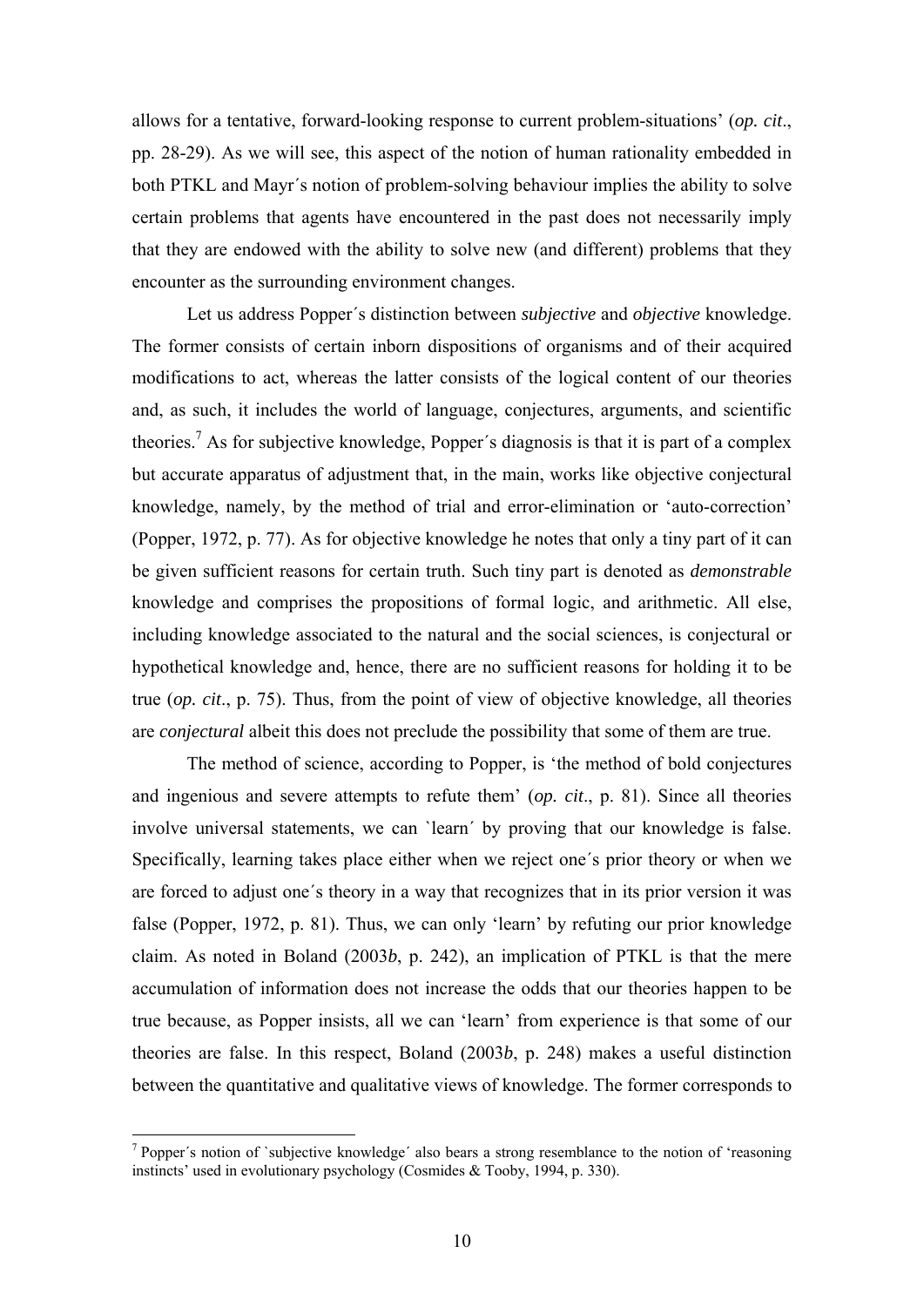the so-called 'bucket theory of knowledge' whereas the latter corresponds to Popper´s theory of knowledge. He then proposes the metaphor that, in Popper´s Socratic theory of learning, 'knowledge is more like health that one can improve than wealth that one can have more of'. Hence, according to Boland (*op. cit*.), learning consists of improving one´s knowledge rather than of increasing it.

The distinction between objective and subjective knowledge also leads Popper to distinguish between three different worlds or ontological domains: (i) the world of physical objects or states (World 1), (ii) the world of states of consciousness, or of mental states (World 2) and, lastly, (iii) the *autonomous* Platonic-like world of objective contents of thought, especially of scientific thoughts and works of art (World  $3$ ).<sup>8</sup> His main thesis on this respect is that almost all our subjective knowledge (belonging to World 2) depends upon World 3, that is, on *linguistically formulated* theories (Popper, 1972, p. 74). However, he argues that our mind may be connected to objects of both World 1 and 3 and this allows World 2 to act as a *mediator* between them. Further, he notes that World 3 exerts a profound influence upon World 1 through the actions of technologists who implement changes in World 1 by applying the predictions of these theories. Finally, he argues that we always select our P-S against a World 3 background which consists of, at least, a language and that 'the activity of understanding consists essentially in operating with third-world objects' (*op. cit*., p. 164). In particular, the development of science and art presupposes the prior existence of the human language which leads Popper (1990) to argue that the latter is, by far, the most important product of the human mind:

'Language makes it possible to consider our theories critically: to look at them as if they were external objects, as if they belonged to the world outside of ourselves which we share with others. Theories become objects of criticism, like the beaver dam' (Popper, 1990, p. 51).

Next, Popper sees science as one of the greatest creations of the human mind, comparable only to the emergence of a descriptive and argumentative language, since

<sup>&</sup>lt;sup>8</sup> According to Gattei (2009, p. 58), Popper's World 3 bears a strong similarity to Plato's theory of Ideas, and to Hegel´s theory of the Objective Spirit although he thinks it is `closer to Bolzano´s theory of a universe of statements in themselves and truth in themselves, or to Frege´s universe of objective contents of thought´.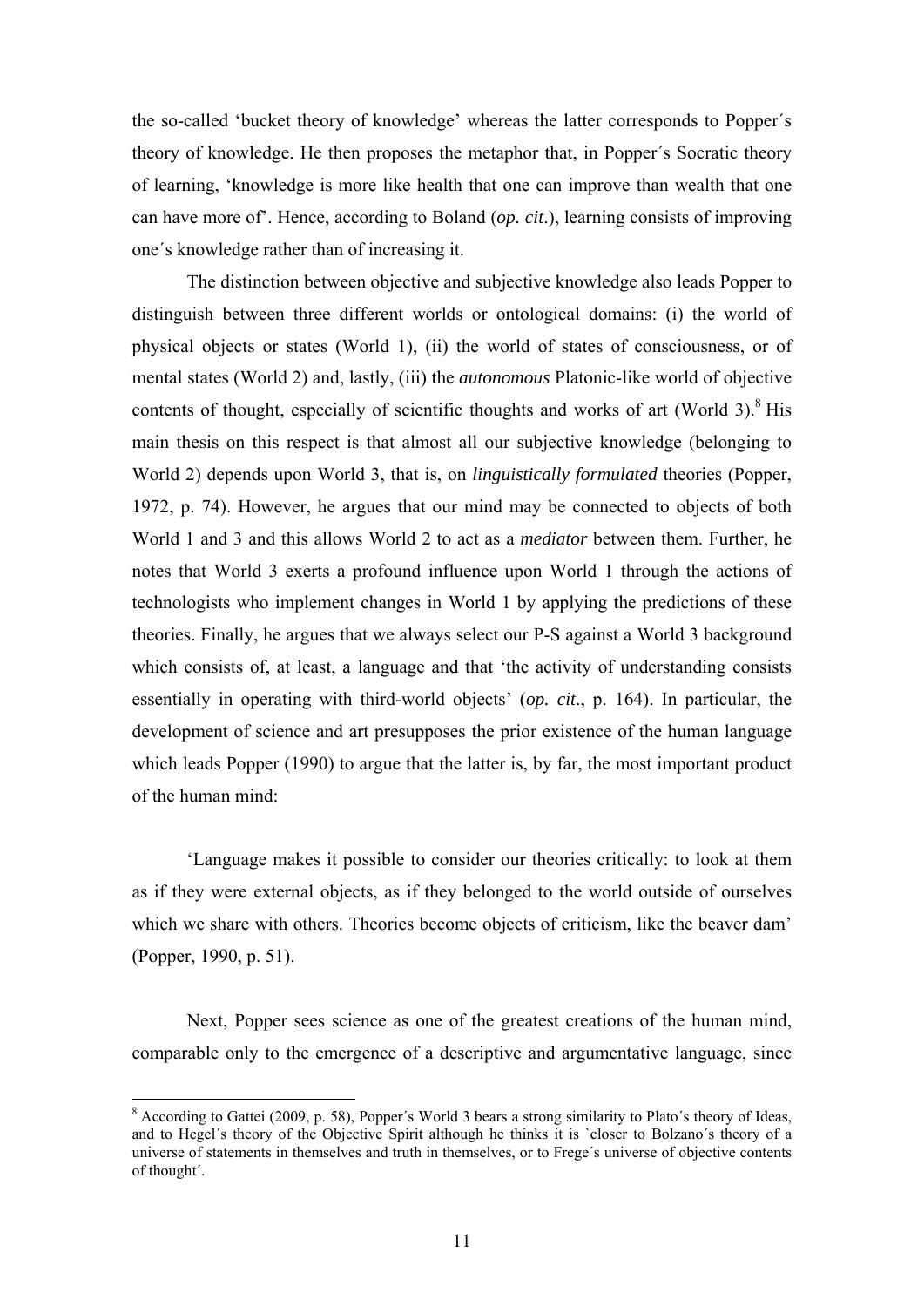its creation allowed men to replace: (i) the elimination of error in the violent struggle for life by non-violent rational criticism, and (ii) killing (World 1) and intimidation (World 2) by the impersonal arguments of World 3 (*op. cit*., p. 84). He defines epistemology as the theory of the growth of *scientific knowledge*, that is, the theory of problem-solving, or of the critical discussion, evaluation, and critical testing of competing theories (*op. cit*., p. 142). However, as we mentioned above, PTKL is not only applicable to scientific knowledge but to any type of knowledge. As such, he sees scientists acting on the basis of hunches and guesses concerning what looks promising for future growth in the third world of objective knowledge. In so doing, he identifies content and virtual explanatory power as the most important criteria for the *a priori* appraisal of theories where both are related to their degree of testability. In turn, the most important criterion for their *a posteriori* appraisal is 'verisimilitude' or 'nearness to truth' and this, he argues, depends upon the way a theory has stood up to severe tests  $(op. cit., p. 143).$ <sup>9</sup> The evaluation process is always critical and aims at error-elimination. Lastly, the exposure of scientific hypotheses to severe tests and criticism from the scientific community guarantees their increasing accuracy at explaining phenomena:

`What is characteristic of science is that the selective system which weeds out among the variety of conjectures involves deliberate contact with the environment through experiment and quantified prediction, designed so that outcomes quite independent of the preferences of the investigator are possible. It is pre-eminently this feature that gives science its greater objectivity and its claim to a cumulative increase in the accuracy with which it describes the world´ (Campbell, 1974, p. 434).

Finally, the growth of World 3 is not a repetitive or cumulative process alike Lamarckian instruction but a Darwinian selection process which consists of systematic error-elimination (*op. cit*., p. 149; also Popper, 1994, ch.1). He identifies three different levels of adaptation: genetic, behavioural learning, and scientific discovery. Scientific discovery is, according to him, a special case of adaptive behavioural learning. Popper asserts that, on all levels, the mechanism of adaptation to the surrounding environment is essentially the same, i.e., a Darwinian selection process by trial and error-elimination. In short, he views science 'as a means used by the human species to adapt itself to the

<sup>9</sup> As he aptly notes, a tautology, though obviously true, has zero *truth content* and zero verisimilitude.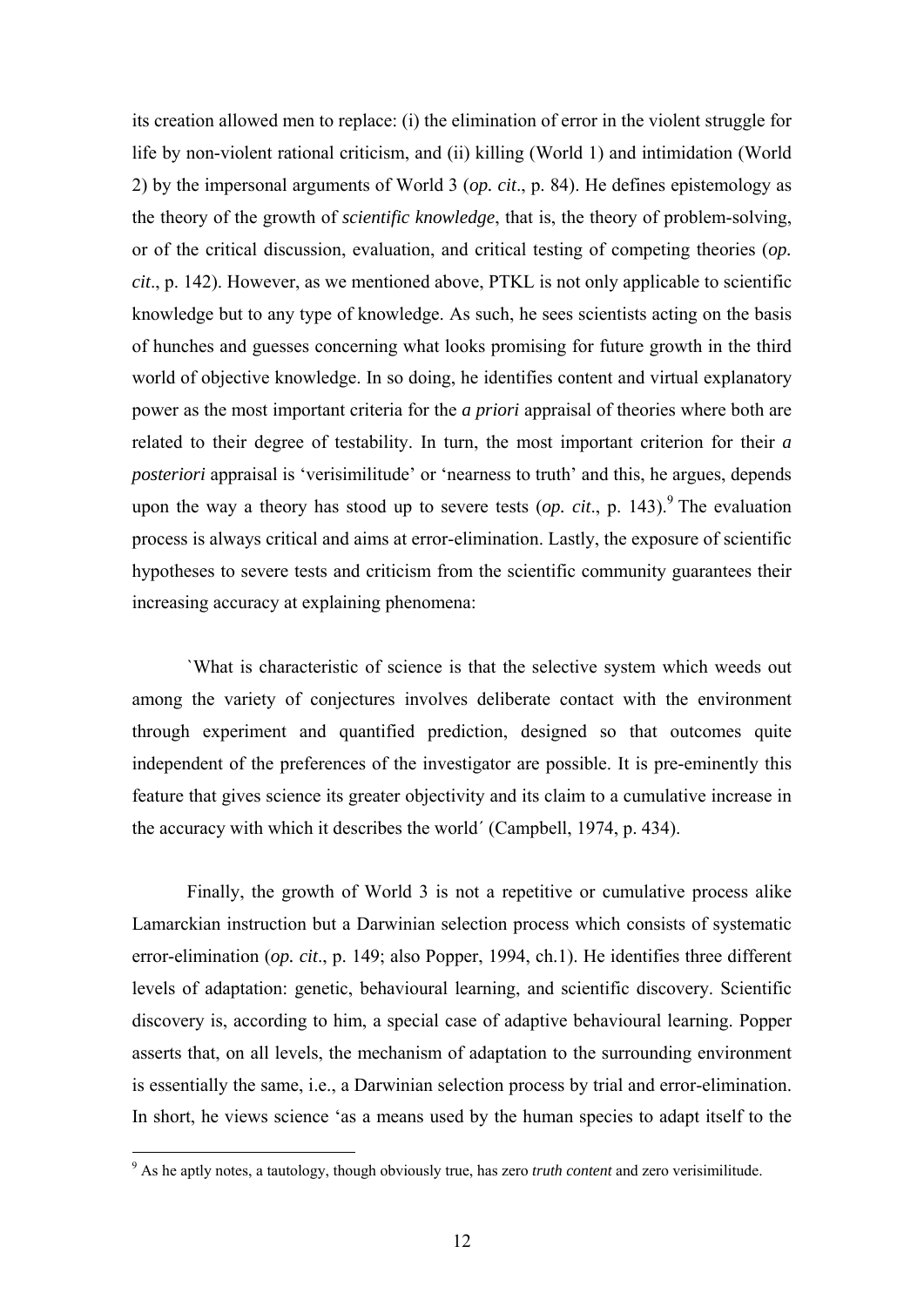surrounding environment: to invade new environmental niches, and even to invent new environmental niches' (Popper, 1994, p. 2).

### **3. Popper's methodological prescription for the social sciences**

We now address Popper´s methodological prescription for the social sciences known as *SA* and the status of *RP*. Early presentations of the method of *SA* can be found in Popper´s *Open Society* (Popper, [1943*a*]1966, ch. 14, especially p. 97), in his *Poverty of Historicism*, originally published in three articles in *Economica* and, then, as a book (Popper, 1944-45, sections 31 & 32), in a French paper (Popper, 1967), and in *Objective Knowledge* (Popper, 1972, p. 179). However, the place where he presents it thoroughly is in the article titled "Models, Instruments, and Truth: The Status of the Rationality Principle in the Social Sciences" (Popper, 1994, ch. 8). This book chapter was originally written in response to an invitation that Popper received in the early 1960s from the Department of Economics at Harvard University and the lecture he delivered there on 26 February 1963. As noted in de Bruin (2006, footnote 1), in 1963 and 1964 two new sections were added and a small extract was then circulated in the London School of Economics in 1967 and 1968. This extract was translated into French and published as `La rationalitè et le statut du principe de rationalitè´ (Popper, 1967) and, then, a Spanish translation of the French translation appeared about a year later. A revised version of the English extract was published in 1983 on pages 357-365 of an anthology titled *A Pocket Popper* which is currently available in *Popper Selections* (Popper, 1985). However, the full text of the speech at Harvard University was not made available until 1994 when it was published in a collection of Popper´s essays titled *The Myth of the Framework*.

### **3.1. The Rationality Principle**

Popper´s thesis in that chapter is that there is no fundamental difference between the natural sciences and the social sciences since both of them resort to the construction of models or *typical* P-S to explain and predict events. If anything, models are viewed by him as being even more important in the social sciences due to the non-existence of universal laws. In any case, he argues that the models of the theoretical social sciences are always an *over-simplification* of reality and, hence, do not represent the facts truly. According to him, the fundamental problem of the social sciences is 'to explain and understand events in terms of human actions and social situations' (Popper, 1994, p. 166). In turn, the reconstruction of social situations should include the consideration of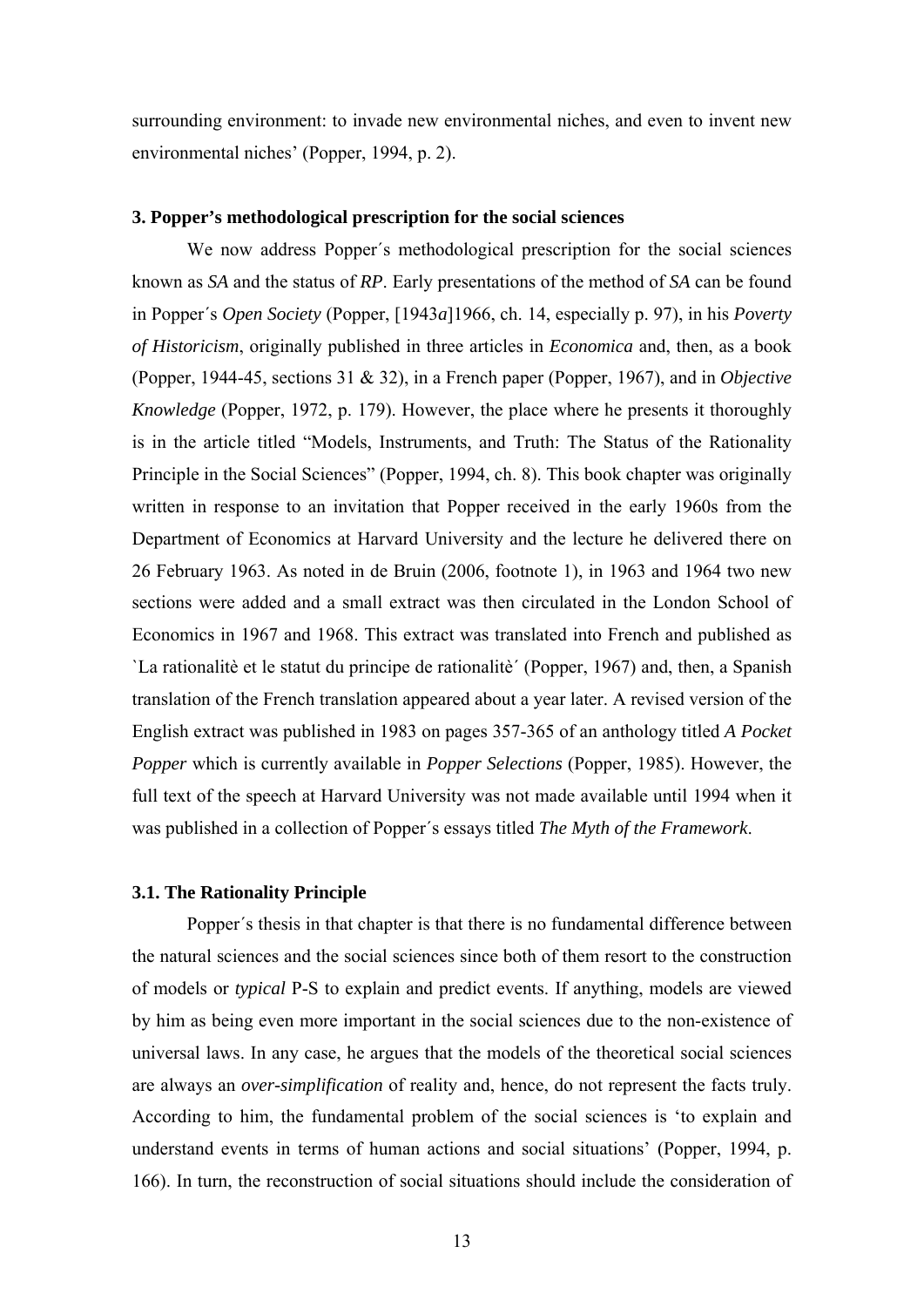the relevant 'social institutions' which he defines as 'all those things which set limits or create obstacles to our movements and actions' (*op. cit*., p. 167). In his autobiography, Popper makes it clear that his methodological proposal for the social sciences stems from an 'attempt to generalize the method of economic theory (marginal utility theory) so as to become applicable to the other theoretical social sciences' (Popper 1976*a*, pp. 117-118).

Next, Popper makes a distinction between 'rationality' as a personal attitude and his *RP*. In particular, he makes it clear that his *RP* has nothing to do with the assumption that men adopt a rational attitude. Rather, he defines it as an *a priori* methodological principle which assumes that *our actions are adequate to our problem-situations as we see them* (Popper, 1994, p. 181). More specifically, he remarks that *RP* is *not* true: 'The rationality principle is false. I think there is no way out of this. Consequently, I must deny that it is *a priori* valid' (Popper, 1985, p. 361).<sup>10</sup> Notwithstanding it, he believes it represents a good approximation to the truth. Thus, *RP* 'does not play the role of an empirical explanatory theory, of a testable hypothesis' (*op. cit*., p. 360). Rather, he views it as an integral part of every testable theory and proposes to avoid blaming it whenever our theory breaks down in the wake of empirical tests. His methodological advice to social scientists is thus never to abandon *RP* so that, in the wake of a refutation of their model, they should always revise their models of the agent's  $P-S$ .<sup>11</sup>

As Koertge (1975) shows, Popper's views on the *RP* have evolved over time. As time passed by, he tended to weaken his claims about the kinds of actions that agents could be expected to perform so that 'where he had earlier spoken of actions as being `rational' or `appropriate', he now characterized them as `adequate', or `adapted', or `in accordance with the situation´ (*op. cit*. p. 441). According to him, the most likely reason for this evolution in terminology was his increasing emphasis on the fact that the P-S which played a central role in the explanation was not so much the agent's *objective* P-S but, rather, the agent's *theory* of her P-S or the P-S *as the agent saw it* (Koertge, 1975,

 $10$  Of course, this applies to any premise aimed at providing a 'closure' for a model. As Loasby (1999, p. 14) reminds us, 'all closures are in some degree false. There can be no self-sufficient Cartesian scheme for deducing justified true knowledge from some original certainty'.

<sup>&</sup>lt;sup>11</sup> This touches upon the issue of the incompatibility of Popper's  $RP$  and his falsificationist methodology. For instance, Caldwell (1991, p. 13) argues that 'Popper´s rationality principle represents an immunizing stratagem that is elevated to the status of an inviolable methodological principle'. In an attempt to reconcile both principles, Koertge (1979, p. 93) interprets *RP* as the Lakatosian hard-core of Popper´s research program in the social sciences whereas the positive heuristic is 'his metaphysical theory of man as an evolving rational problem-solving animal'.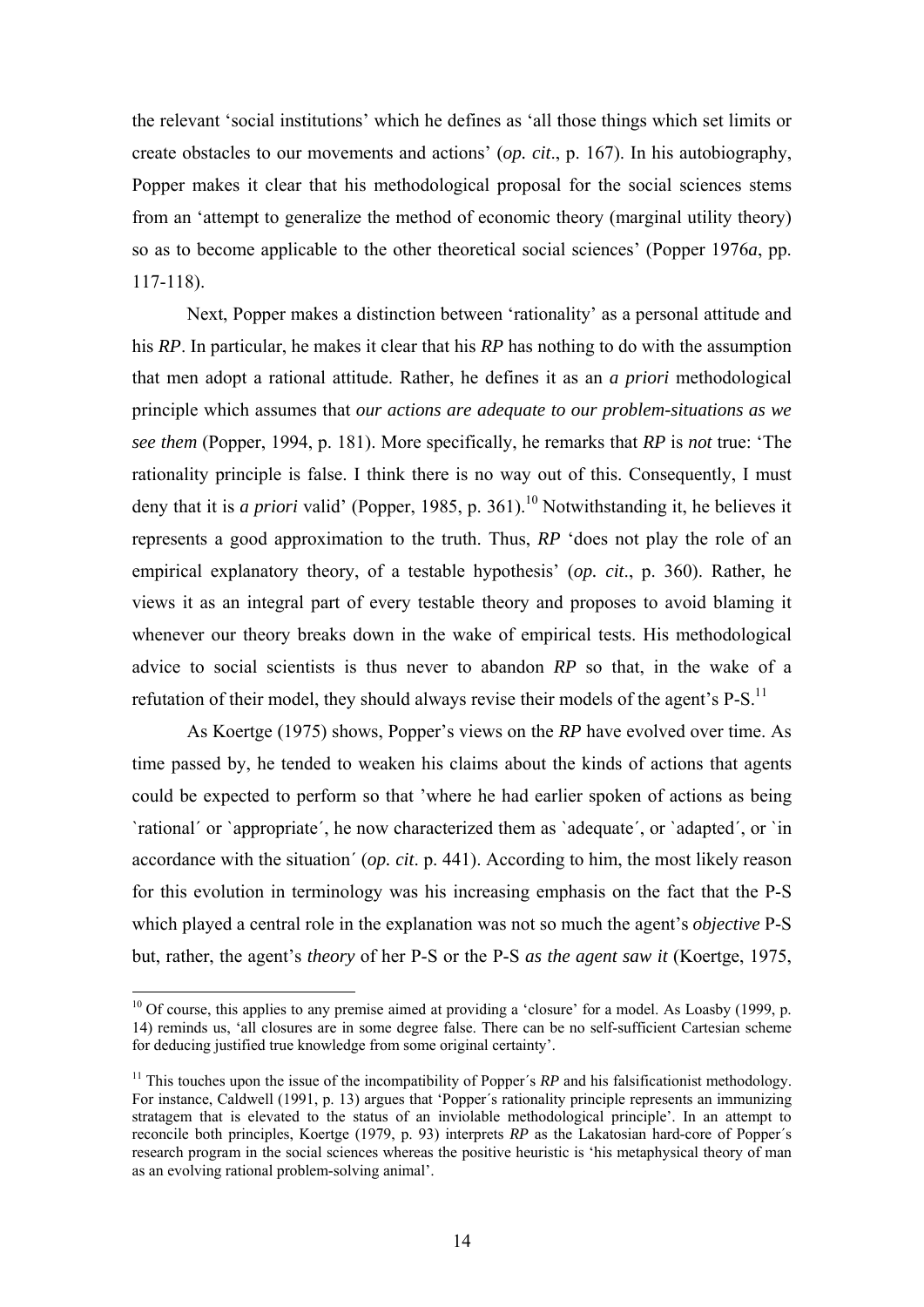p. 442). She explains that *RP* really consists of two clauses: the first (*RP-1*) says that 'every action (by a person) is a rational response to some problem-situation' whereas the second (*RP-2*) tells us that 'every person in a problem-situation responds rationally to it' (*op. cit*., p. 443). In turn, *RP-1* entails: (i) that the response was issued through a *methodical* appraisal of the set of possible solutions available to the actor, (ii) that a description of both P-S and the appraisal process could be verbalized by the actor, and (iii) that the person acted as she did as a result of the appraisal process so that if a better alternative had been available to her she would have taken it. Thus, the complete *RP* formulated in Koertge (1975) emphasizes the close connection between the action and the *systematic deliberation* process from initial conditions that made the agent behave as she did. Further, Koertge (1979, p. 90) points out that requirement (i) above implies that 'some systematic non-random decision procedure be used' albeit she notices that Popper did not specify the minimal requirements which acceptable decision rules should satisfy. This means that *RP* can, in principle, be supplemented with different theories of belief formation. As Koertge (*op. cit*., p. 92) explains, for Popper, to explain an action using *RP* does not 'imply that the agent's beliefs are reasonable nor even that her way of making decisions is the best possible one' but only presupposes that agents assess the situation in a *systematic* way.

Next, as we noted above, Popper´s methodological advice to social scientists is never to abandon *RP* so that, in the wake of a refutation of their model, they should always revise instead their model of the agent's P-S. He offers two arguments in favour of this strategy: (i) that we learn more if we blame our situational model, and (ii) that the adoption of *RP* 'reduces considerably the arbitrariness of our models' (*op. cit*., p. 362). As for the first argument, he explains that:

'The main argument in favour of this policy is that our model is far more interesting and informative, and far better testable, than the principle of the adequacy of our actions. We do not learn much in learning that this is not strictly true: we know this already' (Popper, 1985, p. 362).

Likewise, Caldwell (1991, p. 25) argues that, although immunizing stratagems should be generally avoided 'at least in the special case of situational analyses, one is able to *criticize more severely and obtain fruitful criticisms* if one blames the model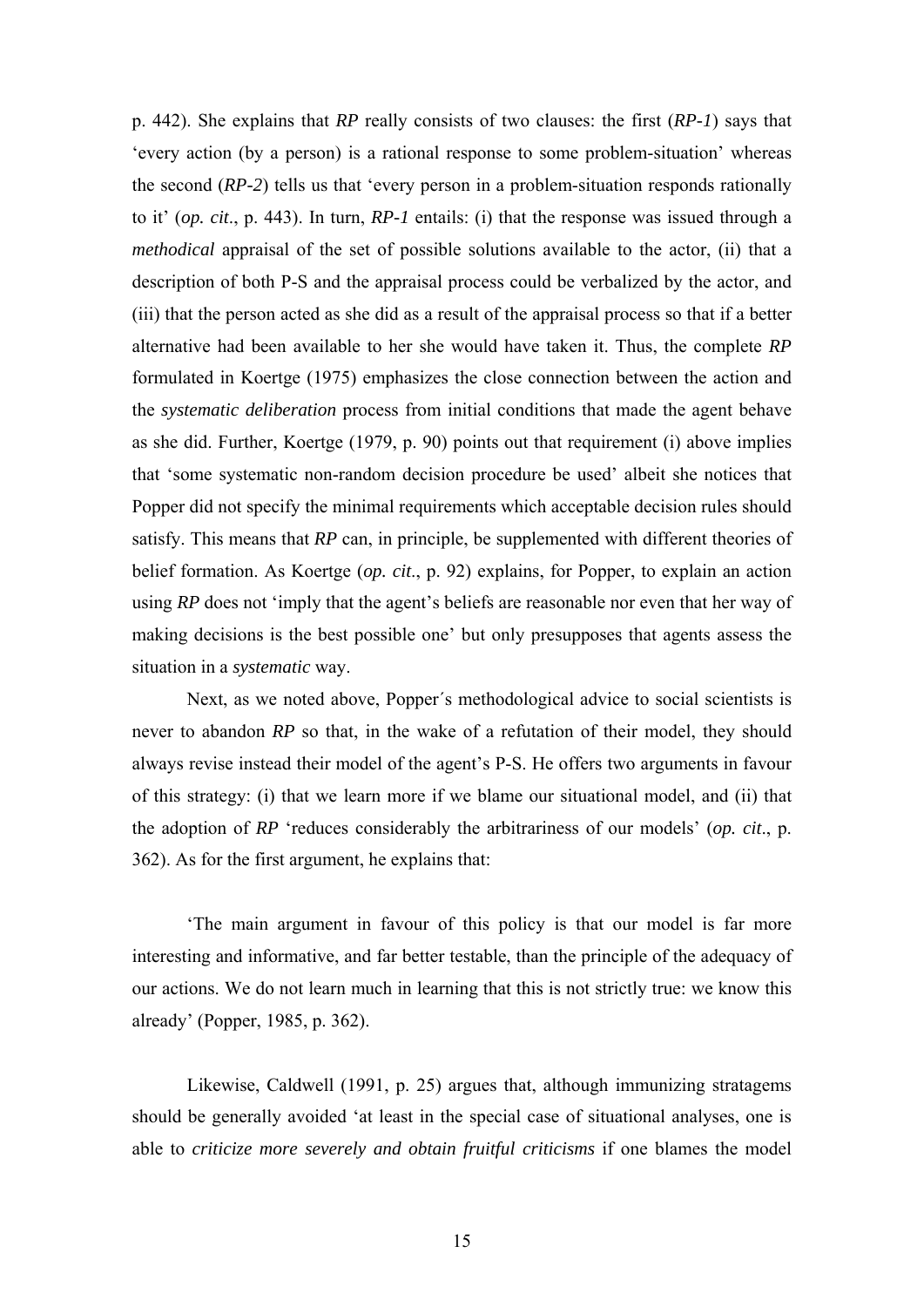rather than *RP* whenever a falsification occurs'. As for the second argument, Popper explains that:

'The attempt to replace the rationality principle by another one seems to lead to complete arbitrariness in our model-building. And we must not forget that we can test a theory only as a whole, and that the test consists in finding the better of two competing theories which may have much in common; and most of them have the rationality principle in common' (Popper, 1985, p. 362).

As Hands (1985, p. 87) remarks, Popper's first argument above means that if we are consistent with *RP* 'the falsification of a specific theory only means that we have misspecified the "situation", i.e., that we have attributed the wrong preferences or constraints to the individual'. In turn, Popper's second argument implies that although *RP* is potentially falsifiable *we choose to make a methodological decision that, when faced with a falsifying observation, we will stick to it and revise instead our hypotheses* about the desires, beliefs, and constraints faced by agents (Hands, 1985, p. 88). Notably, Becker (1976) resorts to a similar argument to justify the use of rational choice theory. According to him, human behaviour can be viewed from the standpoint of individuals who seek to maximize their utility from a stable set of preference and subject to a given constraint. Where action appears to deviate from the predictions of neoclassical utility theory, Becker claims that little is gained from resorting to explanations in terms of irrationality, changes in preferences or cultural values, etc… for such explanations are *ad hoc* and may even be contradictory. Furthermore, he adds that the question is left unanswered of just *why* human behaviour should be sometimes rational but sometimes not.

According to Caldwell (1991, p. 15), there are two main weaknesses in Popper´s presentation of *SA*: (i) vagueness about how it should be implemented, and (ii) Popper´s apparent belief that *SA* is the only adequate method to adopt in the theoretical social sciences. As for the first point, we have presented above a clearer explanation of how to apply it suggested in Koertge (1979). As for the second point, Caldwell (1991, p. 16) readily admits that *SA* is a powerful and fruitful method for the social sciences, yet he criticizes Popper´s idea that *SA* is the *only* legitimate method for the theoretical social sciences. Further, he recognizes that there is a tension between falsificationism and *SA* owing to the fact that *RP* adopts the status of a methodological prescription that plays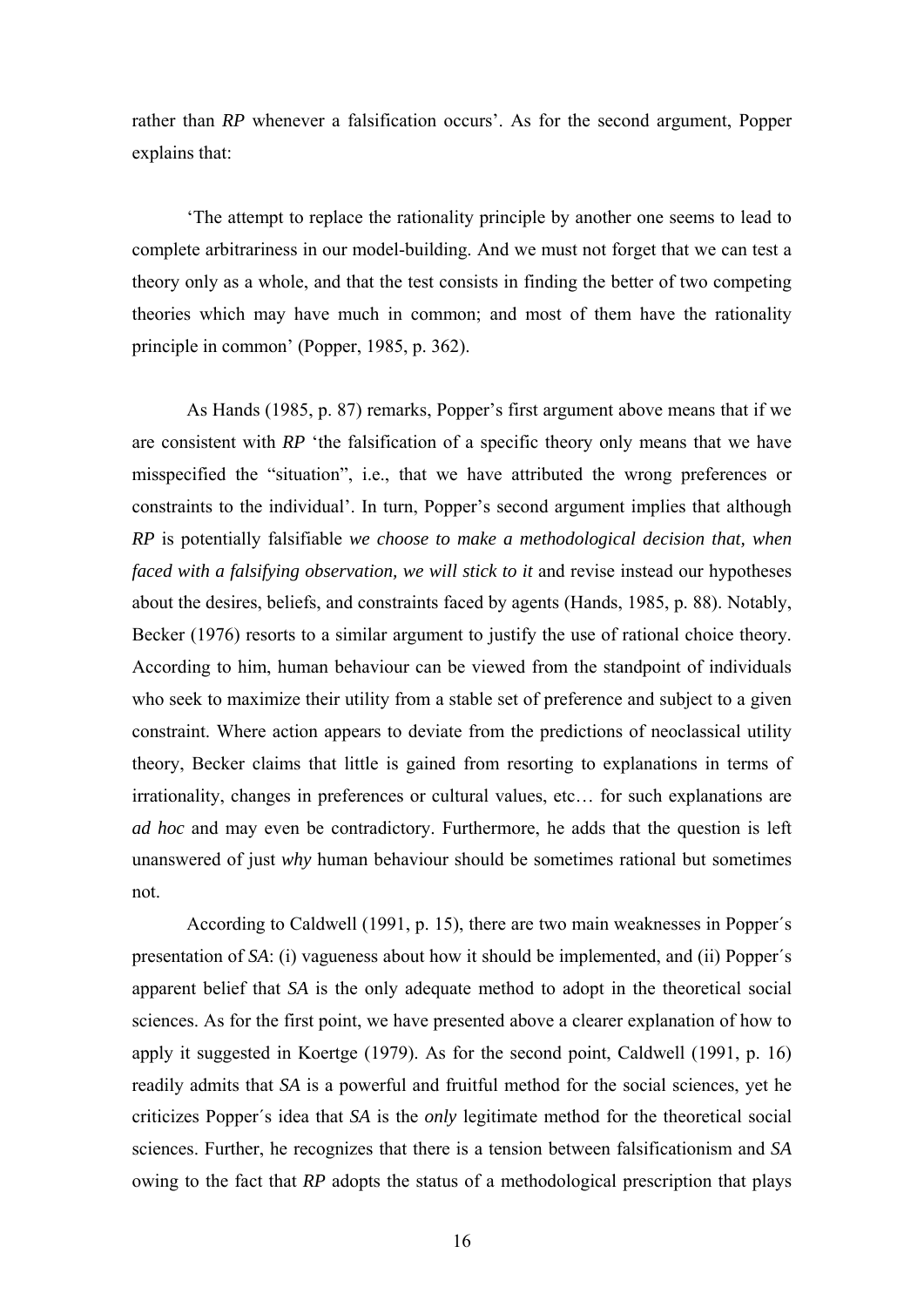the role of an immunizing stratagem.<sup>12</sup> A discussion of this issue is in Hands (1985, p. 89) who argues that, by Popperian standards, scientific explanations based on *RP* 'are as close to metaphysical explanations as they are to scientific explanations' and, hence, the tension between these two methodological principles can hardly be resolved. Caldwell (1985) proposes to solve the conflict between *SA* and falsificationism by adopting a broader conception of acceptable scientific practice based on 'critical rationalism' whose goal is to subject theories to an *optimal* amount of criticism. In turn, the latter will depend on both the specific problem to be solved and the nature of the problem under investigation (*op. cit*., p. 25). Such prescription was proposed in Klappholz & Agassi (1959) and, later on, it has been promoted by Boland (2003*a*) who stresses that the only generally applicable methodological rule is the exhortation to be always critical and ready to subject one's hypotheses to critical scrutiny. More specifically, he insists we should focus on the Socratic-Popper identified in Klappholz & Agassi (1959) and thus discard the Lakatos-Popper (also known as Popper the 'falsificationist') promoted by Latsis (1972) and Blaug (1975). According to him, if we put falsificationism aside in favour of 'critical rationalism' the conflict between *SA* and falsificationism vanishes.

### **3.2. The two versions of the Rationality Principle**

1

Latsis (1983) was probably the first commentator to identify the existence of an `objectivist´ version (*RPo*) and a `subjectivist´ version (*RPs*) of *RP* in Popper´s work.<sup>13</sup> In the former, the relevant P-S is that one as seen by the theoretician whereas, in the latter, the theoretician is supposed to reconstruct P-S as seen by agents. Latsis (*op. cit*.) denotes the former as the `strong´ version of *RP*. According to Latsis (*op. cit*., p. 131), Popper both *weakens* and *widens* the notion of rationality in human behaviour when adopting *RPs*. 14 Building on the distinction between *RPo* and *RPs*, Nadeau (1993, p. 463) notes that `an attentive reading of the 1967 text shows that although Popper views the *RP* as an explanatory principle throughout the text, he surreptitiously changes his

<sup>&</sup>lt;sup>12</sup> Notwithstanding the intellectual authority of Popper, economists like Hayek (1967, p. 29) or Hutchison (1977, p. 43) question the applicability of Popper's falsificationanist methodology to economics. Indeed, the applicability of strict falsificationism to the social sciences appears to be problematic even to Popper himself as noted in Hands (1985, p. 96).

 $13$  However, we will argue below that a clear antecedent of this distinction is in Hayek (1937).

<sup>&</sup>lt;sup>14</sup> By contrast, we will argue below that the 'subjectivist' version of  $RP$  is a legitimate and potentially fruitful one in the social sciences.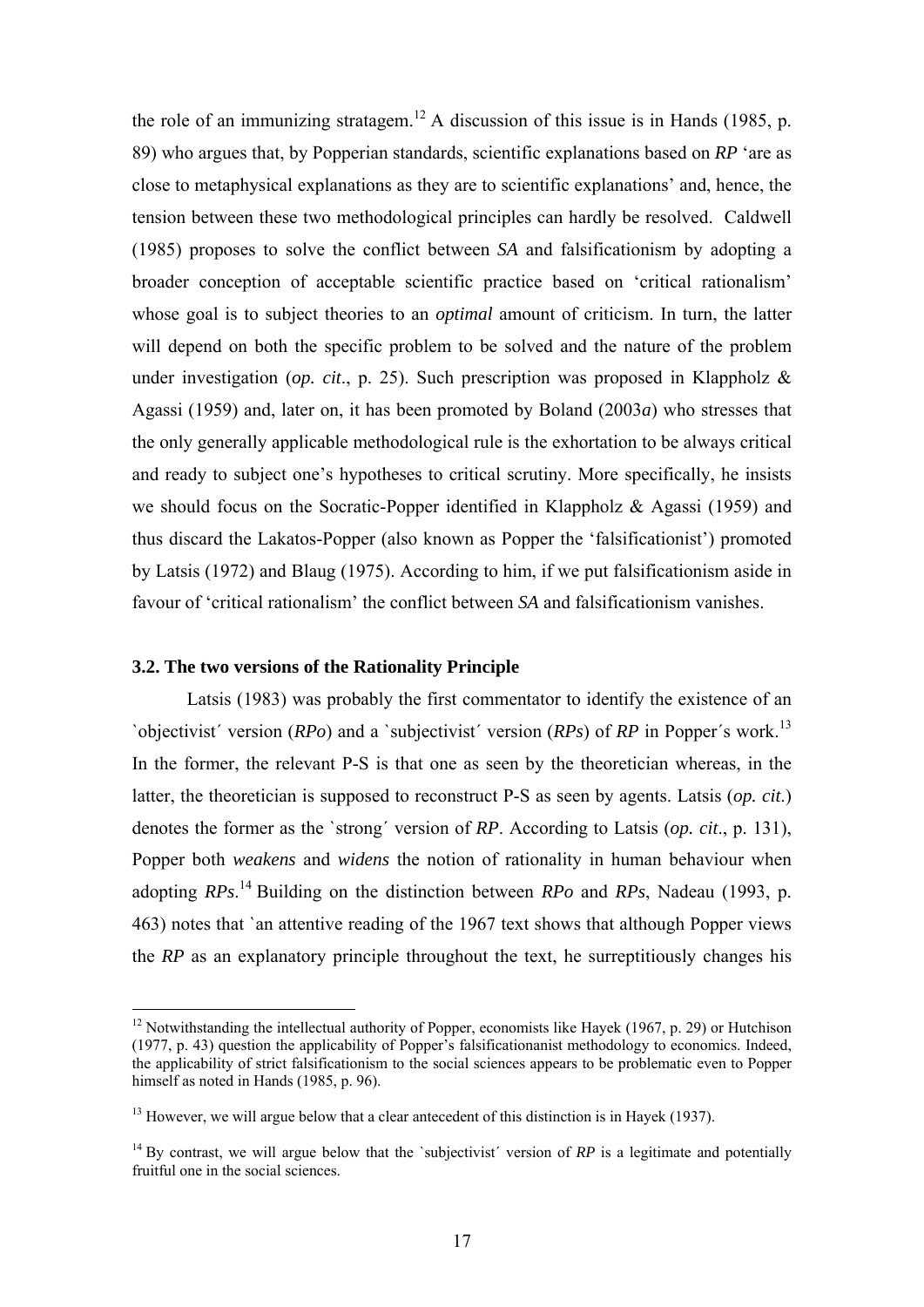way of formulating it during the course of his argument, going from an objectivist formulation at the beginning of the text to a subjectivist formulation at the end´. Hands (1991, footnote 14) recognizes that `Popper is really unclear on this´, and Latsis (1983, p. 133) claims that Popper seems either `confused or deliberately elusive´ on this issue. Be that as it may, Hands (*op. cit*.) points out that in his 1985 text Popper adopts the subjectivist interpretation when he openly says that rationality is only 'as agents see it' and *SA* can thus be applied to apparently irrational behaviour such as the behaviour of a `madman´ (Popper, 1985, p. 363).15 However, he adds that Popper also denotes *SA* `a purely objective method´ which `can be developed independently of all subjective and psychological ideas (Popper, 1976, p. 172) and that, elsewhere, Popper says that *RP* is the `general law that *sane* persons as a rule act more or less rationally´ (Popper, 1966, p. 265).

Now, in a passage of his 1967 French paper, Popper (1985, p. 363) proposes his famous example of the `flustered driver´ who, by trying to park stubbornly his car in evidently too small a space, does not act in a way that is appropriate to the situation *in which he finds himself* and then recognizes that `we employ the rationality principle to the limit of what is possible whenever we try to understand the action of a madman´ (Popper, 1994, p. 179). It is in the section of the chapter where he notices that cases of neurosis have been explained by Freud and other psychologists with the help of their own version of the *RP* that he switches to a *subjectivist* version of *RP*. Then, in a key note to one of the paragraphs (footnote 19), he acknowledges that he refers successively to two versions of his *RP* and even identifies a third intermediate version according to which P-S is said to be 'as the agent could (within the objective situation) have seen it' (Popper, 1994, ch. 8, footnote 19).<sup>16</sup> In the aftermath of it, Lagueux (2006, p. 201) concludes that, according to Popper, `what the agent sees may or may not be considered a part of the objective situation that the model describes´. Summing up, the `objectivist´ version (*RPo*) supposes that agents possess `true´ knowledge; the `subjectivist´ version

<sup>&</sup>lt;sup>15</sup> Yet, Zouboulakis (2014, p. 87) argues that it is clear that Popper has an `objectivist´ version of *RP* in mind.

<sup>16</sup> Prior to this clarification, Popper (1972) had already recognized the existence of two versions of *SA*:

 <sup>`</sup>There are many cases in which we can reconstruct, *objectively* (even though conjecturally), (a) the *situation as it was* and (b) a very different *situation as it appeared to the agent,* or as it was *understood*, *or interpreted* by the agent. It is interesting that this can be dome even in the history of science´ (Popper, 1972, p. 179, footnote 27).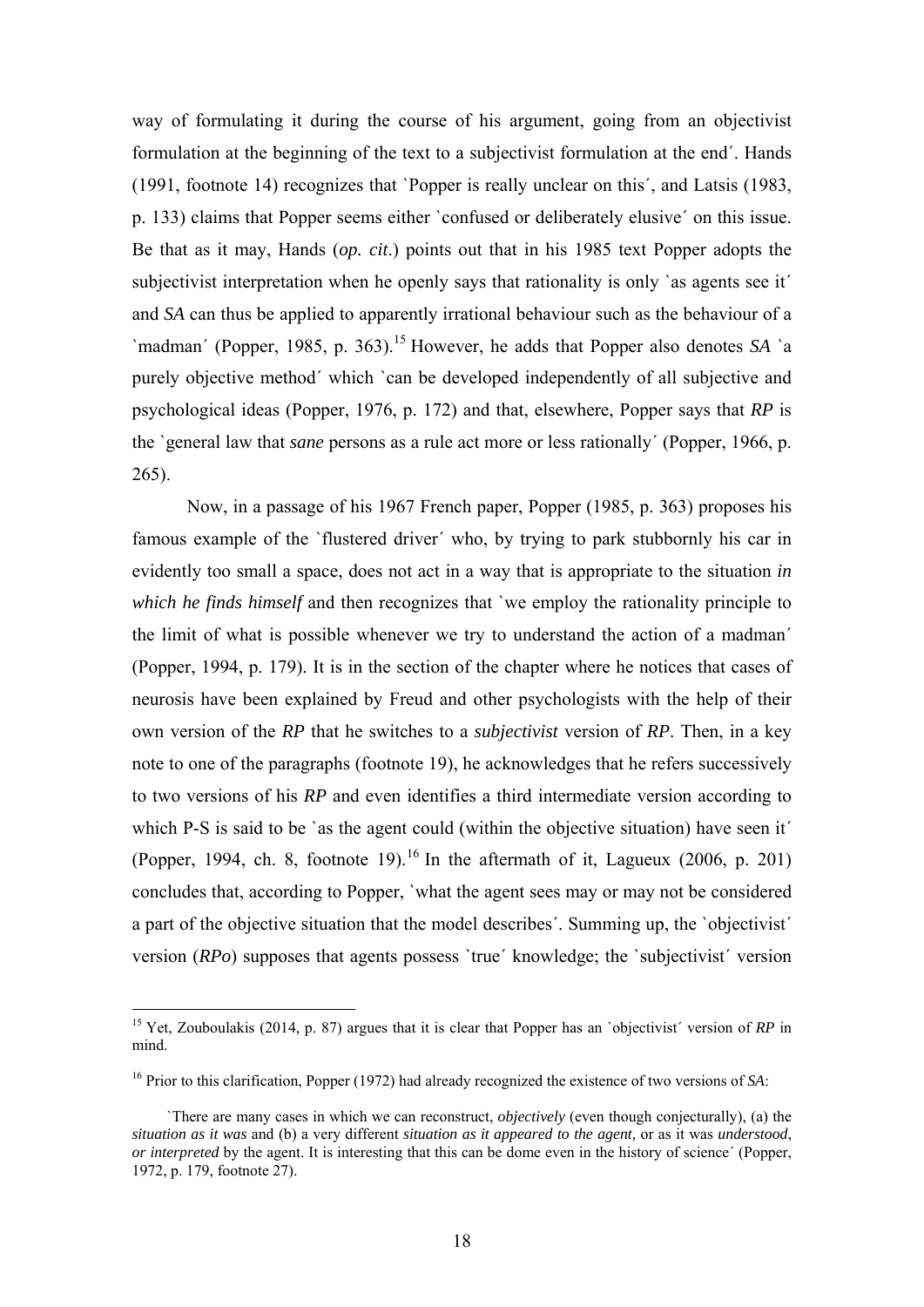(*RPs*) supposes that the alleged knowledge that agents possess is *partially* wrong; and the third version constitutes an intermediate case. However, in all three versions of *RP* it is assumed that the agent acts in a way that is appropriate to the state of *his* knowledge (Popper, 1994, ch. 8, footnote 19; Lagueux, 2006, p. 201).

Next, building on the terminology coined in Latsis (1972), Kerstenetzky (2009, p. 201) denotes *RPo* the `maximal´ or `single-exit´ interpretation and *RPs* the `minimal´ or `multiple-exit´ interpretation of *RP*. The `single-exit´ interpretation stems from the fact that, if it is supposed that the agent perceives P-S in an objective way, there is thus only `one´ possible solution whereas the `multiple-exit´ interpretation captures the idea that, in principle, there are as many solutions as subjective perceptions of P-S exist. It is the `multiple-exit´ interpretation that is of interest in the context of the `subjectivist´ *SA.*  In particular, the issue is *whether* we can assume for methodological purposes that the different subjective perceptions of P-S held by actors actually converge on a 'single' one and, if so, *how* this convergence comes about. Alike Jacobs (1990), Kerstenetzky (*op. cit*) associates the `objectivist´ or `single-exit´ modelling to the influence on Popper of the work of Weber. By contrast, Hedström *et al*. (1998, p. 359) do not think there is textual evidence that Popper got the inspiration for the notion of *SA* from Weber´s work and suggest that if there was any influence at all it was probably *indirect* since Hayek — a friend of Popper — admired Weber. However, it could be argued that Popper´s method for the theoretical social sciences takes on board Weber´s notion of `interpretive understanding´ or `*verstehen*´ — developed later on by the Austrian economists — and, especially, his notions of `ideal type´ and of `instrumental rationality´, i.e., the use of rationality to bring about change in the surrounding world in the interest of the actor (Weber, 1949).<sup>17</sup> Be that as it may, there is some textual evidence that points to Hayek as the most important *direct* source of influence on Popper´s work. Notably, Popper (1994, ch. 8, note 1) writes that `I was particularly impressed by Hayek´s formulation that economics is the "logic of choice"´ as expressed in his essay titled `Economics and

<sup>&</sup>lt;sup>17</sup> However, it has been argued that, although the notion of `single-exit´ modelling and *SA* originates with Weber, for him this and related concepts were tools of *historical* analysis, not of theory (Langlois, 1995, p. 230; 1998, p. 69). Interestingly, a philosophical foundation for Weber´s notion of `ideal type´ is in the school of phenomenology and, particularly, in Schutz's concept of 'second-order typifications' (Schutz, 1972).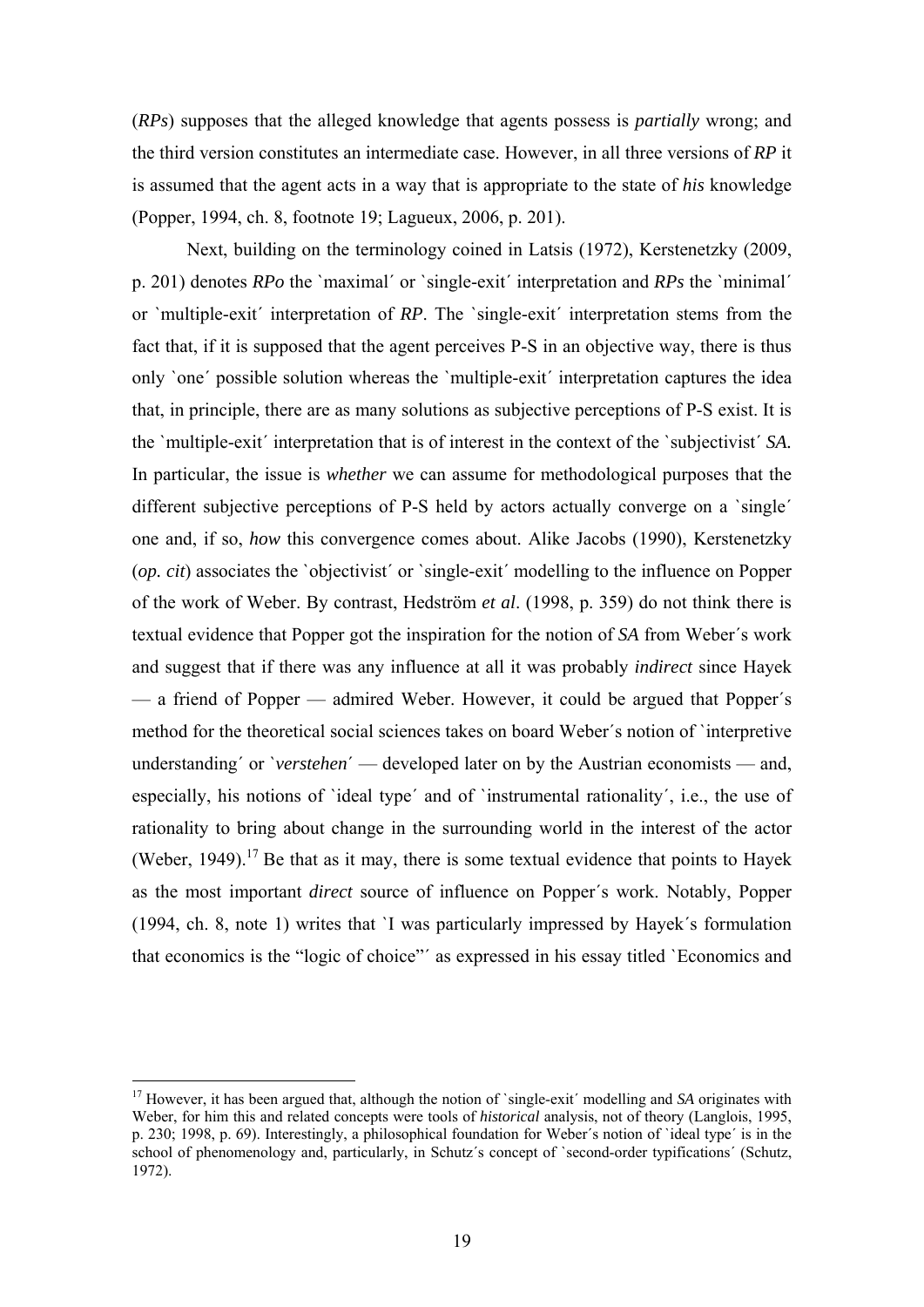Knowledge´ (Hayek, 1937, pp. 33ff). According to Popper, it was this that led him to the formulation of the `logic of the situation´ in his *Poverty of Historicism*. 18

Finally, there is the issue of the status of *RP*. We have already mentioned above the profound ambiguity of Popper´s explanation about the status of RP. The subsequent discussion about the role and status of *RP* among Popper´s commentators focused on the distinction between *RPo* and *RPs*. For instance, Lagueux (1993, 2006) argues that, even if we adopt the `subjectivist´ interpretation, *RP* cannot be *a priori* true because, according to him, it is simply not true that people always act appropriately according to the P-S *as they see it*. Notwithstanding it, he thinks that *RP* occupies an exceptional place in the social sciences because it constitutes a *condition of intelligibility* of any phenomenon that derives from human action. More specifically, the latter can only be intelligible, i.e., understood by an external observer, when it is motivated by reasons, that is, when it represents an appropriate response to P-S as seen by the agent (Lagueux, 2006, p. 205). He concludes that maintaining *RP* after acknowledging that it is not *a priori* true is, after all, to claim that 'in spite of the fact that irrational decisions occur, human actions are nonetheless normally understandable´ (*op. cit*.).

# **4. The notion of rationality in Popper´s philosophy of the social sciences**

In section 2 we showed that PTKL implies that: (i) all knowledge is conjectural, (ii) that we learn through an (endless) process whereby we subject our conjectures to trial and discard those ones that turn out to be wrong, and (iii) that the learning process is imperfect and never converges to an optimum. Consequently, the most important feature of knowledge is its fallibility. By contrast, Popper´s methodological proposal for the social sciences has been denoted as 'situational determinism' (Latsis, 1972; Oakley, 2002) which suggests that there may be some key epistemological differences between PTKL and *SA*. The first thing we should like to note is that PTKL is a theory about the nature of knowledge and its growth over time while *SA* is a methodological prescription

<sup>&</sup>lt;sup>18</sup> The interrelation between the ideas of Hayek and Popper is discussed in Oakley (1999) and Caldwell (2003). For instance, Popper (1943) appears to have been inspired by Hayek (1942) when expressing his crucial idea that both our institutions and traditions are largely the `*indirect, the unintended and often the unwanted by-product*s´ of conscious and intentional human actions and, therefore, that `only a minority of social institutions are consciously designed, while the vast majority have just "grown", as the undesigned results of human actions´ (Popper, [1943*a*] 1966, p. 93). Likewise, Hayek had already argued that social studies deal `not with the relations between things, but with the relations between men and things or the relations between man and man. They are concerned with man´s actions and their aim is to explain the unintended or undesigned results of the actions of many men´ (Hayek, 1942, p. 276).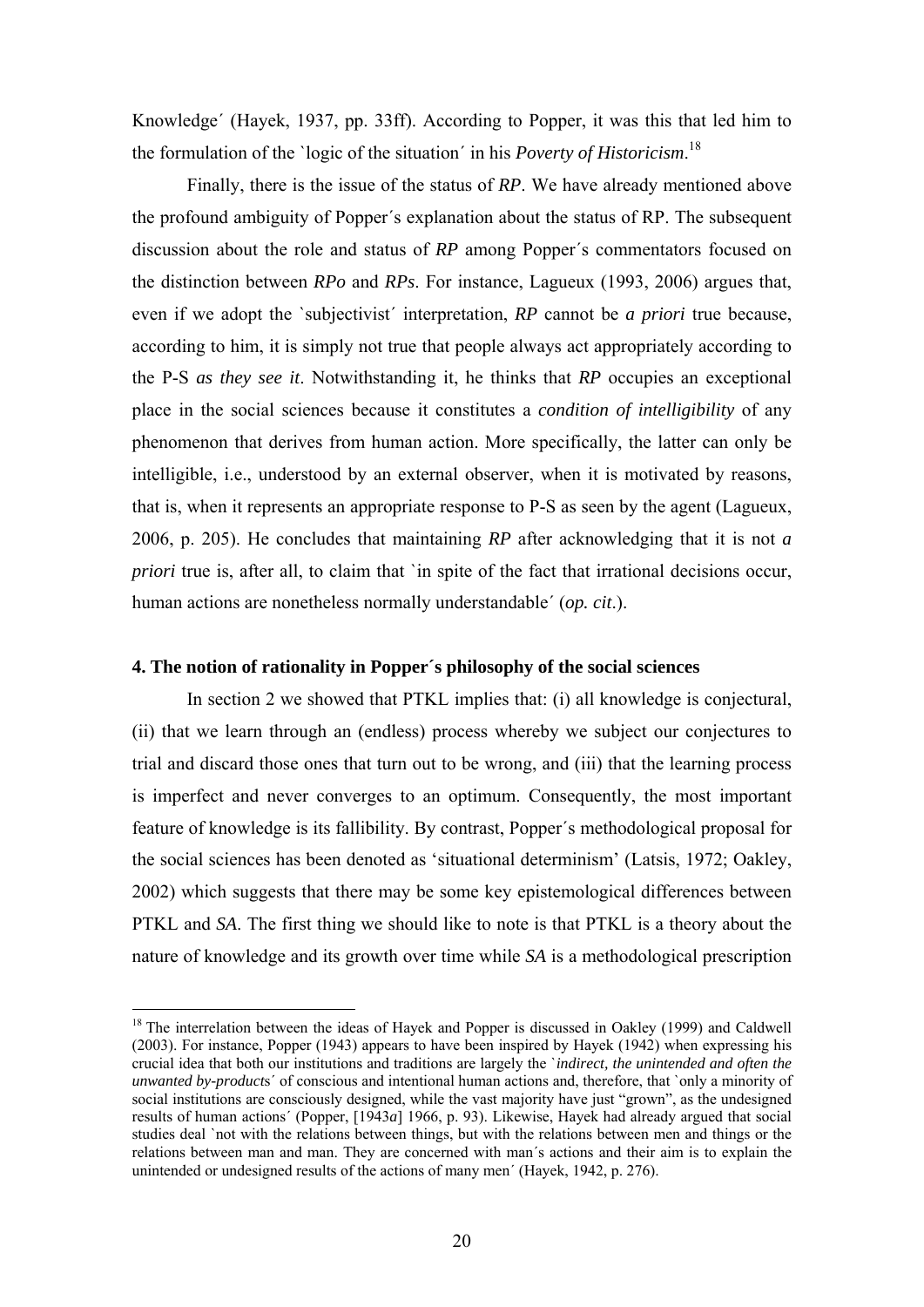aimed, arguably, at speeding up the rate of progress of the social sciences so that these two elements of Popper´s philosophy do correspond to the positive and methodological domain respectively. That said, we believe there is also a normative element in PTKL since trial and error-elimination can also be said to be the way we *should* behave when seeking to expand our knowledge. In any case, error-elimination can only proceed *after* there is clear-cut evidence that, retrospectively, a decision made in the past was wrong. However, this does not provide us with a systematic rule for making decisions *in the future* other than to avoid repeating the same mistakes made in the past. In short, errorelimination is an incomplete guide to decision-making.

Next, we may wonder how *SA* would look like if the agents that are the object of the modelling exercise exhibited a theory of knowledge and learning akin to PTKL. To be sure, the situational model of the typical P-S consists of three elements: (i) external (and observable) elements such as the physical and social constraints agents are subject to, (ii) the knowledge and information that agents possess, and (iii) their goals and aims. Now, if agents behave according to PTKL, then the situational model of the typical P-S should incorporate the knowledge they possess which would include the experience accumulated from mistakes they made in the past given the specific circumstances that prevailed at that time. Therefore, adequate behaviour would imply, as a minimum, not repeating previous mistakes. However, as we noted above, there is no further guidance for agents stemming from PTKL as far as future decision-making is concerned in case they encounter new (and different) P-S. In short, PTKL appears to be compatible with *SA* provided the situational model includes agents´ learning from previous mistakes.

# **4.1. PTKL versus** *SA***: the `rationality of agents´**

1

We noted above that several commentators, as well as Popper (1994, ch. 8, note 19) himself, identify two different versions of *RP*: an `objectivist´ version (*RPo*) and a `subjectivist´ version (*RPs*). According to the former, the relevant P-S is the `objective´ P-S, that is, the P-S *as it actually is* whereas, according to the latter, the theoretician should reconstruct P-S *as it is actually seen by the agents*. As Popper (1972, p. 179) recognizes, in both cases P-S is *conjectured*. 19 That said, we will argue below that, if Hayek's ideas on the nature of the 'facts of the social sciences' are taken on board, there

<sup>&</sup>lt;sup>19</sup> In this respect, let us mention that Menger ([1871] 1950, p. 148) was one of the first social scientists to incorporate error within his model and to argue that *all* knowledge (both of the actors and of the theorist) is bound to be prone to errors.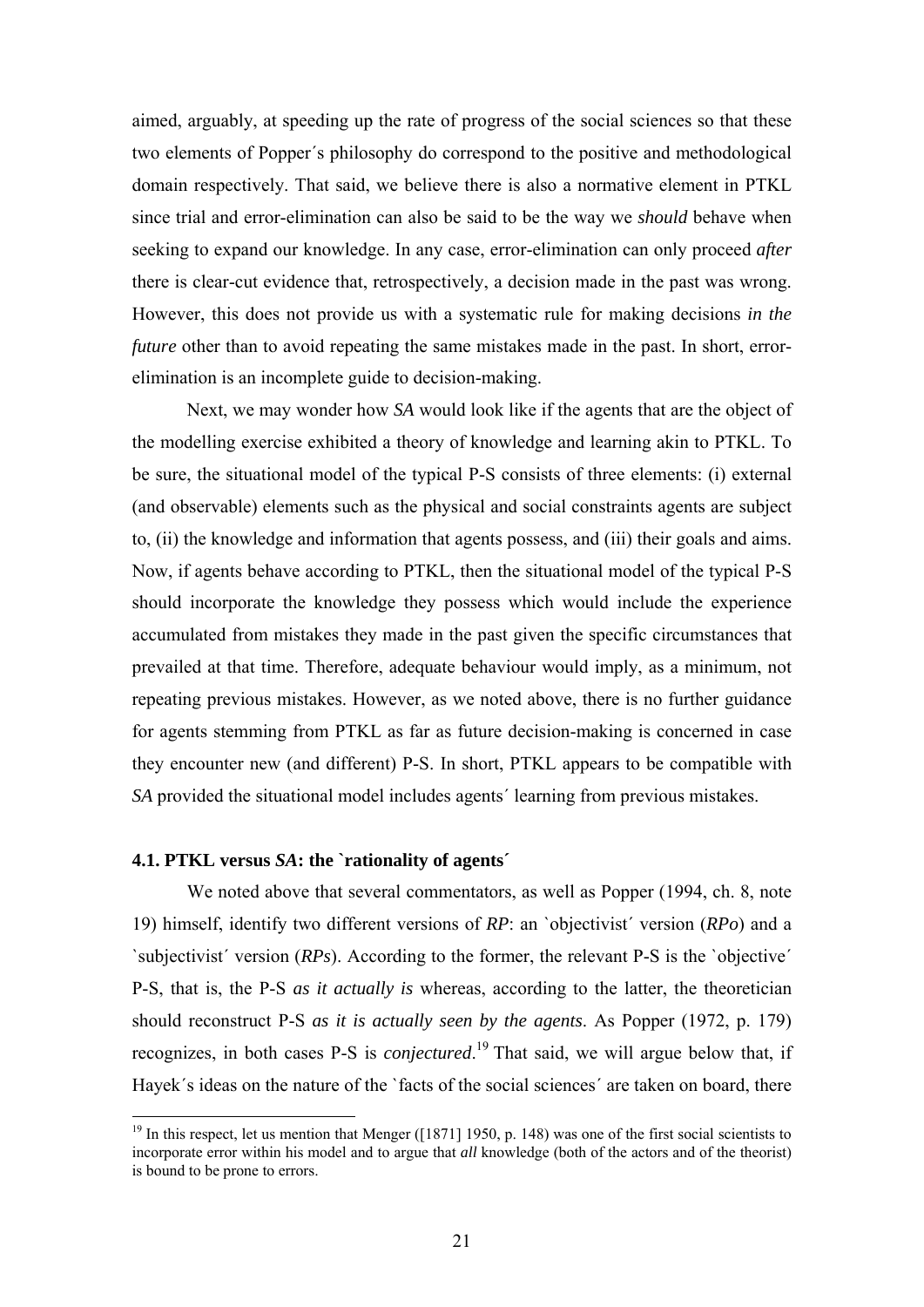is no reason *a priori* to expect that the theoretician´s view of P-S is *closer* to the `true´ P-S than agents´ (Hayek, 1943). This is because, as Hayek argues, the theoretician does not possess superior relevant knowledge that is not shared by agents. Be that as it may, *RPo* and *RPs* constitute two different modelling strategies in the social sciences the consequences of which, to the best of our knowledge, have not been explored so far. Notably, an antecedent is Schumpeter´s distinction between `objective rationality´ and `subjective rationality´ (Schumpeter, 1984). He defines the former as consisting of the `applicability of a rational schema to the actor´s behaviour´ and he defines the latter as the `conformity of the actors´ mental processes to a rational schema´ (*op. cit*., p. 583). Crucially, he states that the former need not imply the latter and criticizes the tendency of some social scientists to *implicitly* identify the rationality of the `observer´ with the subjective rationality of the `observed´ (*op. cit*., p. 583). He uses the example of the neoclassical theory of monopoly to illustrate the notion of `objective rationality´:

`The model just described is the product of the analyst´s mind as much as any physical theory is, and does not in itself say anything about reality or about anybody´s actual behavior or rationality… Even if the model should fit anyone´s behaviour this does not mean that the individual in question consciously aims at the result and still less that he arrives at it by processes at all similar to the analytic procedure´ (Schumpeter, *op. cit*., p. 580).

Schumpeter's notion of `objective rationality' is closely associated to his notion of `rationality of the observer´ whereas the notion of `subjective rationality´ is coupled to his notion of the `rationality in the observed´. In the example of monopoly theory, he explains that the construction of a model will give us the conditions under which the maximization of profits will be attained thereby setting up a standard against which the theorist can compare actual behaviour. However, he makes it clear that such model is *entirely* a product of the `rationality of the observer´ and, hence, the usefulness of the modelling exercise will depend on the degree to which that hypothesis is justified by facts (*op. cit*., p. 580). According to him, a common source of divergence between the type of human behaviour that stems from the `rationality of the observer´ and the `rationality in the observed´ is the existence of a multiplicity of ends in actors´ minds. To the extent that the goals of actors are also an element of P-S, the adoption of a subjectivist interpretation of *RP* will require that the theoretician *understands* the goals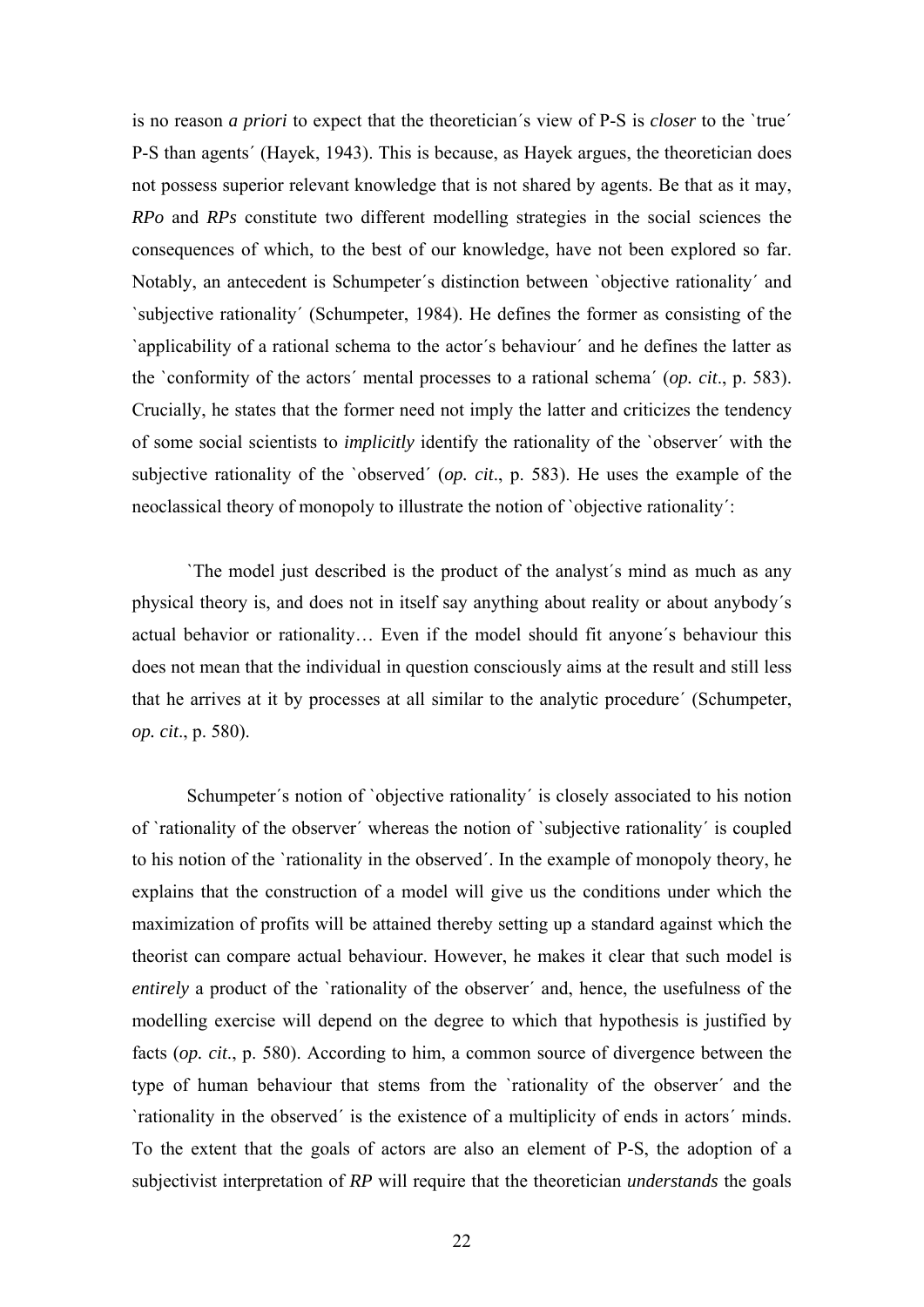of actors without this necessarily implying that she shares them. Now, the relevance of his notion of `subjective rationality´ emerges clearly in those cases where the situational model constructed on the basis of the `rationality of the observer´ *does not fit the facts*. As Schumpeter notes, in such cases the task of the theoretician is to explain the reasons for the *discrepancy* between the `rationality of the observer´ and the `rationality in the observed´ (*op. cit*., p. 586). In turn, this will require an effort by the former to adopt the point of view of the `observed´:

`Understanding an end and judging rationality of means often requires that the analyst "puts himself" into places very far distant from his time and social location. Sometimes he has to transplant himself into another cultural world´ (Schumpeter, 1984, p. 583).

These ideas on the methodology of the social sciences were originally written by Schumpeter *circa* 1940 for a Harvard discussion group on rationality which included Parsons, Leontief, and Sweezy. The manuscript remained unpublished for more than 40 years until Professor Loring Allen of the University of Missouri in St. Louis found it among the papers of Schumpeter in the Harvard University archives. It was published posthumously in 1984 at the *Journal of Institutional and Theoretical Economics*. We believe this manuscript contains some intuitions that exhibit a high degree of affinity with Popper's notions of *RPo* and *RPs* (Popper, 1994). However, we should like to note that it was Hayek´s *Economica* essay `Economics & Knowledge´ (Hayek, 1937) where the distinction between `objective´ and `subjective´ rationality was first formulated. In that essay, Hayek criticises equilibrium economic theory for making an illegitimate use of the concept of `data´ possessed by economic agents as well as for the methodological confusion thus created:

`But this does not solve the question whether the facts referred to are supposed to be given to the observing economist, or to the persons whose actions he wants to explain, and if to the latter, whether it is assumed that the same facts are known to all the different persons in the system, or whether the "data" for the different persons may be different… There seems to be no possible doubt that these two concepts of "data", on the one hand in the sense of the objective real facts, as the observing economist is supposed to know them, and on the other hand in the subjective sense, as things known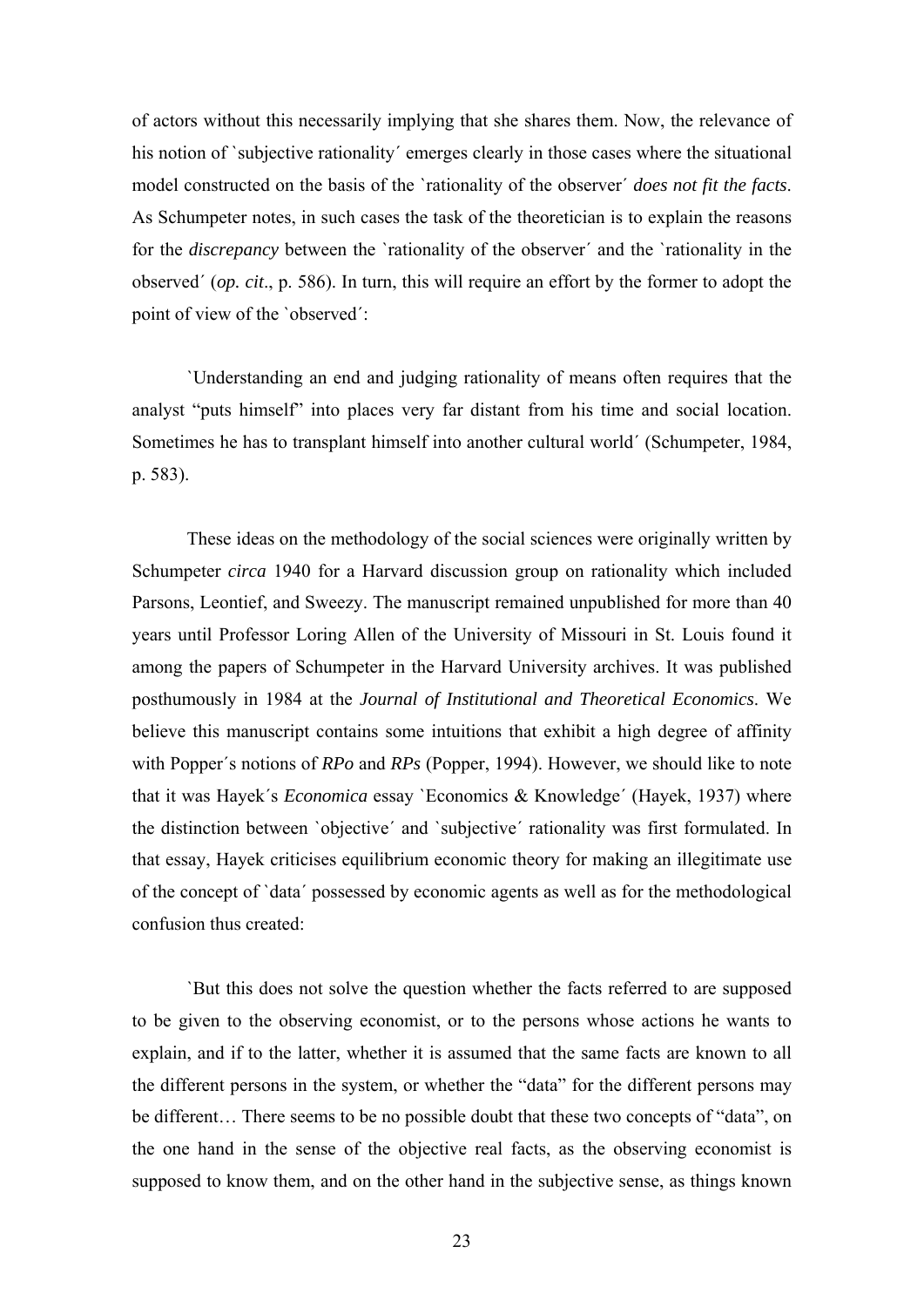to the persons whose behaviour we try to explain are really *fundamentally different and ought to be kept carefully apart*. And, as we shall see, the question why the data in the subjective sense of the term should ever come to correspond to the objective data is one of the main problems we have to answer´ (Hayek, 1937, p. 39, emphasis added).

We know that Popper had read Hayek´s 1937 paper in *Economica* and, indeed, he refers to it as the key source of his understanding of the core of economics (Popper, 1994, p. 181, footnote 1). According to Popper, it was Hayek´s exposition of the `logic of choice´ in that paper that led him to the formulation of the `logic of the situation´ as embracing both the `logic of choice´ and the `logic of historical P-S´. Yet, Popper does not refer explicitly to Hayek´s distinction between subjective and objective data. That said, it is very likely that Popper´s recognition, later on, of a distinction between *RPo* and *RPs* is related to his acquaintance with Hayek´s *Economica* essay. In the following sections we will explore in some detail the relation between these two concepts as well as their relation to PTKL *from the point of view of the agents* that are the object of the modelling exercise performed by the theoretician.

# **4.1.1. PTKL** *versus* **the `subjectivist´ version of** *SA*

Let us focus on the relation between *RPs* and PTKL. To be sure, *RPs* constitutes a *minimal* requirement for rationality in that agents´ behaviour only has to be adequate or appropriate to the P-S *as they see it*. This implies that, as in the Austrian School of von Mises, Hayek, and Schumpeter, rationality is associated to behaviour that is *goaldirected* or *purposive*. 20 This type of rationality is sometimes denoted as *instrumental* in the sense that reason becomes an instrument to reach a certain goal, e.g. an increase in pleasure.21 Although there are significant methodological differences among members of the Austrian School of economics, they all viewed economics as part of a science of

 $20$  As von Mises explains:

<sup>`</sup>Every human action aims at the substitution of more satisfactory conditions for less satisfactory. Man acts because he feels uneasy and believes that he has the power to relieve to some extent his uneasinesss by influencing the course of events. A man perfectly content with the state of his affairs would not have any incentive to change things; he would have neither wishes nor desires, he would not act because he would be perfectly happy... Strictly speaking, only the increase in satisfaction (decrease of uneasiness) should be called *end*, and accordingly all states which bring about such an increase *means*´ (von Mises, 1944, p. 532).

<sup>&</sup>lt;sup>21</sup> The notion of `instrumental rationality´ goes back as far as Max Weber´s sociological histories of world religions culminating with his classic study of modern European Christianity (Weber, 1904-5).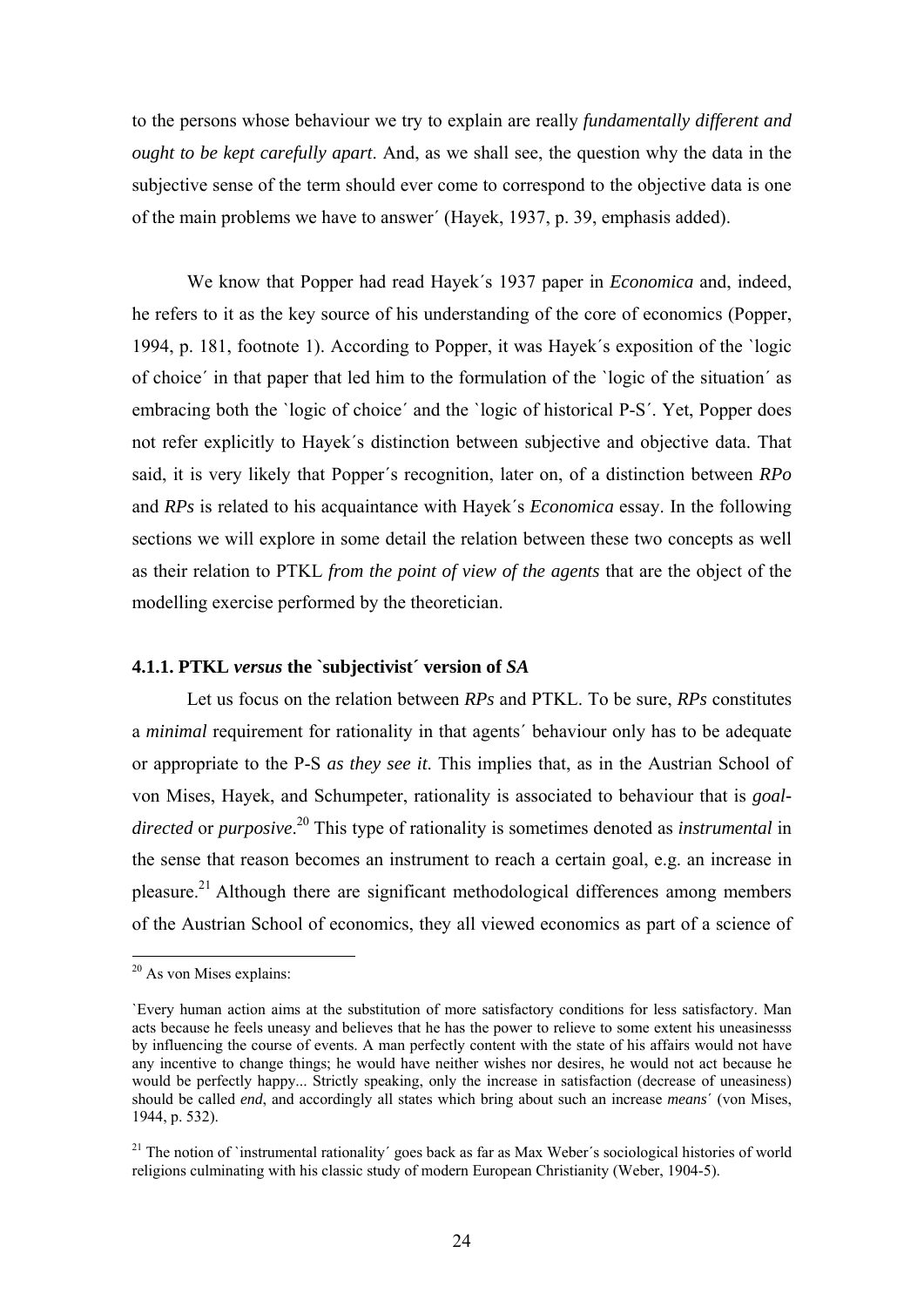human action whose core is 'to be found in the unique property possessed by human beings of engaging in operations designed to attain a state of affairs that is preferred to that which has hitherto prevailed´ (Kirzner, 1976, p. 148). What is crucial in our context is that the Austrian School´s conception of rationality is *subjective* in the sense of being an *a priori* assumption about human behaviour. There are two sources of subjectivity. First, there is the subjectivity of actors' ends or, as von Mises puts it:

`Nobody else than the individual himself can decide what satisfies him better and what less... There is no such thing as an absolute state of satisfaction or happiness irrespective of the desires of the individual concerned´ (von Mises, 1944, p. 533).

Second, there is the subjectivity of knowledge itself in the social sciences. As long argued in Hayek (1943), it is only in the social sciences that our *interpretation* of a situation no matter whether it is right or wrong becomes an integral part of the situation thus affecting subsequent developments. Further, and to the extent that we understand the surrounding world via the 'internal models' we create, our understanding of the world will affect our decisions and, in this way, it may affect the world itself. Hayek (*op. cit*.) illustrates this theme by explaining the purposive nature of human action. As he explains, just as we cannot speak of the objective properties of a tool without saying something about the purpose for which the tool is used so we cannot speak of social institutions objectively. Laws and economic institutions cannot be known apart from the intentions of the individuals who use them. In the field of economics, for instance, the value of money depends on the opinions of individuals who use it rather than on any inherent property of it. As we argue below, Hayek´s ideas on the methodology of the social sciences seem to have been ignored by most commentators of Popper´s work in that field.

Members of the Austrian School of economics like von Mises or Hayek adopted the `praxeological approach´ which consists of a theory of human action based on a set of self-evidently true *a priori* axioms on behaviour which, in turn, yields conclusions which are true regardless of time and place. However, the axioms of praxeology are not arbitrary like, for instance, those of mathematics. Rather, Austrian economists maintain that these axioms are already given to us in our minds and that, through the exercise of `introspection´ or `verstehen´, which consists of understanding the functioning of our minds, we have the possibility of understanding the behaviour of others. That said, the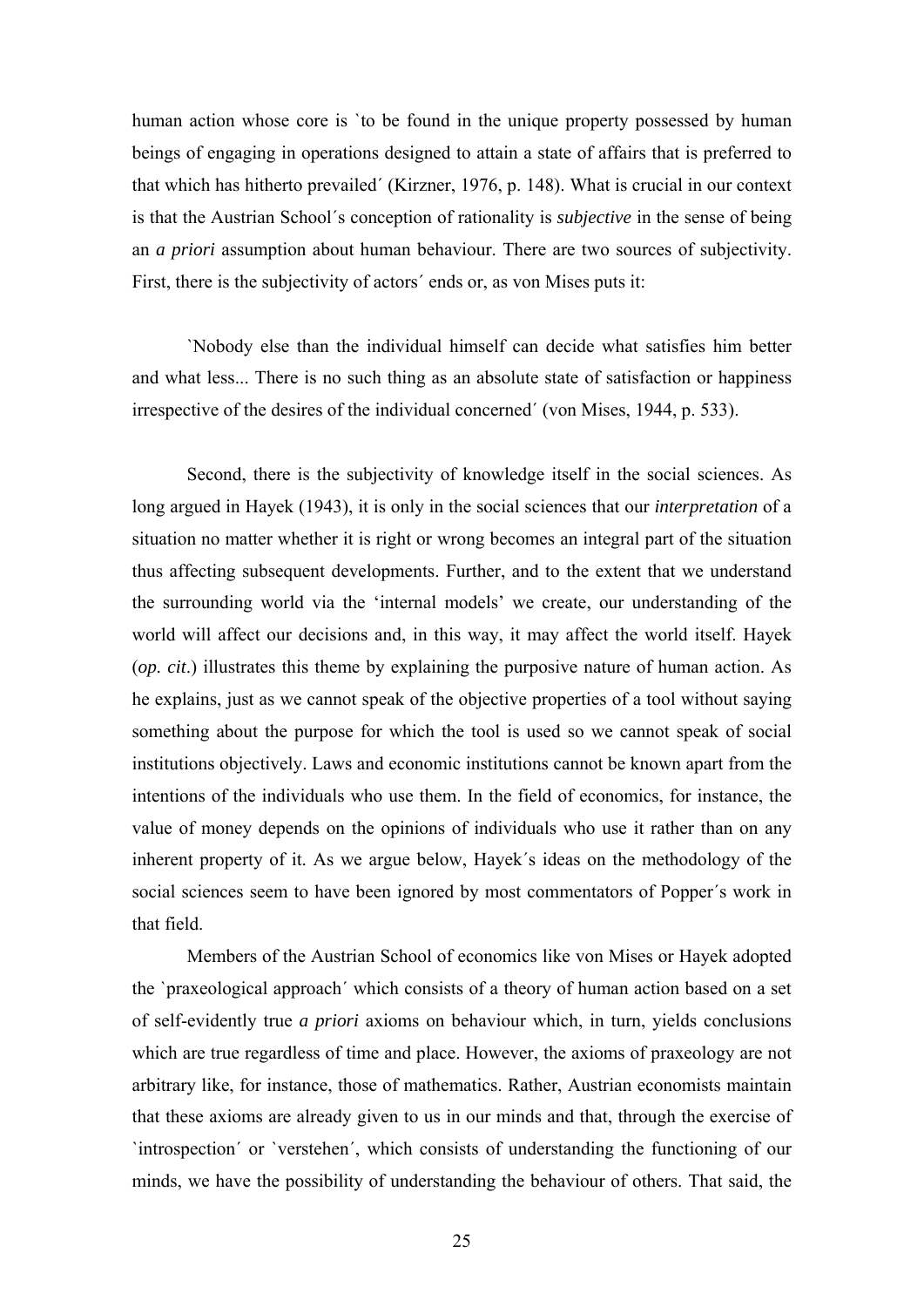extreme subjectivism of the Austrian School of Economics leads to the conclusion that there is no possibility of acquiring knowledge about any social phenomena other than through `introspection´. Further, the notion of rationality proposed by von Mises (1944) as *purposive* behaviour may preclude the generation of predictions which can be subject to empirical tests. This is because the hypotheses about social phenomena derived from self-evident axioms may be close to being true but they may also possess little empirical content. This problem is addressed in Popper (1963, pp. 217-19) who makes it clear that science characterises as preferable 'the theory which tells us more; that is to say, the theory which contains the greater amount of empirical information or content´. In other words, the empirical content of a theory increases with the increasing *improbability* of it being true or else with its increasing exposure to falsification. He uses the example of meteorological forecasts; a forecast according to which in some unspecified time in the future it will rain has, as he explains, a high probability of being true yet it has virtually no empirical content, whereas a forecast which specifies the date and the time it is likely to rain has a high degree of empirical content yet it is quite likely to be false. Likewise, predictions derived from general or self-evident axioms on human behaviour like the ones of praxeology — which amount to stating little more than all human behaviour is purposeful — have a high probability of being true yet they have little empirical content because they are not falsifiable. By contrast, the subjectivist version of *SA* proposed by Popper (1985) is not subject to the previous criticism since, in addition to incorporating all the relevant elements of P-S — including the physical and social constrains and the knowledge and information possessed by agents — it also posits that actors´ behaviour is `adequate´ to P-S *as they see it*. The requirement that actors´ behaviour is `adequate´ — in addition to being purposeful or goal-oriented — implies, in turn, that the empirical content of theories constructed upon *RPs exceeds* the empirical content of theories about human behaviour derived from praxeology.

Let us distinguish between 'means-rationality', 'beliefs-rationality', and 'endsrationality' (Hamlin, 1986). 'Means-rationality' implies the *correctness* of one´s actions *given* one´s desires and beliefs regardless of whether the latter are right. Therefore, as a minimum 'means-rationality' implies *consistency* of choice by agents. For instance, in neoclassical microeconomics, 'means-rationality' is characterized by consistency in the preferences of households or *transitivity*: if an agent prefers *a* to *b* and *b* to *c*, then *a*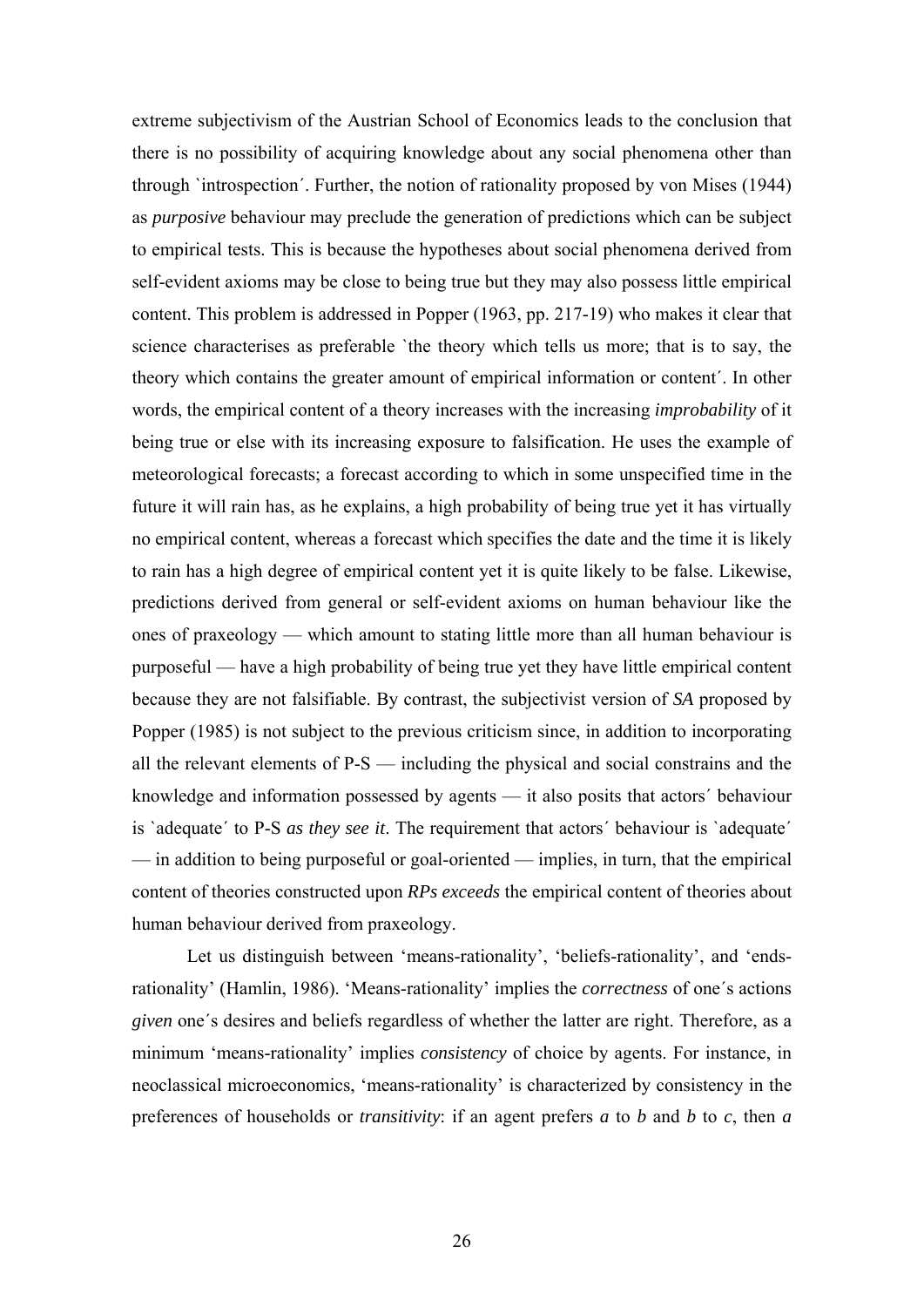must also be preferred to  $c<sup>22</sup>$ . The further requirements that are usually imposed, i.e., that individuals´ preferences exhibit both 'completeness' and 'continuity', are not ones of 'means-rationality' but rather of the optimization methods through which economists seek to represent individual preferences by a 'utility function'. Thus, when economists speak of `rational' agents what they usually have in mind is that their choices have to be, at least, consistent with one another.

Next, following Hamlin (*op. cit*), 'beliefs-rationality' implies that an individual´s (subjective) model of the surrounding world represents a good enough approximation to reality. Similarly, Bicchieri (1992) defines 'epistemic' rationality as a characteristic of beliefs that consists in their being *correct* given the evidence that is available to agents. Finally, 'ends-rationality' means that the behaviour of agents is *purposeful* or oriented to the achievement of a goal and, hence, not the result of chance (Hamlin, *op. cit*.). For instance, in neoclassical economics 'ends-rationality' is associated to the pursuit of *selfinterest*. To be sure, this has been so since Edgeworth who, in his 1881 *Mathematical Psychics*, stated that 'the first principle of Economics is that every agent is actuated only by self-interest'. Prior to the emergence of 'neoclassical' economics in the second half of the  $19<sup>th</sup>$  century, the classical statement of mainstream economics methodology is in Mill ([1836] 1967). Be that as it may, Twomey (1998, p. 435) claims that the clearest statements of this tradition were already present in the works of Bentham and Hobbes. In particular, he argues that Bentham (1789) first formulated the notion that agents are motivated to maximise pleasure whereas Hobbes (1651) provided a statement of egoism according to which individuals *always* seek their own greatest good. Therefore, we may characterise the `praxeologic´ models of the Austrian school of economics as implying `ends-rationality´ and the situational models based upon *RPs* as implying both 'meansrationality' and 'ends-rationality' but *not* 'beliefs-rationality'. As we will argue below, each of these types of models implies a different division line between `rational´ and `irrational´ behaviour.

The absence of 'beliefs-rationality' in models based on *RPs* implies that agents´ beliefs may well be wrong *ex-post*, i.e., that agents are fallible. Specifically, agents may

 $22$  For instance, in the neoclassical theory of the consumer, 'means-rationality' consists of the axioms of completeness, independence, reflexivity, and transitivity of preferences (Dow, 1995, p. 724). In the case of the expected utility model developed by von Neumman and Morgenstern (1947), which constitutes the modern theory of choice under risk, 'means-rationality' is satisfied if the following four assumptions or axioms are fulfilled: cancellation, transitivity, dominance, and invariance. To this, we may add the more technical assumptions of comparability and continuity.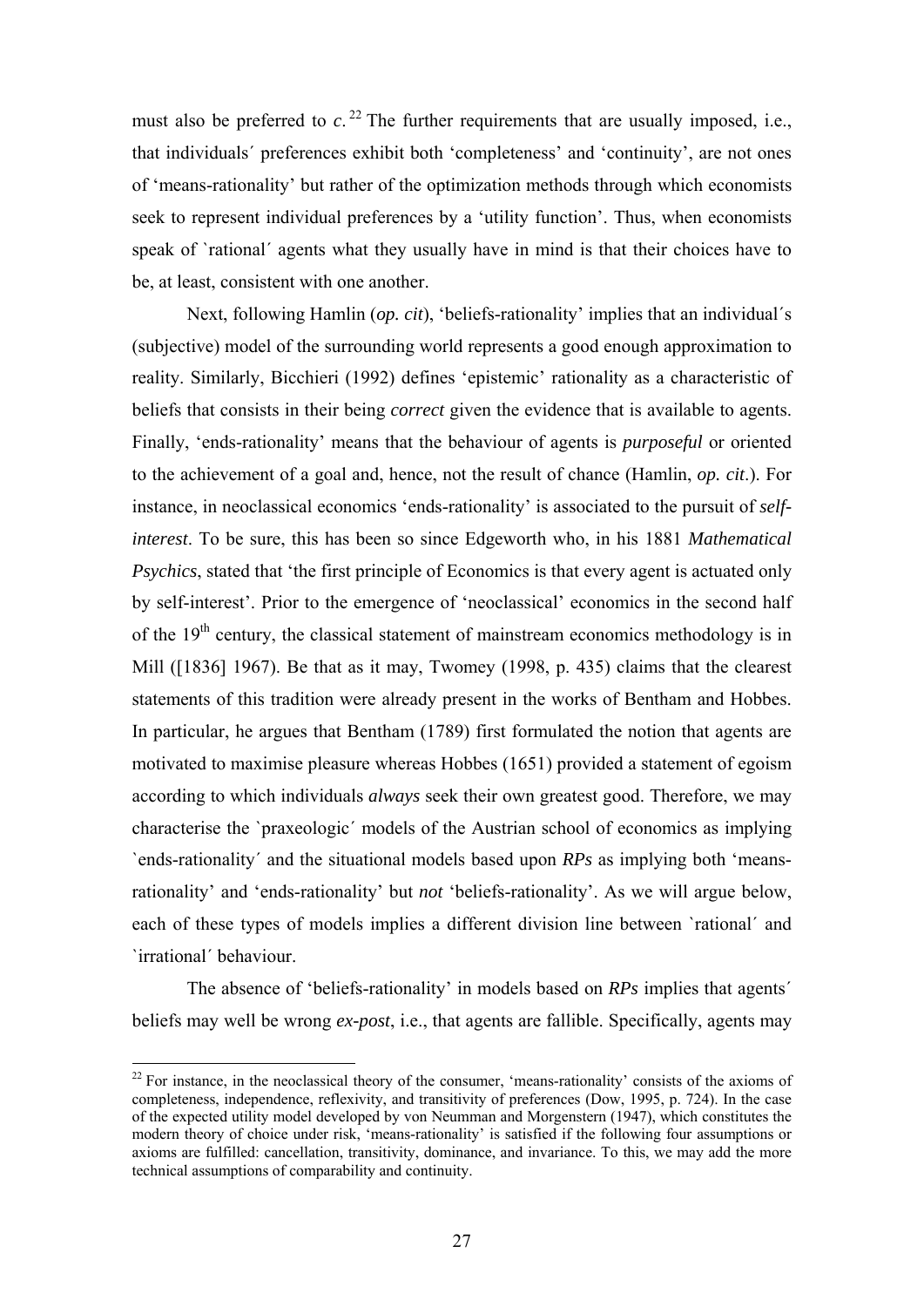perceive the physical and social constraints they face erroneously or may simply possess wrong information. Therefore, the adoption of *RPs* implies that agents´ beliefs are liable to error and, hence, understanding their behaviour (including their mistakes) will require the construction of a model of the typical P-S *as seen by agents*. It follows from this that the adoption of *RPs* is *a priori* compatible with PTKL since the agents in the typical model can make mistakes stemming from their wrong beliefs. Yet, the notion of adequate behaviour according to PTKL also implies, as noted above, the requirement that agents `learn´ from their past mistakes, i.e., they do not repeat them. Consequently, full compatibility of *RPs* with PTKL would require that the theoretician recognizes that agents do not repeat their mistakes in the future. As we will see below, this feature of PTKL may create a tension with *RPs* when the purpose of the modelling exercise is to make predictions.23 We may also add that, if *RPs* is adopted, the point of view of the theoretician *vis-à-vis* the actors becomes analogous to the position of participants in the `Beauty Contests´ that were so popular in the British tabloids in the 1930s and that were metaphorically captured by Keynes in his *General Theory* to explain the formation of prices in financial markets (Keynes, 1936, p. 156). To be sure, in `Beauty Contests´, what participants were supposed to do in order to win the prize was not so much to identify — among the photos of beautiful ladies portrayed in a panel — the lady they believed to be the most beautiful one but to `guess´ the photo of the lady they believed other participants would select as the most beautiful one. In a similar fashion, we will argue below that, if *RPs* is adopted, the theoretician seeks to reconstruct P-S not as she sees it herself but *the way she thinks agents see it*.

Next, and crucially, to the extent a *discrepancy* exists between the theoretician´s (objective) view of P-S and his conjecture about agents´ view of P-S, the generation of predictions will require making the crucial assumption that *such a discrepancy and the* 

<u>.</u>

 $23$  As noted in Beinhocker (2013), in the context of the social sciences, a prediction (unlike a forecast) amounts barely to the *deductive logical consequences* of a theory. It should be noted, however, that the predictions to be derived from the models in the social sciences differ from the predictions generated by the theories of the natural sciences. In particular, Popper (1994, p. 163) distinguishes between explaining or predicting *singular events* from problems of explaining or predicting a *kind* or *type* of event. According to Popper, the former can be solved *without constructing a model* ― no more than certain universal laws and the relevant initial conditions are needed ― whereas the latter is most easily solved *by means of constructing a model* (*op. cit*., p. 164). Further, he argues (Popper, *op. cit*., p. 165), that a model consists of `certain elements placed in a typical relationship to each other, plus certain universal laws of interaction — the "animating" laws´. Unlike theories, models try to capture the *typical* aspects of P-S in order to make statements about a *type* of event and, hence, they represent something akin to *typical initial conditions* (*op. cit*., p. 164). In turn, a statement about a *typical* event can be either an explanation of *why* that typical event occurred in the past, or else, a prediction, that is, a logical consequence of the theory.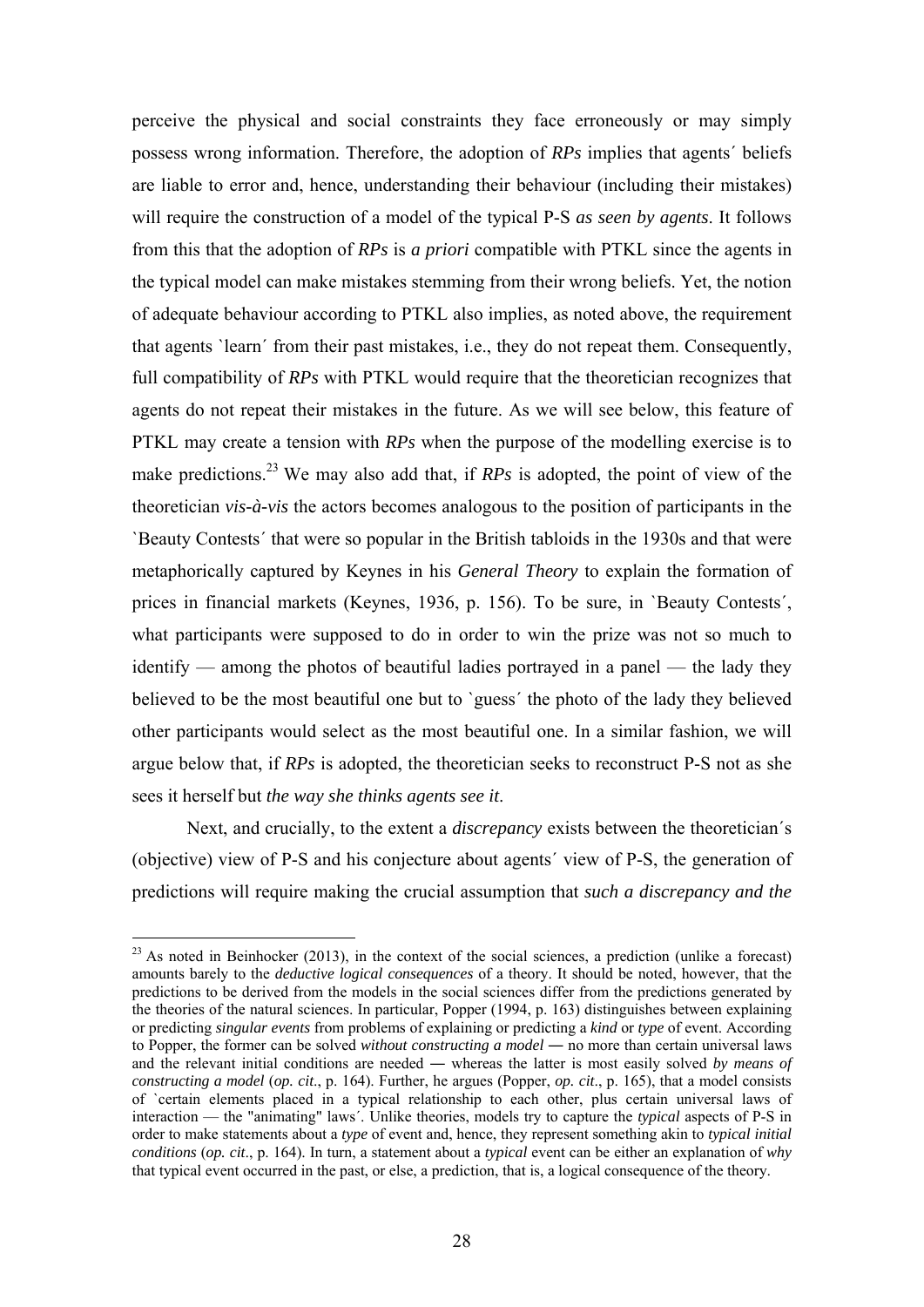*`situational factors´ that warrant it exhibit a high degree of stability over time*. In turn, the former implies that the `null hypothesis´ in empirical tests applied on a situational model which adopts *RPs* is that agents´ view of P-S is, at least partially, *wrong* whereas the alternative hypothesis is that the theoretician´s (objective) view of P-S is correct. If such discrepancy were to disappear over time for some reason (e.g., learning by agents), the predictions derived from it would be equivalent to the predictions generated if *RPo* were adopted. Thus, we disagree with Vanberg (2002, p. 12) when he argues that the `subjectivist´ *RP* poses a testability problem vis-à-vis the `objectivist´ *RP*. Specifically, situational models that adopt *RPs* can generate predictions albeit, as we argued above, their generation implicitly implies adopting the assumption that agents´ view of P-S *will remain constant in the future*. Unless the theoretician does so, the models' testability will be seriously weakened. This is because, in the wake of an unfavourable empirical test, the theoretician may try to circumvent its refutation by arguing that the adverse result of the empirical test was due, for instance, to an (unpredictable) *change* in agents´ view of P-S. Thus, a *sine qua non* condition for potential refutability in this case, i.e., for the model to possess `empirical content´, is that agents´ view of P-S is assumed to remain constant over time or, else, that agents follow a constant pattern of behaviour in spite of the mistakes such behaviour may bring about. However, this assumption creates some tension with PTKL since, according to the latter, agents tend to purge their wrong beliefs over time.

Now, we have argued above that, if *RPs* is adopted, it is implicitly assumed that (i) there is a discrepancy between the theoretician´s view of P-S and agents´ view of P-S, and (ii) that the former persists over time. As we argued above, this implies (under the null hypothesis) that the agents whose behaviour the theoretician seeks to capture in the situational model *do not revise their wrong beliefs* which runs counter to PTKL. The discrepancy alluded to above is between two different conjectures: (i) the theoretician´s (objective) view of P-S, and (ii) agents´ view of P-S. According to Popper (1994, p. 178), the latter is always part of the former since the theoretician can only understand agents´ view of P-S if she reconstructs a *wider* view of P-S than their own. Specifically, if we adopt Popper´s interpretation of *RPs*, what the theoretician subjects to empirical test is the hypothesis that agents *systematically* fail to perceive the `true´ P-S and, under the null hypothesis, this implies that agents´ view of P-S will be disappointed *if* the theoretician´s view of P-S is correct. However, as we have argued above, the systematic disappointment of beliefs will come about because it is implicitly assumed that agents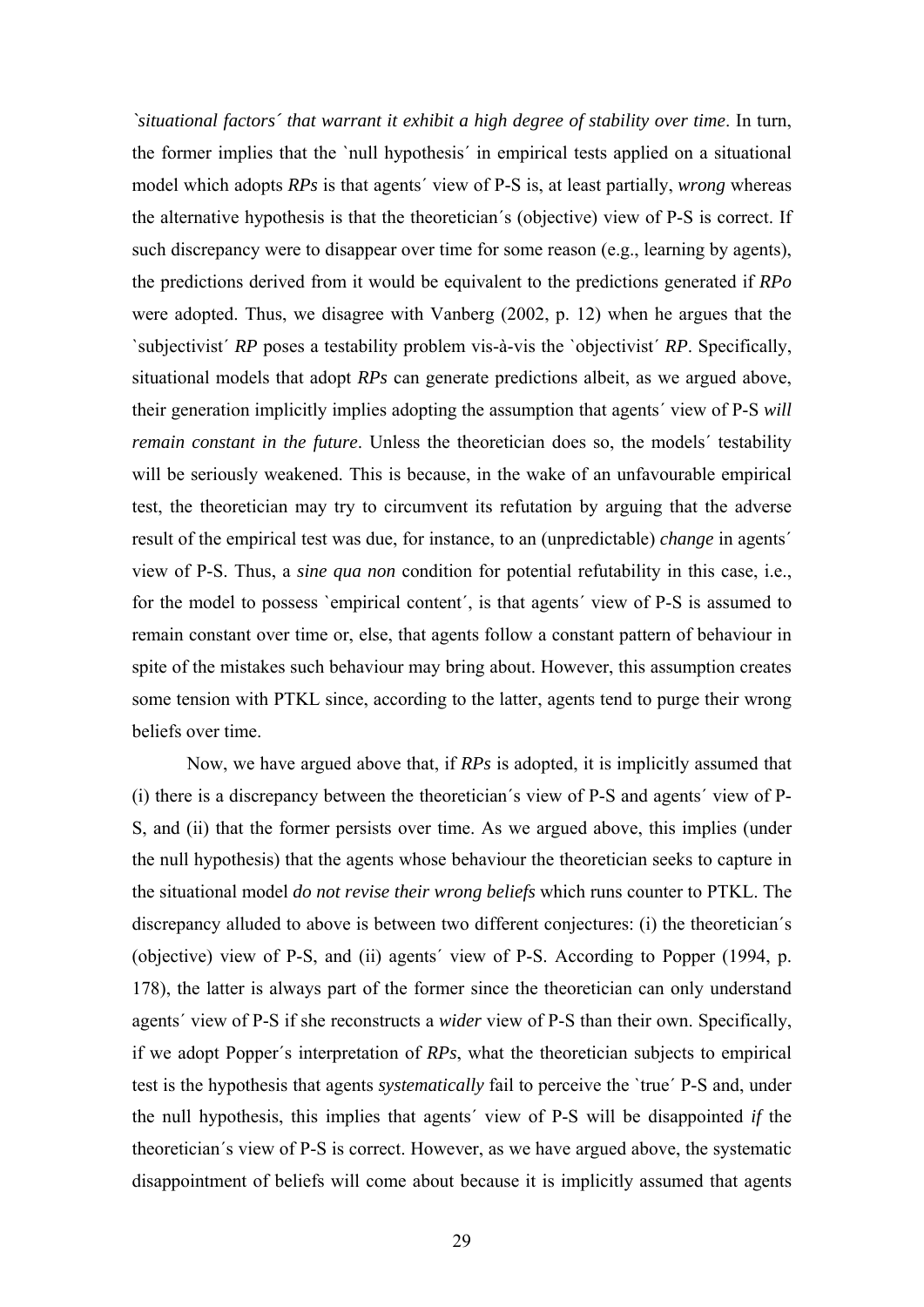*do not `learn´ from their mistakes,* i.e., they tend to repeat mistakes all over. However, the above-mentioned tension between PTKL and *RPs* does not arise if the main purpose of constructing a situational model is to *explain the past* (e.g., historical interpretation) rather than to generate predictions. This is because in the former case the theoretician need not be concerned about the persistence into the future of a discrepancy between agents´ view of P-S and her `objective´ view of P-S. In short, *RPs* is more problematic than Popper recognized if the purpose of constructing a situational model is to generate predictions. 24

To finish off this section, a clear example of this tension between PTKL and *RPs* is the Keynesian-type business cycle theory proposed by Minsky (1975) which is based on overoptimistic expectations of economic agents about their ability to honour future cash commitments which result from their inherited liability structure. According to Minsky´s `financial instability hypothesis´ (*op. cit*.), market economies are intrinsically unstable owing to the fact that economic agents become *systematically* overoptimistic during the upswing which makes them take on an excessive amount of debt and this eventually triggers off an asset price deflation and a subsequent financial crisis that precipitates the economy into a downswing. In other words, Minsky´s theory posits that, as memories from the last financial crisis fade out, agents will tend to underestimate the risk implied by the increase in the level of real indebtedness so that the upswing ends up when an external factor, e.g., an increase in interest rates, leads to an initial decrease in the price of real and financial assets which then brings about a reassessment of liability structures and, finally, leads to an asset price deflation. In other words, Minsky´s theory is an example of business cycle theory where (i): there is a discrepancy between the theoretician´s `objective´ view of P-S and agents´ view of P-S, and (ii) it is (implicitly)

<sup>&</sup>lt;sup>24</sup> Notturno (1998, p. 412, emphasis added) argues that the `problem of situational analysis in the theoretical and historical social sciences, in Popper´s view, is not to construct models that predict or prophesize the future; it is to construct models that help us to *explain and understand the past*´. In this respect, Popper seems to view *RPs* as being particularly suited to the task of historical explanation:

 <sup>`</sup>The historian´s task is, therefore, so to reconstruct the problem situation as it appeared to the agent, that the actions of the agent become *adequate* to the situation… Our conjectural reconstruction of the situation may be a real historical discovery. It may explain any aspect of history so far unexplained´ (Popper, 1972, p. 189).

Furthermore, Popper (*op. cit*., p. 166, emphasis in original) explains that `the fundamental problem of both the theoretical and the historical social sciences is *to explain and understand events in terms of human actions and* [typical] *social situations*´ and, hence, does not mention the generation of *predictions* as one of the aims of the social sciences.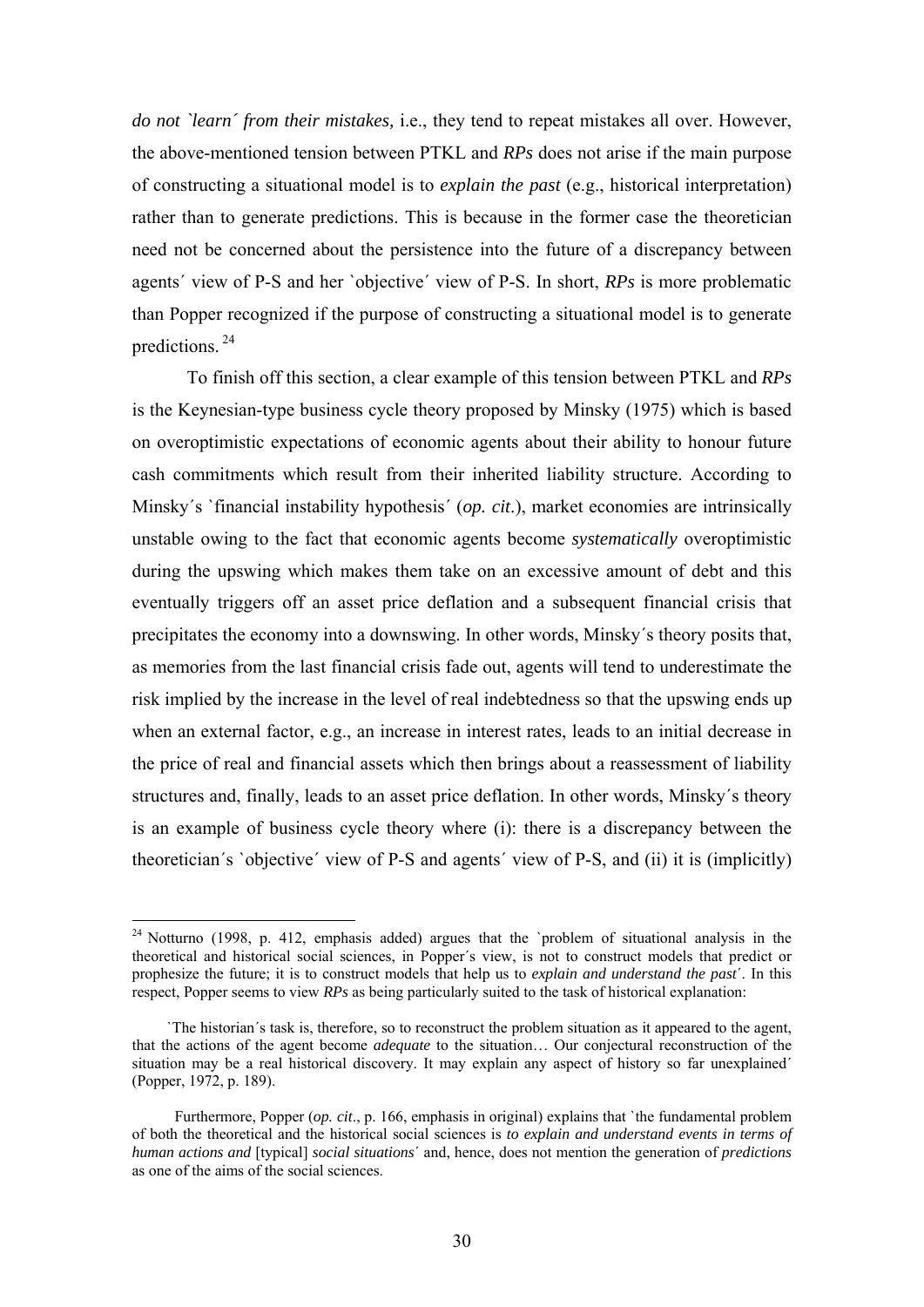assumed that agents tend to repeat their past mistakes so the same phenomenon (i.e., business cycles), occurs recurrently and inevitably.

### **4.1.2. PTKL** *versus* **the `objectivist´ version of** *SA*

According to Hands (1992, p. 28), `it is easy to see that situational analysis is the method of microeconomics (and of any macroeconomics based on micro foundations)´. Indeed, Popper recognizes that his source of inspiration for *SA* is the methodology of neoclassical microeconomics (Popper, [1943*a*] 1966, p. 97; 1944-45, p. 82; 1976*a*, p. 93; 1976*b*, 117f).<sup>25</sup> However, on those few occasions when Popper makes it clear that he intends to extend the methodology of neoclassical economics to the rest of the social sciences he seems to have in mind the 'objectivist' *SA*. That said, some commentators have noticed that the rationality requirements are more demanding if *RPo* rather than *RPs* is adopted (Latsis, 1983; Farmer, 1998; Oakley, 1999; Vanberg, 2002). Notably, and in addition to fulfilment of 'means-rationality' and 'ends-rationality', *RPo* implies the fulfilment of 'beliefs-rationality'. The combination of these three types of rationality yields a type of rationality known as 'substantive rationality' (*SR*) (Simon, 1976). *SR* is a notion of rationality that is concerned solely with the *consequences* or outcomes of rational choice. Specifically, Simon (1976, p.130) denotes human behaviour as being substantively rational 'when it is appropriate to the achievement of given goals within the limits imposed by given conditions and constraints'. Thus, as with classical decision theory, the interest lies not so much in *how* decisions are made but in *what* decisions are made. In short, *SR* constitutes a special case of *RPo* in so far as, in addition to consistent and purposeful behaviour, it is assumed that *agents´ beliefs are correct on average*. As we have noted above, it is this approach to human rationality that lies at the core of the maximization assumption in neoclassical economics. Indeed, some scholars have argued that *RPo* is the key principle that underlies the methodology of mainstream economics (Farmer, 1998; Oakley, 1999).<sup>26</sup>

 $25$  It is clear that Popper admired Neoclassical Economics. For instance, he writes that:

 <sup>`</sup>The social sciences never had for me the same attraction as the theoretical natural sciences. In fact, the only theoretical social science which appealed to me was economics´ (Popper, 1976*a*, p. 121).

Notwithstanding it, Blaug (1985, p. 287) argues that `Popper knew little about social sciences and less about economics´.

<sup>&</sup>lt;sup>26</sup> For instance, Farmer (1998, p. 27) argues that  $RP$  is in the `hard core' of the (Lakatosian) economist's research programme. Matzner & Jarvie (1998) even suggest that Popper´s *SA* represents a *soft* version of `economic imperialism´ to be distinguished from a *strong* version they associate with the work of Gary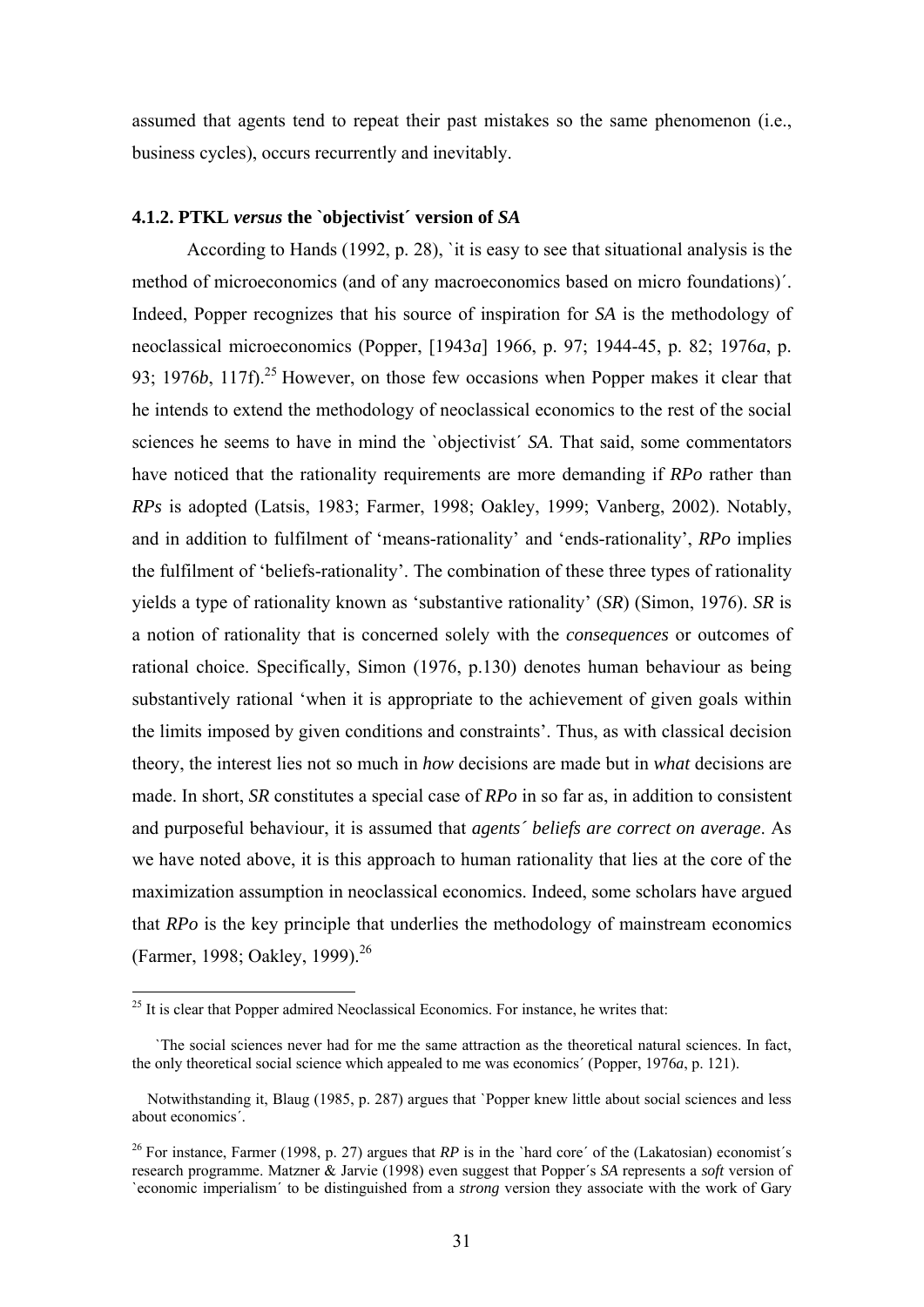#### **4.1.2.1. Rationalizing the `objectivist´ version of** *SA*

Now, one can rationalize *RPo* as a *methodological decision* according to which the theoretician assumes beforehand that the mistakes made by agents (by `mistakes´ we mean decisions that are adequate from the point of view of P-S as seen by the agents but *inadequate* from the viewpoint of the P-S as seen by the theoretician) *are declared to be less interesting for the purpose of understanding agents´ behaviour and, especially, for generating predictions than the modelling mistakes made by the theoretician.* In other words, a rationale for *RPo* is that, although agents´ mistakes cannot be ruled out *a priori* — so *RPo* would be compatible with fallibility — nevertheless the theoretician *chooses to ignore the former for methodological reasons*. What are these reasons? First, that the theoretician *gains little*, if anything, by learning that agents make mistakes because (i) she already knows it and, more importantly, (ii) that the nature of the mistakes agents make is likely to change over time in an *unpredictable* way and so learning about them is of little help for the purpose of generating predictions. To be sure, learning about the mistakes agents have made in the past may be helpful if we have the assurance that the *same* mistakes (i.e., mistakes triggered off by the very same factors) will be repeated in the future. As we explained above, it is this scenario that may justify the adoption of *RPs*. However, if such condition is not satisfied, there is arguably little we can learn from the mistakes made by agents in the past other than for the purpose of historical analysis. A second reason for adopting this methodological decision would be that, if that decision were not adopted then, in the wake of an erroneous prediction of the model the theoretician might be tempted to *sidestep* its falsification by arguing that agents´ beliefs and decisions were, on a particular episode — the one that was subject to the test — different from what one would `objectively´ expect and to utilize this `anomaly´ as a justification for the (adverse) result of the empirical test. By contrast, if *RPo* is adopted, the *onus of proof* will inescapably rest on the theoretician´s view of P-S.

According to the rationale for *RPo* we have suggested above, ascribing a role to agents´ errors in the situational model (i.e., to discrepancies between their view of P-S and the theoreticians´ view of P-S) will prevent us from generating predictions unless agents´ errors are predictable. Yet, one possible reason why agents´ errors may actually be unpredictable is that agents may `learn´ from their past mistakes so that their future

Becker. In any case, they recognize that it was Popper — and not Gary Becker — who first formulated a programme for extending the logic of economics to the noneconomic social sciences (*op. cit*., p. 336).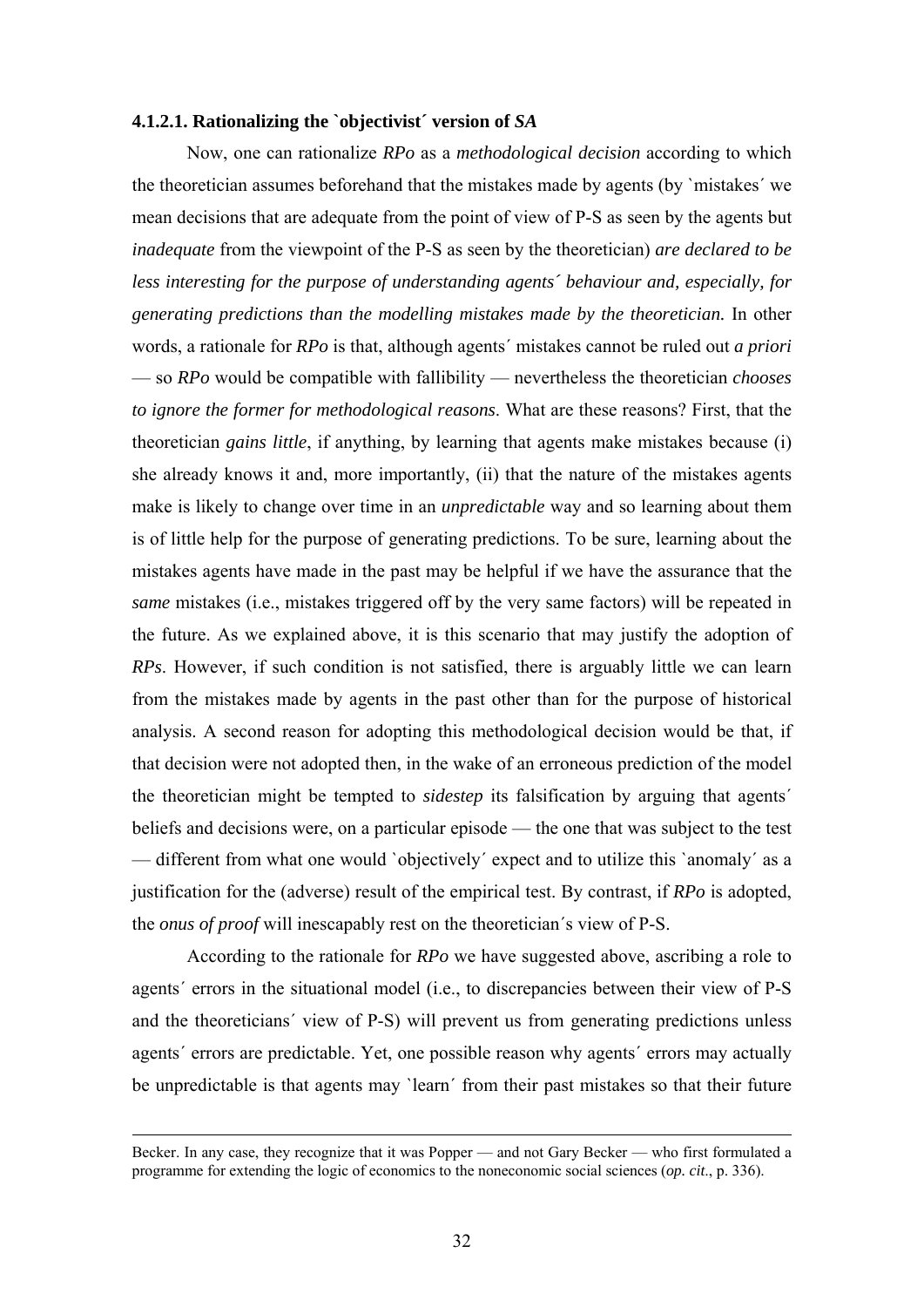mistakes will tend to *differ* from previous ones. Thus, in order to generate predictions, a hypothesis which assumes that agent´s view of P-S does not coincide with the theorist´s view of it (i.e., *RPs*) will need to be coupled to an additional assumption according to which agents´ errors tend to persist over time and, hence, are *predictable*. However, to the extent that this assumption implies that agents do not `learn´ from their mistakes, it is in conflict with PTKL. To be sure, if agents `learn´ from their previous mistakes so that they do not repeat them, their future mistakes will tend to *differ* from their previous mistakes and, unless the range of potential mistakes is limited, their future mistakes will thus be unpredictable. By contrast, if the theoretician adopts *RPo* instead of *RPs*, this problem does not arise because there is no presumption that agents´ view of P-S differs from the theoretician´s. As we will argue below, the adoption of *RPo* actually implies the *imposition* of the theoretician´s view of P-S upon agents. Does this mean that there is no tension between the `objectivist´ version of *SA* and PTKL? We believe not. Firstly, PTKL only implies that agents `learn´ by trial and error-elimination so that behaviour that is rational according to PTKL is not necessarily appropriate to the `logic of the situation´ faced by agents. To be sure, the errors that agents made in the past occurred in the environment that surrounded them at that time so if the latter changes in an unpredictable way agents may well make new (and different) errors, i.e., they may make decisions that are not appropriate to the `logic of the situation´. Secondly, since the theoretician´s view of P-S does not necessarily coincide with agents´ view of it, several further assumptions will need to be made to justify the *coincidence* of the theoreticians´ and agents´ views. These additional assumptions are presented and discussed below. In any case, we may anticipate that these assumptions are problematic in the sense that if it is assumed that agents behave according to PTKL it is doubtful that their decisions will be appropriate to the `logic of the situation´ as it is seen by the theoretician, even on average. In short, the nature of tension between PTKL and *RPs* differs from the nature of tension between PTKL and *RPo* in that, in the former case, tension stems from the fact that the adoption of *RPs* implies that agents tend to *repeat* the same mistakes they made in the past in a way that is hardly compatible with `learning´ by trial and errorelimination as posited in PTKL whereas, in the latter case, it is simply assumed that agents´ view of P-S coincides, at least on average, with the theoretician´s view of P-S so that their behaviour is always appropriate to the objective `logic of the situation´ yet, as we will argue below, the mechanisms by virtue of which such coincidence is justified can hardly be reconciled with PTKL.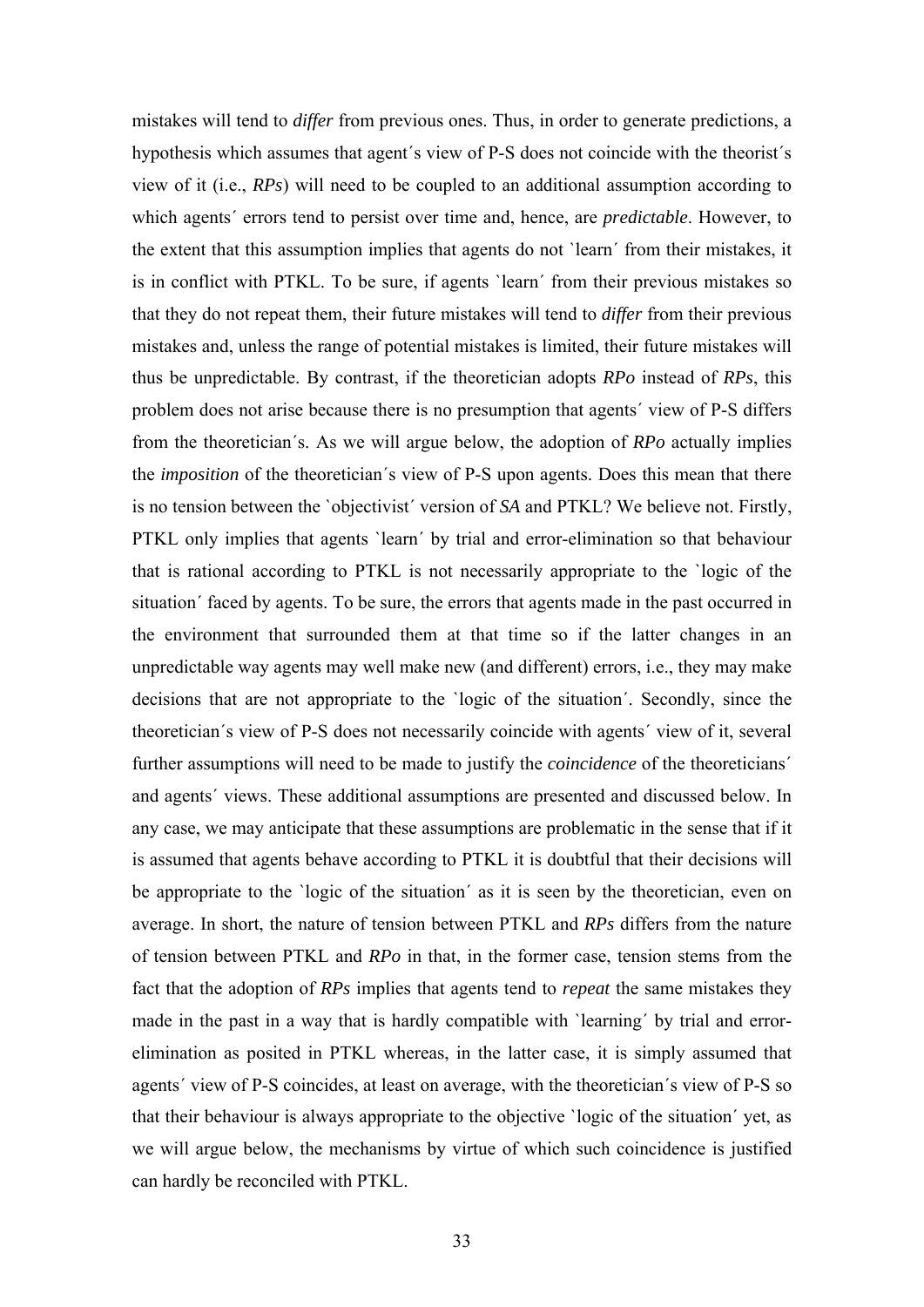#### **4.1.2.2. How do the views of the agents and the theoretician tend to converge?**

Next, we have suggested above that the adoption of *RPo* implies *de facto* the *imposition* of the theoreticians´ view of P-S upon agents´. However, scientists do not usually see things this way. An example is mainstream economics where a number of mechanisms have been suggested in the literature to (implicitly) justify the adoption of *RPo*. To be sure, such mechanisms are seemingly viewed by mainstream economists as reasons why they need not care about agents´ beliefs when reconstructing P-S because an `objective´ P-S can be said to exist `out there´ that is *sufficiently* independent of agents´ beliefs so that the theoretician can reconstruct P-S as she sees it. There are two mechanisms through which the neglect of agents´ beliefs by the theoretician is normally justified: (i) the operation of the `law of large numbers´ in the social domain, and (ii) the presence of `learning´ by individuals. However, as we show below both mechanisms are problematic. Let us address the first mechanism. According to it, agents´ decisions may turn out to be objectively wrong in retrospect but nevertheless their *mistakes will tend to cancel each other out provided the number of individuals is large enough*. The former implies that the scope for fallibility at the aggregate level in this version of *RPo* is negligible since it is restricted to random mistakes associated to transitory factors. There is textual evidence which suggests that some influential social scientists have implicitly resorted to this mechanism to justify the adoption of *RPo*. For instance, Nobel Laureate in Economics John Hicks (1956, p. 55) writes that `the preference hypothesis [in the context of neoclassical utility theory] only acquires a *prima facie* plausibility when it is applied to a statistical average'. More explicitly, Gibbard & Varian  $(1978)$  describe optimizing behaviour by individuals as capturing the 'central tendency' of economic behaviour or:

'If deviations are random or more precisely, are not systematic, there might be good reason to have some faith in the conclusions of the [economic] model even though the assumptions, strictly interpreted, are implausible. Perhaps a case in point is the economist´s assumption of perfect optimizing behaviour. Of course, this assumption is strictly speaking, false, but, so long as errors in optimization are not systematic, this hypothesis may be useful in describing the "central tendency" of economic behaviour. Furthermore, in models where individual units´ behaviour is being aggregated, nonsystematic errors may be expected to "wash out" in the process of aggregation' (*op. cit*., p. 670).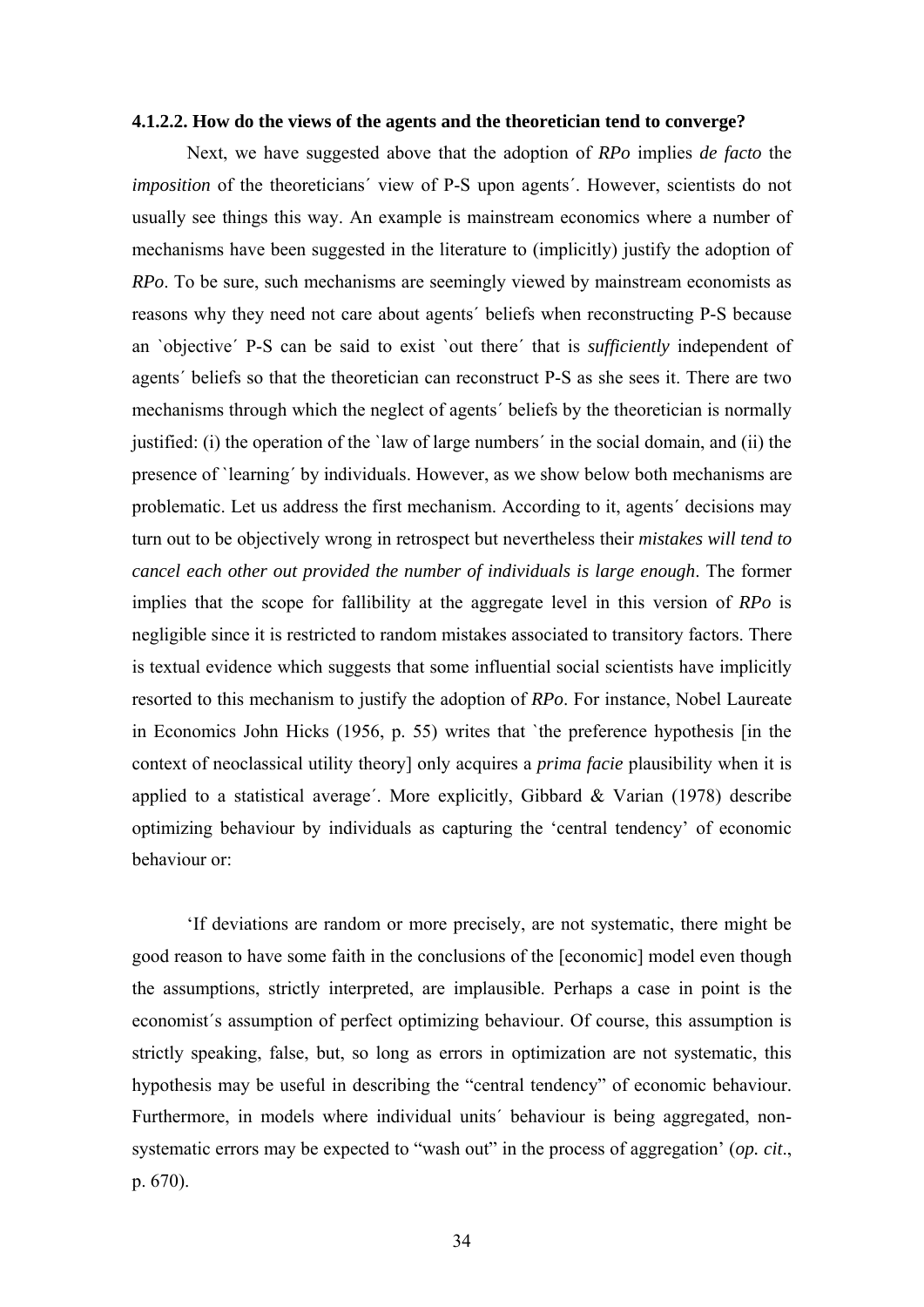Likewise, it has been argued in the sphere of sociology that it is not necessary to claim that all agents optimize but, instead, that the tendency to optimize is the most important *non-idiosyncratic* factor at work so that the operation of a sort of 'law of large numbers' guarantees that optimizing behaviour dominates (Goldthorpe, 1998, p. 169). We believe this assumption (i.e., the 'law of large numbers') implicitly lies at the core of neoclassical economics where agents are modelled *as if* they were infallible – when they exhibit perfect foresight – or as if their mistakes were random (Muth, 1961). More specifically, this assumption is implied when the optimizing assumption is be applied in modelling exercises. However, the `law of large numbers´ in statistics assumes that the different trials of a stochastic process are: (i) independent and, crucially, (ii) have the *same* distribution so that, as the number of such trials tends to infinity, the probability distribution of a random variable *concentrates* around the finite expected value of each of the trials.

Now, it is unlikely that these conditions will be satisfied in the case of agents´ view of P-S. For one thing, there are likely to be significant interdependencies among agents´ (subjective) view of P-S owing to the presence of conventional elements so that condition (i) is likely to be violated. Further, agents´ (subjective) view of P-S may differ substantially from others agents´ which also violates condition (ii). Thus, the conditions for reliance on the `law of large numbers´ as it exists in statistics for the purpose of providing a rationale for the coincidence, on average, between agents´ view of P-S and the theoreticians´ view of P-S are not warranted. Consequently, the adoption of *RPo* can only be justified on *strict* methodological grounds. That said, we believe that some advocates of *RPo* assume that if the theorist´s view of P-S diverges significantly from agents´ view of P-S such discrepancy will tend to be eliminated over time by means of other mechanisms such as: (i) trial and error-elimination, and (ii) imitation of successful strategies by agents. In other words, advocates of *RPo* may argue that the occurrence of learning at the individual level based on trial and error-elimination or the imitation of the successful strategies of others will make agents´ view of P-S eventually converge to the theorist´s (objective) view of P-S so that, for the sake of analytical convenience, we may freely assume that agents´ beliefs are correct. However, the imitation of successful strategies requires that some other agents have previously `learnt´ to perform some tasks adequately so that the presence of some kind of learning is a *sine qua non* condition for the imitation of successful strategies to allow some other agents to make decisions that are appropriate to the `logic of the situation´. Thus, for the sake of simplicity, we will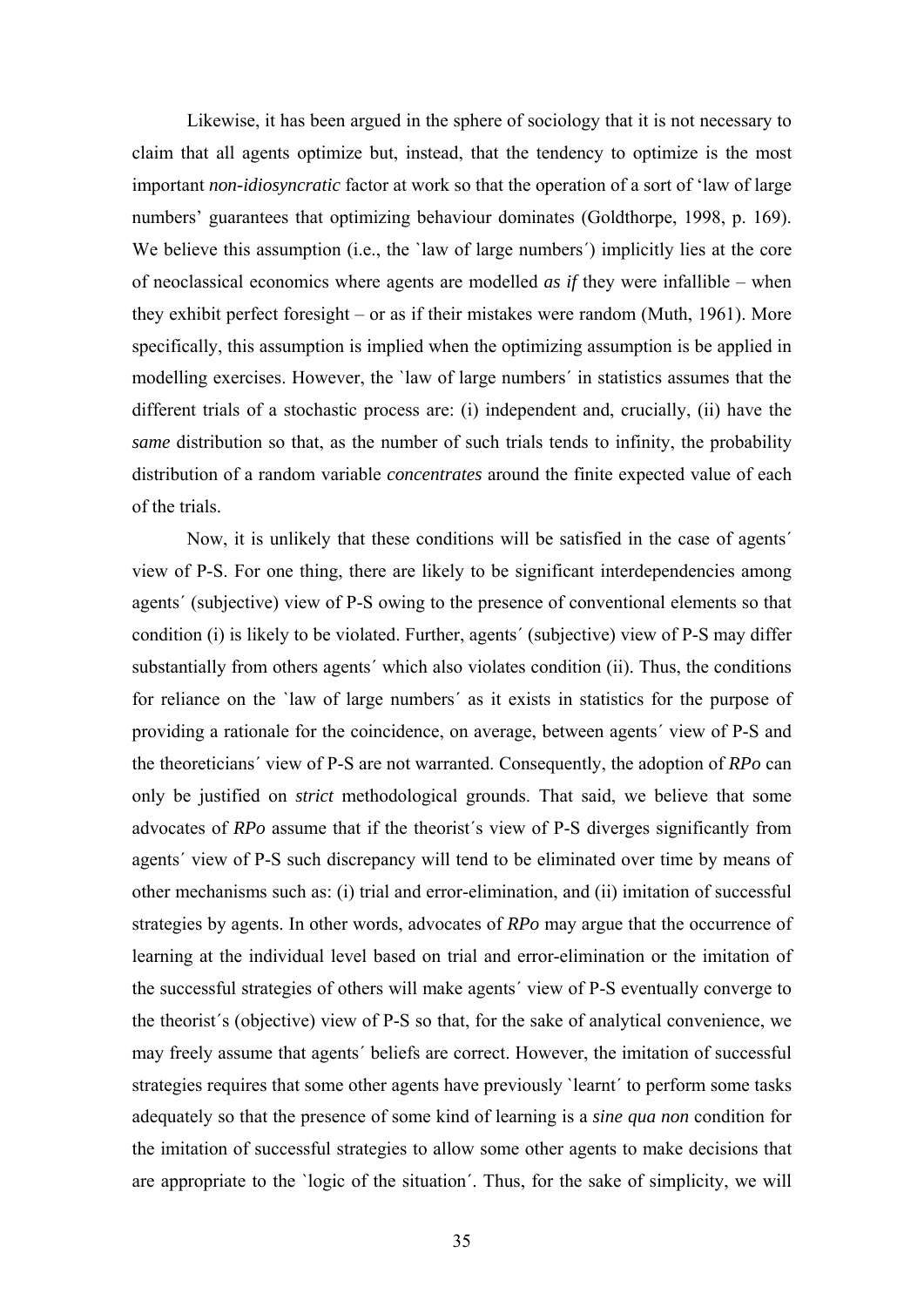leave aside the latter. In other words, the theorist assumes in this case that the operation of a *negative* feedback mechanism whereby agents systematically revise their beliefs until the latter coincide with the theoretician´s view of P-S justifies the adoption of the methodological decision to assume that agents´ beliefs are eventually correct. In short, `learning´ is the second mechanism (additional to the `law of large numbers´) by means of which mainstream economists may try to justify the assumption that agents´ view of P-S coincides with the theorist's.<sup>27</sup> For instance, Nobel Laureate R. Lucas characterizes the type of situations on which economic theory focuses as the *end-result* of an adaptive learning process:<sup>28</sup>

1

'These convergence conditions do not apply to a changing environment, for there can be no observable comparison of the result of an action with any other… As a consequence, the measure of goodness of actions in anything except a tolerable-intolerable sense is lost, and the possibility of an individual´s converging to the optimum activity via a trial-and-error process disappears. Trial and error becomes survival or death. It cannot serve as a basis of the *individual´s* method of convergence to a "maximum" or optimum position.' (*op. cit*.).

 $27$  An alternative rationale to agents' learning process for the adoption of the optimization assumption in mainstream economics is the 'natural' selection argument. This argument was originally proposed by Alchian (1950) in the context of economic competition and since then it has been advocated by a number of neoclassical theorists. Alchian (*op. cit*.) views the economic system as an *adoptive* mechanism which cleverly chooses among actions generated by the adaptive pursuit of `profits´. His argument starts with the premise that the realization of profits is the criterion according to which successful firms are selected. However, he admits that this process may be *independent* of the nature of the decision-making processes of economic agents. In particular, he recognizes that economic success does not require proper motivation but may instead be the outcome of fortuitous circumstances. Further, to the extent that profits accrue only to those firms who are better than their competitors, what matters for survival is one's competitiveness *relative* to the others rather than their absolute proximity to an optimum. Nevertheless, he recognizes that conscious or purposeful behaviour (in addition to sheer chance) also plays a role in the selection of firms by the market. Two such examples of purposeful behaviour are: (i) imitation of strategies previously adopted by successful firms, and (ii) the adoption of trial and error strategies aimed at improving one's adaptation to the environment. However, he makes it clear that the former should *not* be understood as mechanisms through which adequate or `rational´ actions can be selected thereby allowing firms to converge to an optimum in the form of profit maximization. This is because the latter would require the fulfilment of the two following convergence conditions (Alchian, 1950, p. 219): (i) that every single trial must be classifiable either as a success or as a failure, and (ii) the continual rising toward some *optimum optimorum* without the occurrence of intervening descents. In this respect, he writes:

The upshot of Alchian´s discussion is that successful adaptation within a stable environment may give *ex-post* the appearance of rational or optimizing behaviour at the individual level *even though no ex-ante rational calculation actually occurred*. Further, and as Loasby (1999, pp. 20-21; see also Vromen, 1995, pp. 32-33) insists, the economic `survival´ argument can only allow its advocates to claim that surviving firms will have achieved results which are, on average, *closer* to the maximisation of profits than those firms that did not survive and, hence, it does not allow them to use it as a justification for the occurrence of optimization at the *individual* level as Friedman (1953, p. 22), for instance, does. Although with significant qualifications, developments of Alchian´s argument can be found in Friedman (1953) and Becker (1962) and critical assessments of the `survival´ argument are in Vromen (1995), Loasby (1999) and Lagueux (2010).

 $^{28}$  By contrast, Arrow (1986, p. S385) criticizes the view that the optimizing assumption can be justified as being the result of a process of learning and adaptation.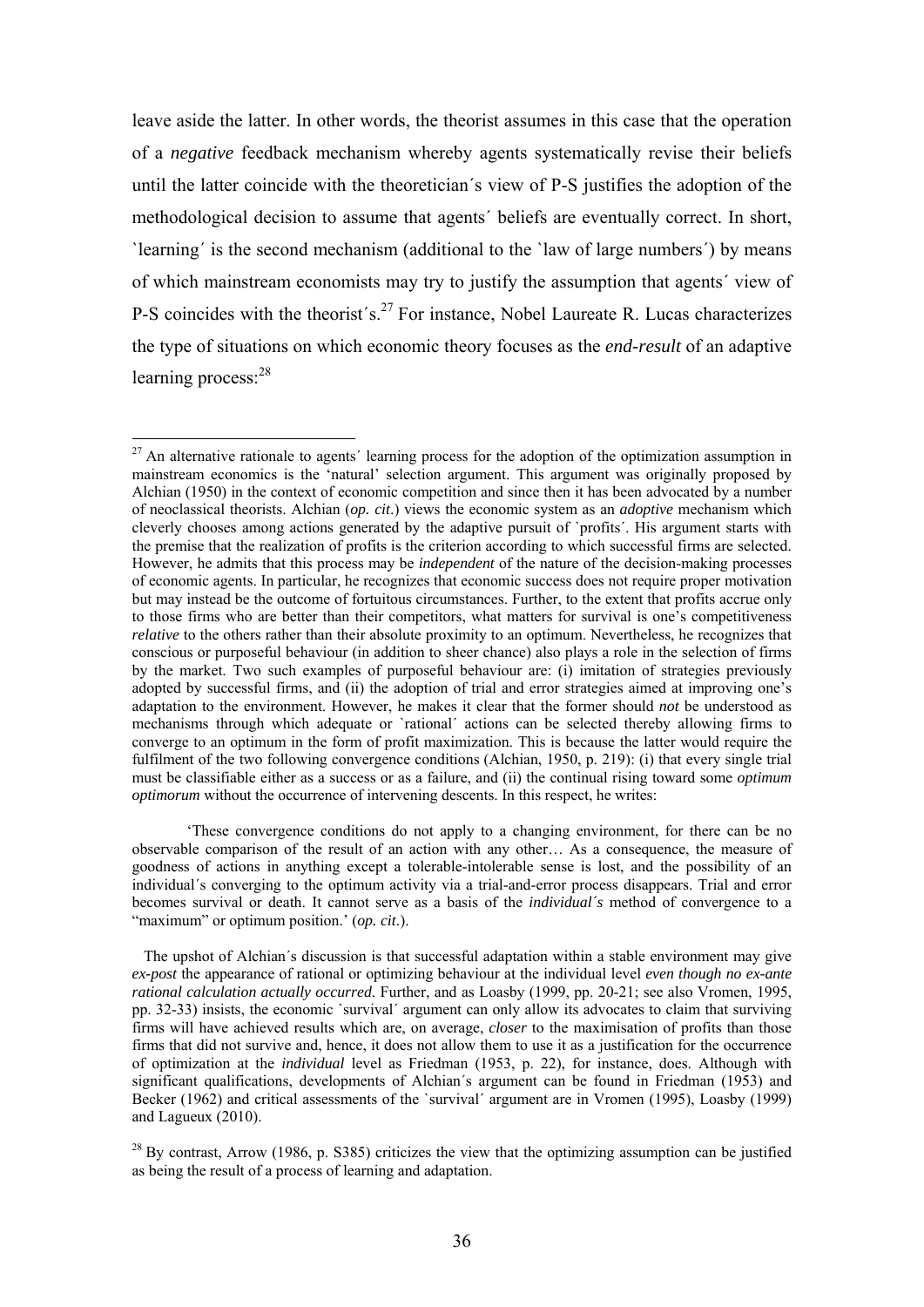'Economics has tended to focus on situations in which the agent can be expected to "know" or to have learned the consequences of different actions so that his observed choices reveal stable features of his underlying preferences… Technically, I think of economics as studying decision rules that are steady states of some adaptive process, decision rules that are found to work over a range of situations and hence are no longer revised appreciably as more experience accumulates…' (Lucas, 1986, p. 218).

However, for this feedback mechanism to be *effective*, it is necessary that: (i) the former is fast and accurate enough, and (ii) P-S remains constant until the convergence process has been completed.29 Yet, as Tversky and Kahneman (1986, p. 90) insist, such conditions rarely arise in the real world. In particular, the former can hardly be satisfied when agents make decisions in a changing environment in which it is hard to ascertain whether an observed outcome is a direct consequence of our decisions or a consequence of someone else´s decisions. Furthermore, Popper (1994, p. 4) insists that *no optimal state of adaptation* is ever reached by the application of the method of trial and errorelimination owing to: (i) the continuous *change* in the environmental situation, and (ii) agents´ inability to eliminate all their errors. That said, we believe that it is the reliance on the alleged efficacy of `learning´ at the individual level that makes some scientists implicitly assume that any negative result that occurs in the wake of empirical tests can be ascribed only (or mainly) to their *own* modelling mistakes (i.e., to their own failure to capture the `objective´ P-S properly) rather than to agents´ mistakes. Thus, although *RPo* accounts for the presence of learning by agents, it exhibits some clear differences with PTKL in that 'learning' at the individual level in the latter is unlikely to warrant that agents´ decisions will be adequate to the `logic of the situation´ as it is *seen by the theoretician*.

## **4.1.3. The dichotomy between `rational´ and `irrational´ behaviour**

1

The notion of rationality that is concerned with the *consequences* or outcomes of rational choice is known as 'substantive' rationality (SR). Specifically, Simon (1976, p. 130) identifies human behaviour as being substantively rational 'when it is appropriate

<sup>&</sup>lt;sup>29</sup> Wible (1984-85, p. 271) characterizes the approach to decision-making and expectations formation embedded in neoclassical economics as one of *instantaneous rational assessment* and hypothesizes that its origin is the emphasis in the 'logic of justification' of knowledge rather in the 'process of discovery' of knowledge made by proponents of the logical positivist school of philosophy.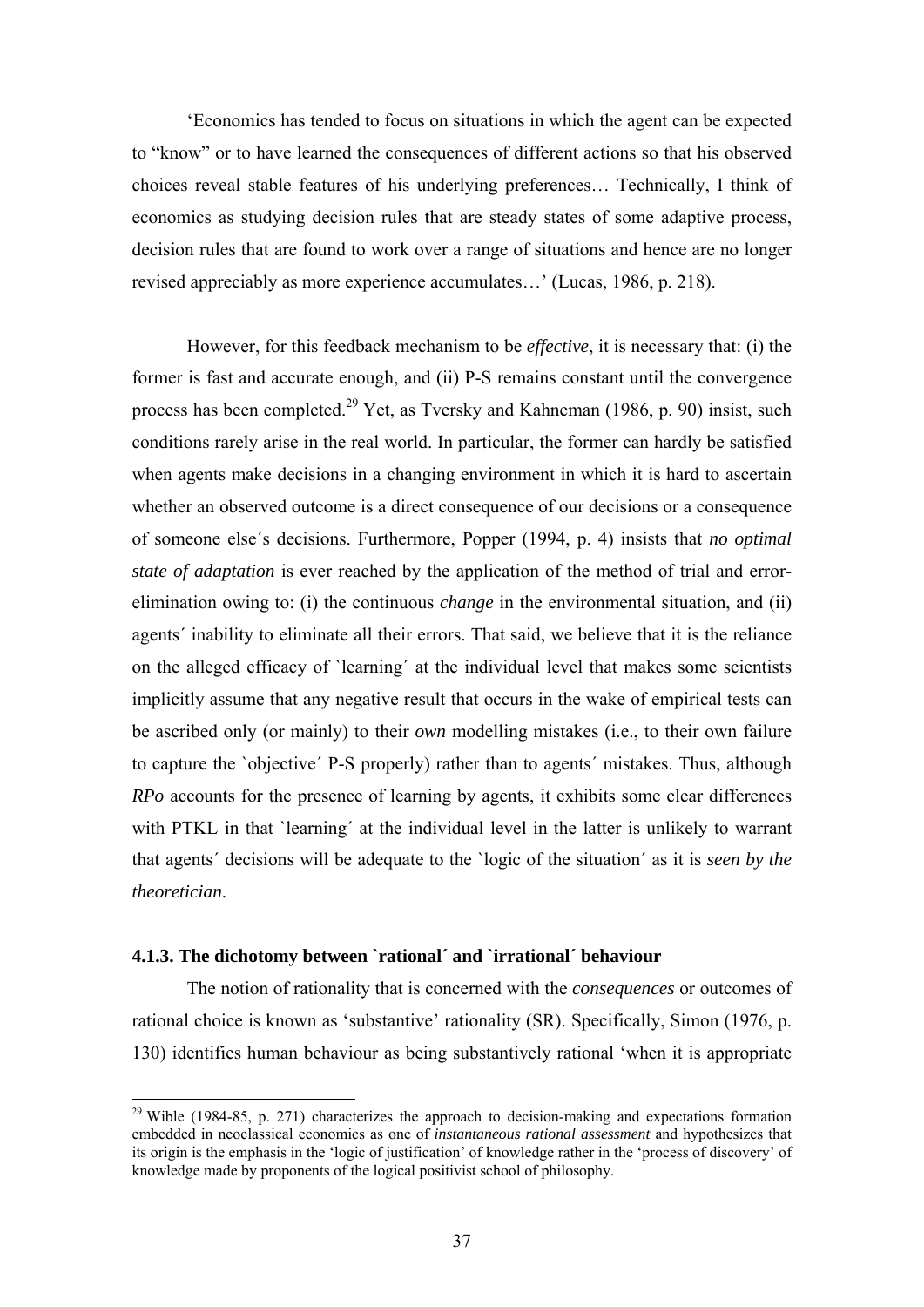to the achievement of given goals within the limits imposed by given conditions and constraints'. According to this definition, rational behaviour is a type of purposeful or intentional behaviour directed towards a goal, e.g. the maximization of utility. As with classical decision theory, the interest lies not so much in *how* decisions are made but in *what* decisions are made. According to Simon (1965, p. 84), theoretical models based on 'substantively' rational individuals share a common framework characterised by: (i) a set of alternative courses of action that are available to the individual, (ii) (perfect) knowledge that permits the individual to predict the precise consequences of choosing any possible alternative<sup>30</sup>, and (iii) a criterion for determining *which* set of potential consequences she prefers. In such models, rationality is usually defined as 'the ability of actors to select that course of action which leads to the most preferred set of predicted consequences' (*op. cit*.). SR assumes that the surrounding environment is either known or knowable (i.e., the stochastic environment is stable), and individuals have sufficient cognitive abilities to deal with a complex reality. SR is the type of rationality actors are assumed to exhibit in those models that adopt strong versions of *RPo* such as the ones that prevail, for instance, in mainstream economics. In particular, agents who exhibit SR must fulfil ends-rationality, means-rationality, and beliefs-rationality. This is shown in the third row of Table 1 below. In turn, this implies that behaviour that falls short of maximizing is deemed 'irrational' (Becker, 1962). Specifically, a violation by agents of either means-rationality or beliefs-rationality is interpreted in mainstream economics as signalling `irrational´ behaviour. Likewise, Popper ([1943*a*] 1966, p. 97) explains that `when we speak of "rational behaviour" or of "irrational behaviour" then we mean behaviour which is, or which is not, in accordance with the logic of the situation´. Thus, Popper´s notion of rationality in the context of *SA* bears, arguably, a strong resemblance to the notion of rationality in mainstream economics.

That said, we believe that the charge of 'irrationality' is a direct implication of the adoption of *RPo* and, particularly, of the *imposition* upon agents of the theoretician´s view of P-S. More specifically, we believe that the `irrationality´ charge that is applied to those agents who fail to maximize (a given pre-specified objective function) obeys ultimately to a failure to distinguish between the `rationality of the theoretician´ and the `rationality of agents´. For instance, the implicit assumption by mainstream economists

 $30$  In the absence of perfect foresight, the notion of 'substantive' rationality usually requires the existence of a stable stochastic environment that allows individuals to confidently extrapolate the past into the future as in, for instance, 'subjective expected utility' (SEU) theory.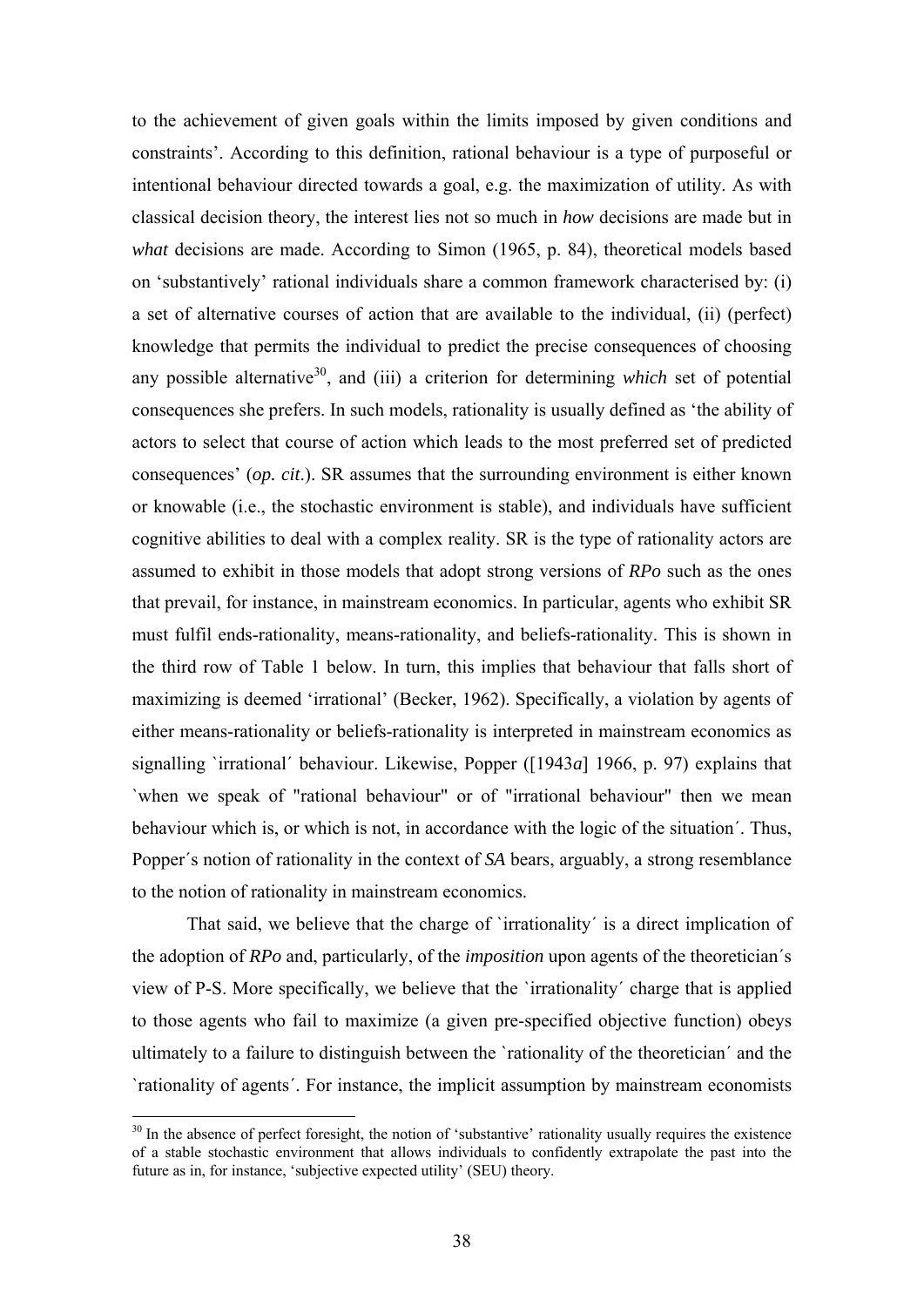that agents´ subjective view of P-S *coincides*, at least on average, with the theoretician´s view of P-S logically implies that behaviour that falls short of the rationality standard ascribed to the theoretician is `irrational´. However, we believe that if agents´ view of P-S does not coincide with the theoretician´s then the former cannot be blamed for being `irrational´. In particular, an individual cannot be said to be `irrational´ if her beliefs are incorrect. Rather, as PTKL has it, she can only be said to be `irrational´ if she refuses to revise her (wrong) beliefs.

The counterpart to SR is the notion of 'procedural' rationality (PR). According to Simon (1976, p. 131), 'behavior is procedurally rational when it is the outcome of appropriate deliberation'.31 PR shifts attention from the consequences of choice to the *process* of choice where the emphasis is placed in the presence of a decision process based on the use of simple heuristics or 'rules of thumb'.<sup>32</sup> PR can thus be characterised as the ability of actors to use simple heuristics that are *adequate* for a specific purpose. Reliance on simple heuristics to make decisions assumes that, most of the time, actors face situations characterised by (i) Knightian uncertainty (Knight, [1921]1971), or (ii) where the 'optimal' solution is intractable. The former corresponds to scenarios where either we do not have an exhaustive list of potential consequences of a certain decision or else to situations where, even if such list were available, it is impossible to attach numerical probabilities to them. In turn, the latter corresponds to situations where there are insurmountable constraints on the ability of agents: (i) to identify optimal actions given a set of beliefs and desires, and (ii) to acquire the information that is relevant to the problem at hand. In contrast, SR implies that agents make decisions by following the prescriptions of Bayes's rule or by maximizing expected utility, as in SEU theory.<sup>33</sup>

<u>.</u>

<sup>&</sup>lt;sup>31</sup> Note the similarity of this definition with Koertge's (1975) reformulation of *RP* provided above.

 $32$  PR is coupled to its sister notion of 'bounded' rationality (BR). According to Simon (1979), economic agents´ knowledge is subject to three different types of constraints: (i) limited ability to process, analyse, and store information, (ii) uncertainty, and (iii) the presence of social institutions. BR stems from the fact that the existence of these constraints prevents economic agents from 'optimizing'. Simon coined the term 'satisficing' to denote a decision-making rule that attempts to meet an acceptability (minimum) threshold. In contrast to 'satisficing' behaviour, the purpose of optimal decision-making is to find the best option available.

 $33$  According to Volz & Gigerenzer (2012, p. 1), most of the time we make decisions under Knightian uncertainty, while situations of known risk are relatively rare and found mostly in gambling. They note that Savage (1954, p. 16), one of the fathers of the theory of choice under uncertainty, made it clear that applying Bayesian theory to decisions in uncertain worlds would not make sense because there is no way to know all alternatives, consequences, and probabilities. Likewise, Arrow (2004, p. 54) argues that in uncertain, ill-specified worlds, maximization of expected utility 'has no meaning at all'.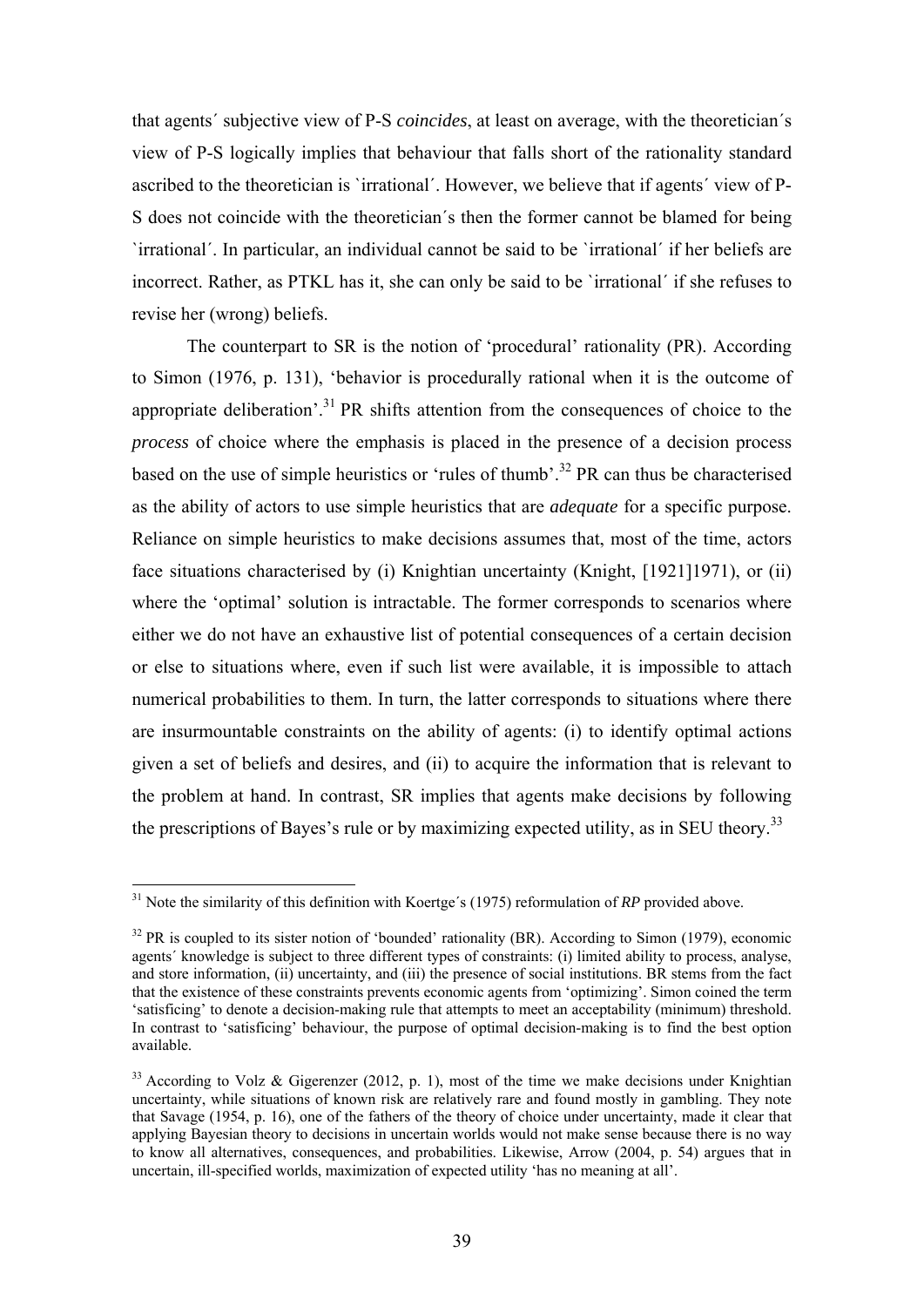Now, we believe PR captures properly the type of rationality implied by PTKL. As we noted above, the acquisition of knowledge in Popper's account runs parallel to the *process* of adaptation to a partly unknown (and changing) environment in which some of the errors made in the past by individuals are purged by virtue of a learning process that consists essentially of subjecting their hypotheses or conjectures to trial and error-elimination. Crucially, Popper emphasises that our adaptation to the surrounding environment is often successful and often unsuccessful. More specifically, some errors will *escape* and this possibility is one of the reasons our knowledge is always fallible (Popper, 1990, p. 47). In turn, Popper (1994, p. 4) insists that the systematic application of the method of trial and error-elimination will not result in an 'optimum' adaptation to the surrounding environment. Instead, and due to the partial elimination of errors, our adaptation to the environment is always *imperfect*. It follows from this that the observed states of adaptation *can never be the result of convergence to an optimum*. Should *all* errors be systematically purged and the environment be stable, the process of adaptation to the latter would eventually be perfect and only then could the state of adaptation be interpreted as the outcome of a convergence to an optimum. In this scenario, individuals would be fallible only to the extent that the changes in the environment cannot be fully anticipated. The method of trial and error-elimination thus consists of an adaptation mechanism whereby errors tend to be eliminated and new hypotheses are then subject to trial. As some commentators note (Kerstenetzky, 2009; Lagueux, 2006), the watershed between `rational´ and `irrational´ behaviour in PTKL is marked by the *unwillingness of agents to correct their wrong beliefs* or, as it were, by the *incorrigibility* of their beliefs. This is clearly stated by Popper in the following quotation:

 `The main distinction, I suggest, is that a healthy person´s beliefs are not incorrigible: a healthy person shows a certain readiness to correct his beliefs. He may do so only reluctantly, yet he is nevertheless ready to correct his views under the pressure of events, of the opinions held by others, and of critical arguments… the mentality of the man with definitely fixed views, the "committed" man, is akin to that of the madman… but *in so far as he is committed, he is not rational*´ (Popper, 1985, p. 364; 1994, p. 180, emphasis added).

 This suggests, as noted above, that there are two different notions of rationality in Popper´s work: (i) behaviour that is in accordance with the `logic of the situation´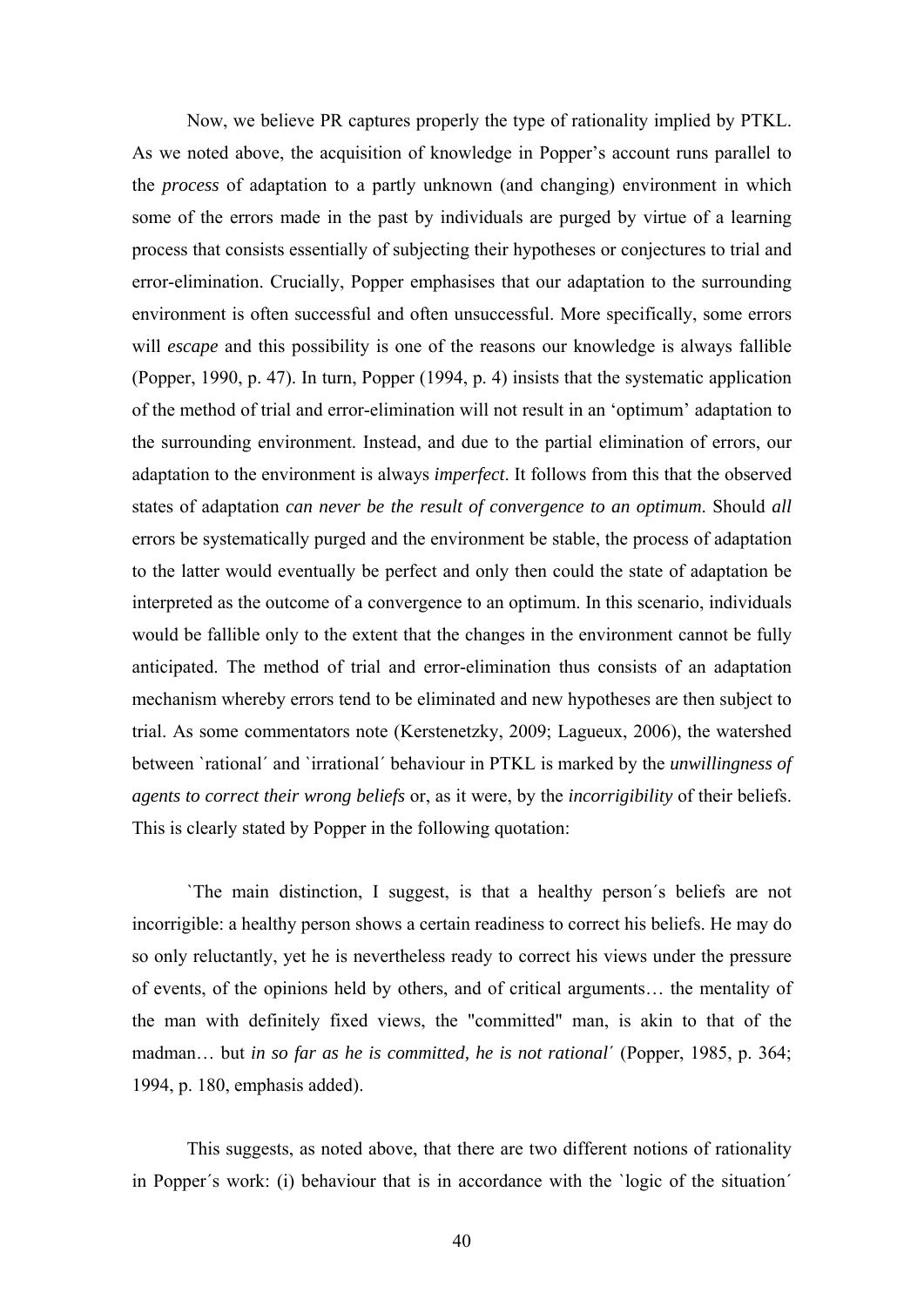(Popper, [1943*a*] 1966, p. 97; 1944-45, sections 31 & 32), and (ii) willingness to revise one´s wrong beliefs (Popper, 1985, p. 364. We have argued above that there is a certain tension between these two notions of rationality when the relation is approached from the standpoint of the `rationality of the agents´ and we will argue below that there is no such tension when the relation is approached from the standpoint of the `rationality of the theoretician´.

 Next, unlike models based on *RPo*, both praxeology and models based on *RPs* imply that agents´ view of P-S may be mistaken and, hence, that their decisions may turn out to be wrong *ex-post*. In the case of *RPs*, the theoretician is assumed to adopt the viewpoint of actors and, thus, she is supposed to be able to distinguish between her own view of P-S (i.e., the `rationality of the observer´) and agents´ view of P-S (i.e., the `rationality in the observed´). Further, in the case of models based on *RPs*, agents are assumed to exhibit means-rationality (in addition to `ends-rationality´) which implies that their mistakes can only be ascribed to wrong beliefs and not to an inconsistent or inadequate behaviour *given* the information available to them. However, as far as agents are concerned, there is no mechanism that ensures an adequate, let alone an efficient, use by them of the available information regardless of the accuracy of the latter. Rather, decision-making in a context of pervasive uncertainty can only be the result of a process of systematic deliberation by agents. In other words, although we cannot rule out that a *given* correct decision is the outcome of sheer chance, it is much more likely that correct decisions given the knowledge and information that agents possess will be the result of agents´ systematic deliberation. Therefore, the type of rationality agents exhibit if *RPs* is adopted can be denoted as `procedural´. In turn, this implies that PTKL and *RPs* share the feature that agents are *fallible*, i.e., their beliefs may be wrong *ex-post*. By contrast, as we explained above, agents´ fallibility is negligible in case *RPo* is adopted since, *a priori*, individuals can make mistakes but their mistakes are assumed to cancel out at the aggregate level.

 Now, by adopting *RPs* the theoretician seeks to identify agents´ partially wrong beliefs and thus to explain their behaviour accordingly (i.e., by stressing the divergence of agents´ behaviour from what one would expect if their beliefs were correct). By contrast, it is quite unlikely that the theorist can provide a `rational´ reconstruction of agents´ apparently wrong behaviour by pointing instead to their *inadequate* behaviour given their *correct* beliefs (i.e., to absence of means-rationality). To be sure, to provide such an account of agents' inadequate behaviour by appealing to the notion that some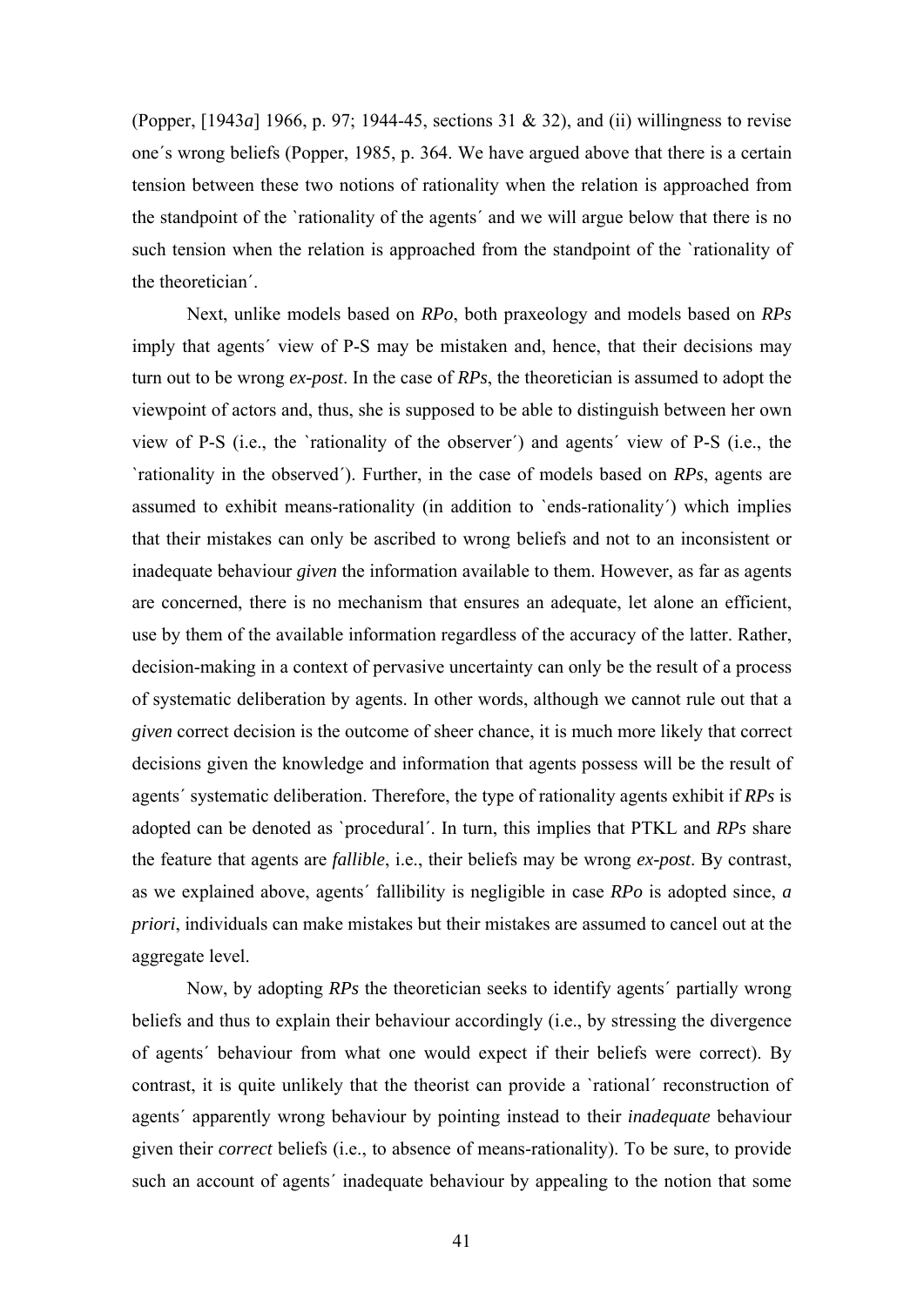agents exhibit, for instance, miopic behaviour or weak (or lack of) will, implies a large element of psychologism and, hence, a loss of inter-subjectivity, accountability, and transparency in theoretical analysis. Further, such a diagnose of inadequate behaviour as based on a violation of the assumption of means-rationality may apply to some or even to very few individuals but certainly it will not apply to the majority of them which, according to us, precludes its use in the social sciences. This suggests that, even though it is *not* true that agents always make an adequate use of the information that is available to them and, to the extent that we accept as universally valid the assumption that agents´ behaviour is always goal-oriented, it is unclear whether we can speak of a dichotomy between `rational´ and `irrational´ behaviour by agents in models which adopt *RPs.* By contrast, to the extent that agents only exhibit ends-rationality in praxeologic models, we cannot speak of the existence of such a dichotomy in the latter*.* All this is illustrated in Table 1 below.

| Approach                  | <b>Beliefs</b>               | <b>Rationality</b>                                       | <b>Dichotomy</b>                                                                                     |
|---------------------------|------------------------------|----------------------------------------------------------|------------------------------------------------------------------------------------------------------|
| Praxeology                | Right or wrong<br>$ex$ -post | Ends-rationality<br>(instrumental)                       | No                                                                                                   |
| Subjectivist<br><b>SA</b> | Right or wrong<br>$ex$ -post | Ends $&$ means-<br>rationality<br>(procedural)           | 9                                                                                                    |
| Objectivist<br><b>SA</b>  | Right `on<br>average'        | Ends, means $\&$<br>beliefs-rationality<br>(substantive) | Irrationality<br>$\Rightarrow$ failure of<br>either means<br>or beliefs-<br>rationality (or<br>both) |
| <b>PTKL</b>               | Right or wrong<br>$ex$ -post | Ends-rationality<br>(procedural)                         | Irrationality<br>incorrigibility                                                                     |

Table 1. Classification of approaches to rationality

Finally, let us note that it is the existence or otherwise of a dichotomy between `rational´ and `irrational´ behaviour by agents in the context of *SA* that was the object of an exchange between Nadeau (1993) and Lagueux (1993, 2010). In their contributions, which focus on the epistemological status of *RP*, Nadeau (1993) first argued that *RPs* is the correct interpretation of Popper´s Rationality Principle and subsequently argued that the former is a metaphysical statement and, as such, it is *a priori* true and irrefutable. By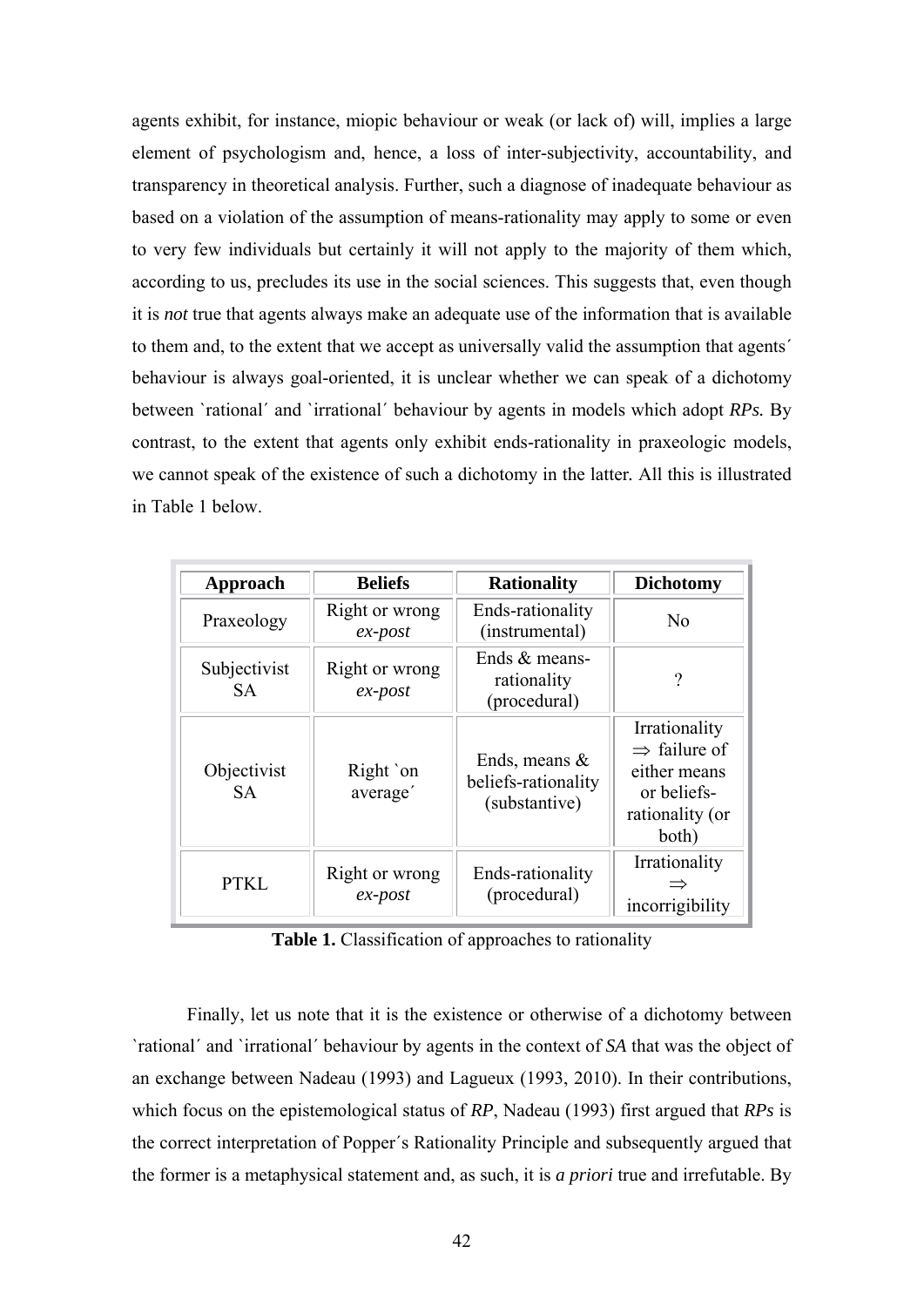contrast, Lagueux (1993) held that *RP* should rather be interpreted as a methodological principle and, hence, that it is false but approximately true in the sense there may be some instances where it does not hold. Nevertheless, he (as Popper does) believes that *RP* is a sufficiently good approximation to the truth and defends a sort of 'statistical' justification of *RP* in so far as he points out that 'the rationality principle can be said to be "approximately true" only to the extent that it applies to a large number of cases' (Lagueux, *op. cit*., p. 475). Both authors make use of Popper´s example of the `flustered driver´ to substantiate their arguments:

 `For the rationality principle seems to me to be clearly false ― even in its weakest zero formulation, which may be put like this: "Agents always act in a manner appropriate to the situation in which they find themselves."… In think one can see easily that this is not so. One has only to observe flustered drivers trying to get out of a traffic jam, or desperately trying to park their cars when there is hardly any parking space to be found, or none at all, in order to see that we do not always act in accordance with the rationality principle... Moreover, there are, obviously, vast personal differences, not only in knowledge and skill ― these are part of the situation ― but also in assessing or understanding a situation; and this means that *some people will act appropriately and others not*´ (Popper, 1985, p. 361; 1994, p. 172, emphasis added).

Building on this, Lagueux comments:

 `Suppose that we try to explain the [Popper´s] example of the flustered driver using the rationality principle as understood by Popper, that is to say, as a principle that *is empirical and false*. It is clear that, in such a case, the rationality principle *could* be held responsible for the failure of an explanatory theory that was supported by it (Lagueux, 1993, p. 475).

By contrast, Nadeau (1993) writes:

 `It seems to me to be evident that the *RPs* is logically irrefutable, in exactly the same way that, for Popper, probabilistic assertions or metaphysical statements are irrefutable... My critique of Popper can be clarified further by a brief examination of his example of the flustered driver... Popper uses this example to falsify the *RP*, but how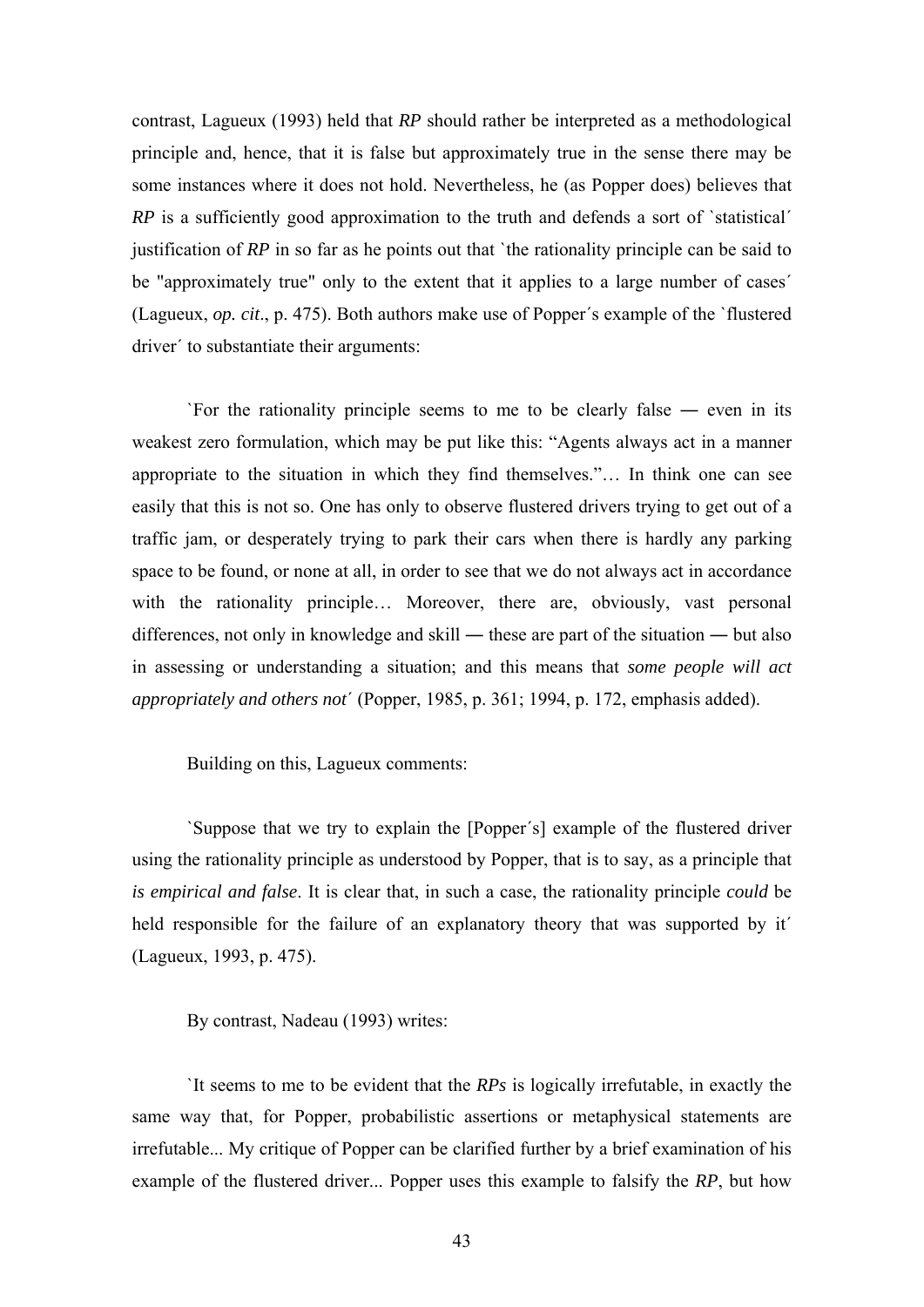does this example work exactly? It merely makes it apparent that the real or objective situation is such that, in spite of the fact that there are no available parking spaces, the driver persists in trying to park his car. However, it is rather surprising that, in his analysis of the situation, Popper does not connect the irrationality of the driver to the *contradiction* between the information that the latter has at his disposal and the chosen course of action. For if the driver does not know or does not believe that the parking space where he is desperately trying to park his car is insufficient, then his behavior does *not* contradict the *RPs*´ (Nadeau, 1993, pp. 461-62, emphasis added).

In an attempt to clarify this controversy Lagueux (2010, pp. 104f) notes that, the `flustered driver´ in Popper´s example, represents an atypical behaviour that cannot be excluded and that such behaviour can be said to be irrational. However, he recognizes that, `if we base our judgement *on the description alone*, we cannot be sure that the flustered driver´s action is really irrational´ (*op. cit*., p. 104). This is because we can *never* be certain that the agent sees P-S in a way that renders his behaviour appropriate. In other words, according to Lagueux (*op. cit*.) the same behaviour can be interpreted as either `rational´ or `irrational´ depending on the *observer´s viewpoint*. We thus believe Lagueux (*op. cit*.) ultimately admits that there is no objective or neutral way of deciding whether someone actually exhibits `means-rationality' when there is no assurance that her beliefs are correct, i.e., when she does not exhibit 'beliefs-rationality'. We conclude that, in the particular case of *RPs*, the dividing line between `rational´ and `irrational´ behaviour is unclear.

# **4.1.4. What version of** *RP* **is `preferable´ in the social sciences?**

The theoretician´s methodological decision to ignore agents´ mistakes if *RPo* is adopted implies, for the reasons expounded above, assuming that agents´ (subjective) view of P-S *converges* over time to, or else, does not diverge in a significant way from the theoretician´s view of P-S. More specifically, we argued above that the adoption of *RPo* implicitly implies the *imposition* upon agents of the theoretician´s view of P-S. By contrast, and despite the above-mentioned tension between PTKL and *RPs*, we believe that *a more natural strategy in the theoretical social sciences is to adopt agents´ view of P-S*. There are at least three reasons for this. First, as Popper (1972, p. 179) admits, both the theoreticians´ and agents´ view of P-S are *conjectured*. Second, and more important, there is Hayek´s notion that, unlike the facts of the natural sciences — which are largely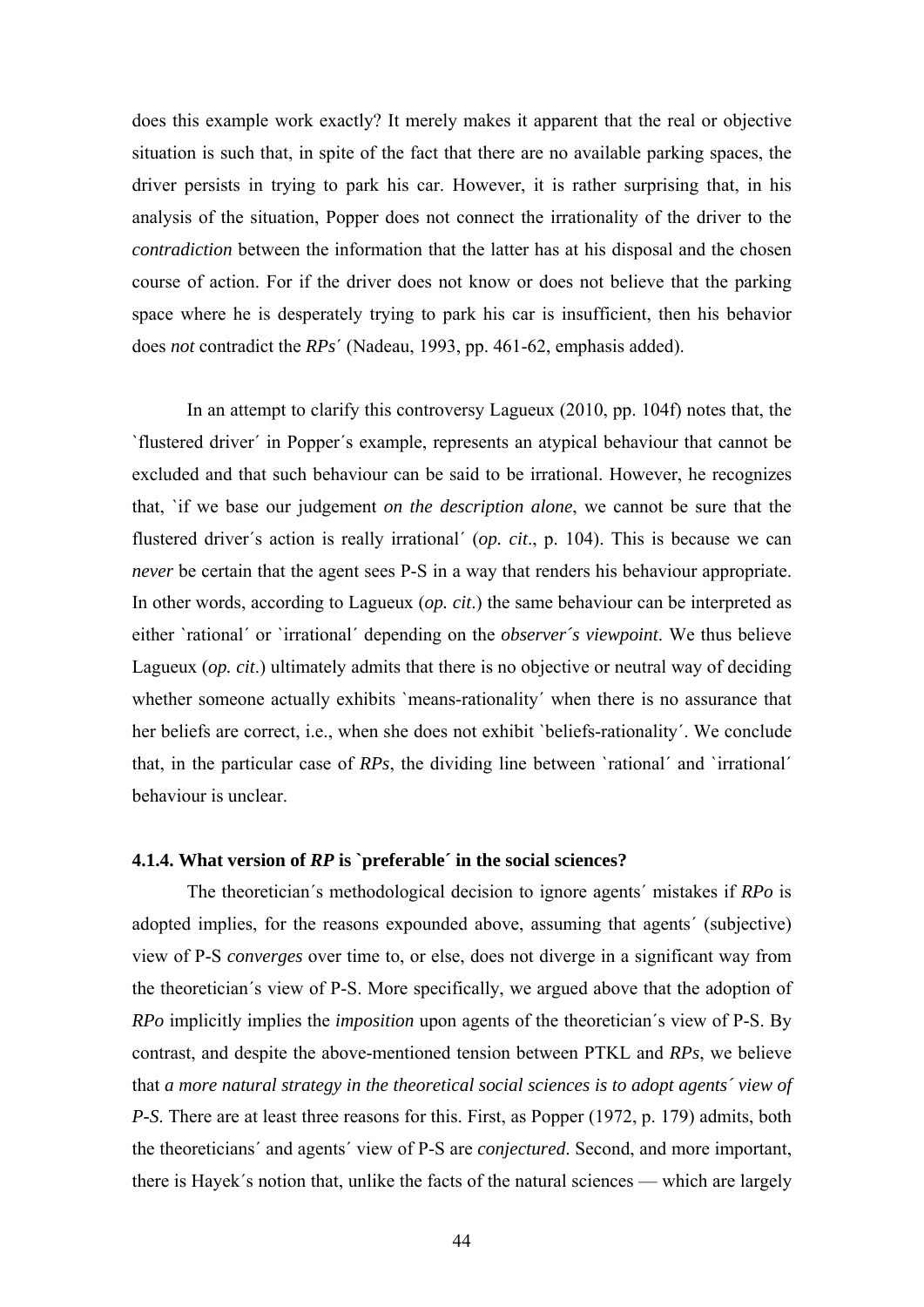independent of the theoretician´s viewpoint — the `facts´ of the social sciences are all *interpretations* (Hayek, 1943).<sup>34</sup> That is, according to Hayek, the concepts we use in the social sciences are not just abstractions like the ones used in the physical and natural sciences but they abstract from all the physical characteristics of the objects they refer to. Hayek (*op. cit*., p. 3) denotes the concepts we use in the theoretical social sciences as `teleological´ because, as he explains, such concepts can only be defined by postulating relations between three different terms: (i) a purpose, (ii) somebody who holds it, and (iii) an `object´ which the person in question thinks to be a suitable means to achieve that purpose. As he explains:

`We could say that all these objects are defined not in terms of their "real" properties but in terms of *opinions* people hold about them. In short, in the social sciences *the things are what people think they are*. Money is money, a word is a word, a cosmetic is a cosmetic, if and because somebody thinks they are. That this is not more obvious is due to the historical accident that in the world in which we live the knowledge of most people is approximately similar to our own… We are likely, for example, to think of the relationship between parent and child as an "objective" fact. But, when we use this concept in studying family life, what is relevant is not that  $x$  is the natural offspring of *y* but that either or both believe this to be the case´ (*op. cit*., emphasis added).

Third, Hayek (*op. cit*.) also argues that in the type of P-S analysed in the social sciences agents´ *interpretation* of P-S becomes an `integral´ part of the latter thereby affecting subsequent developments. In particular, to the extent that agents understand P-S via the internal models they create for that purpose, their understanding of the former will affect their decisions and, through this route, they *may affect P-S itself*. Let us use the example of `bank panics´ to illustrate this idea. The occurrence of a `bank panic´ in a private bank is not necessarily related to the *actual* liquidity position of the bank. Rather, the occurrence of a 'bank panic' is more likely to depend on its depositors' view about the ability of the bank to cash their deposits on demand. If depositors have doubts about the ability of the bank to comply with its obligations when the former attempt to withdraw money from their accounts (and *regardless* of the 'true' liquidity position of

<sup>34</sup> This idea is discussed in detail also in Hayek (1942).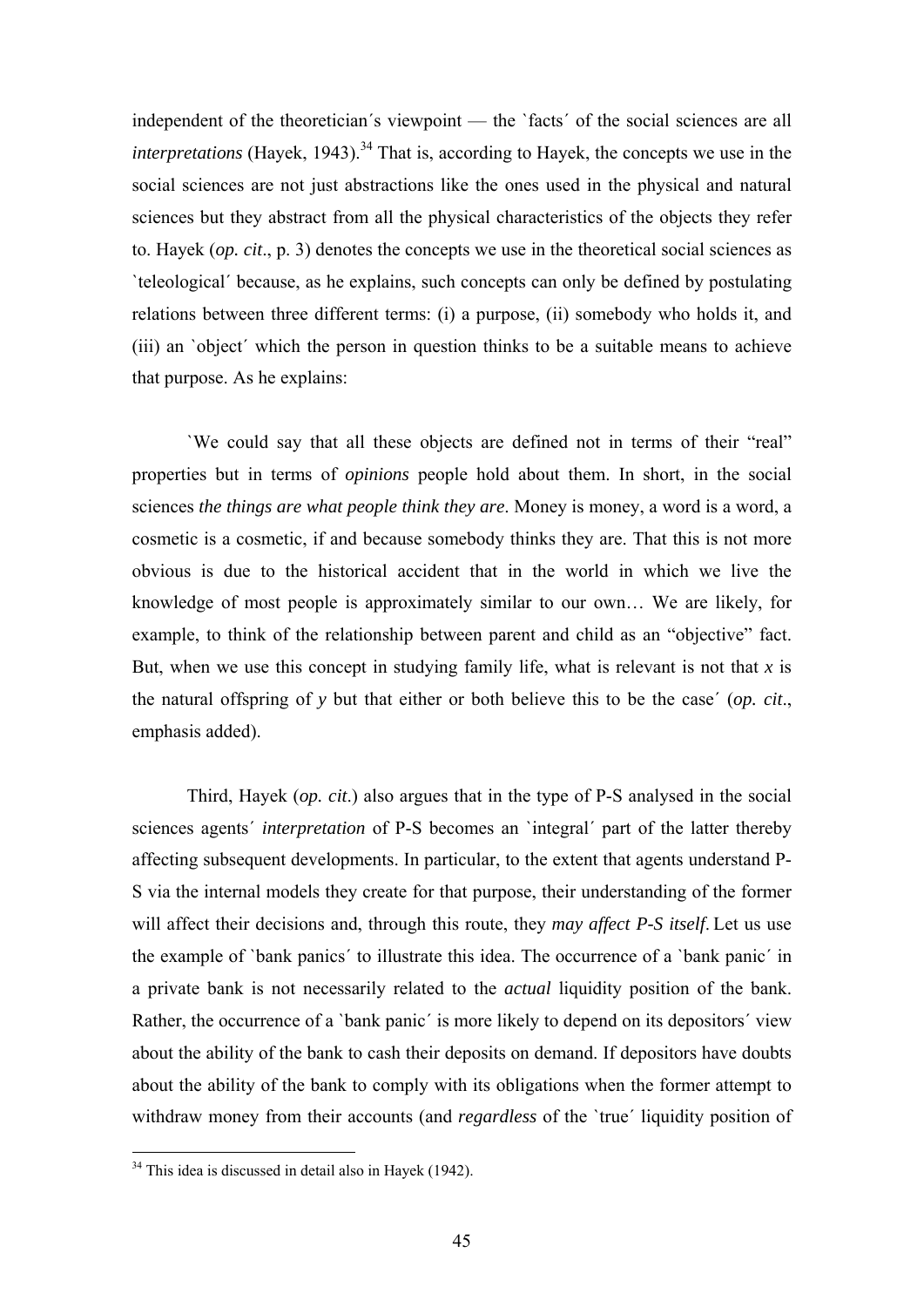the bank), a `bank panic´ will likely ensue and the bank will *actually* become illiquid. This is not to deny that depositors commonly take into account the `objective´ indicators related to the liquidity of the bank when evaluating the likelihood of the private bank going illiquid. Rather, our argument is that *what really matters as far as depositors´ decisions are concerned is not the (objective) information provided by the liquidity indicators but agents´ (subjective) evaluation of them.* However, if the latter affects the former, then P-S is *not independent of depositors´ views* and, at least in this example, it is not sound to argue that there is an `objective´ P-S which is, in principle, knowable by the theoretician but *not* by the agents. This idea, we believe, is captured in the following comment by Hayek:

`Perhaps the relevant distinction comes out most clearly in the general and obvious statement that no *superior* knowledge the observer may possess about the object, but which is not possessed by the acting person, can help us in understanding the action in question´ (*op. cit*., emphasis added).

Unlike the presupposition by social scientists (and Popper) that the theoretician possesses a *wider* perspective of P-S than agents do, Hayek (*op. cit*.) suggests that, since P-S depends on agents´ interpretation no matter whether the latter is right or wrong, it follows that the theoretician does not stand in a privileged position to observe the `objective´ P-S. Thus, and for these reasons, we believe that the `natural´ strategy for the theoretician is to seek to capture P-S *as agents see it*. That is to say, if there is not an `objective´ P-S that is (fully) independent of agents´ views, then the theoretician has a better chance of understanding social phenomena if she adopts agents´ viewpoint. This is not to deny, however, that there may be some circumstances in which the theoretician may prefer instead, for methodological reasons, to adopt *RPo*. In particular, there may be circumstances where P-S may be sufficiently independent from agents´ beliefs as to make it convenient to adopt *RPo*. Be that as it may, the adoption of *RPo* will actually imply the *imposition* of the theoretician´s view of P-S upon agents or, as Schumpeter (1984) would put it, the model will capture the `rationality of the theoretician´ instead of the `rationality in the observed´.

Now, the former discussion suggests that *RPo* represents a *limit* or *extreme* case of *SA*. In particular, we believe *RPo represents a limit case of SA based on the implicit assumption that P-S is (fully) independent of agents´ beliefs* and that, consequently, the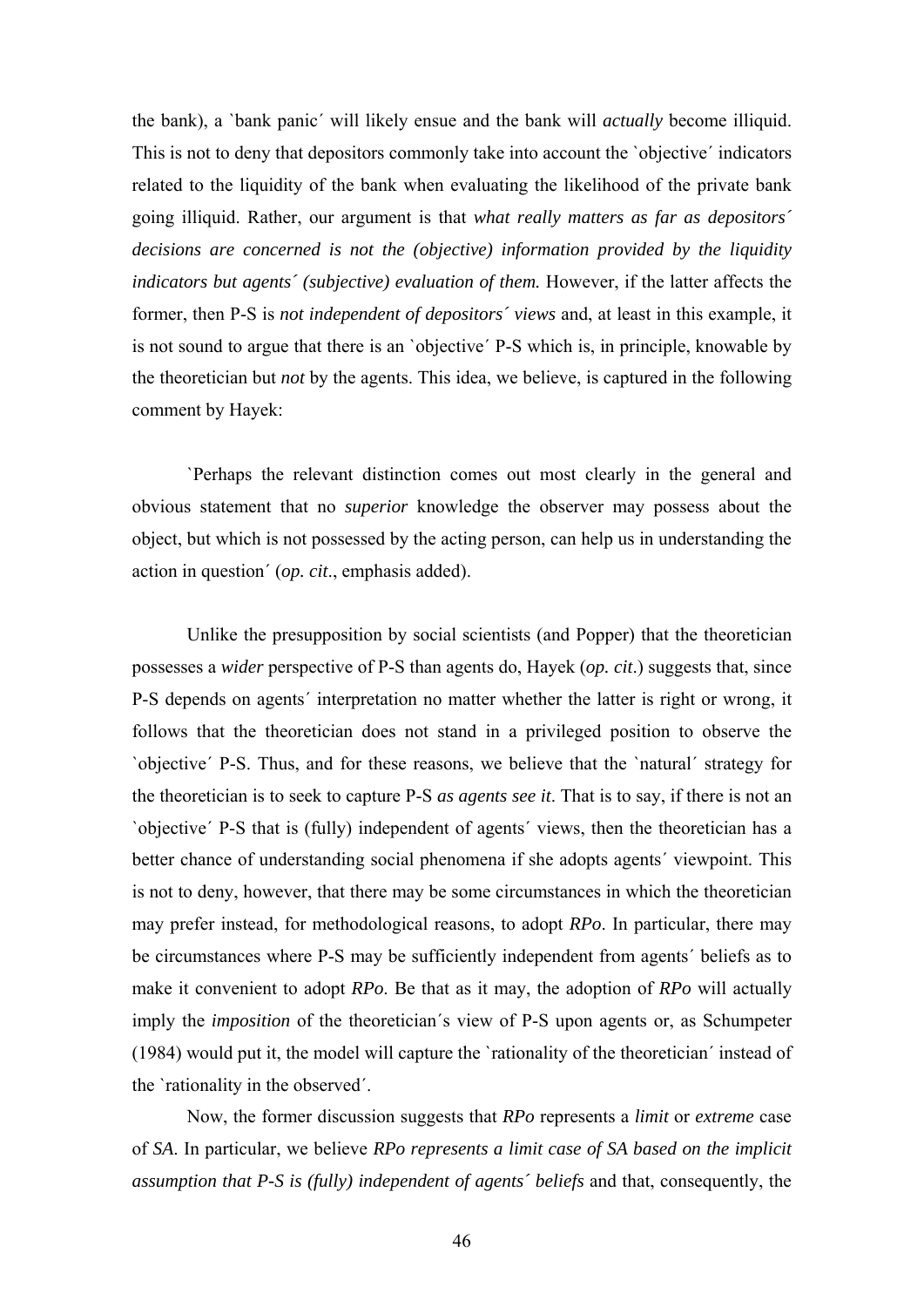theoretician can acquire `objective´ knowledge about P-S that is, somehow, *superior* to agents´. By contrast, Hayek´s ideas on the nature of the `facts´ of the social sciences imply that there are several elements of P-S such as the knowledge and information that agents possess and the social (and even physical) constraints their behaviour is subject to which depend on agents´ beliefs so the theoretician cannot claim to possess superior knowledge about them. In other words, the adoption of *RPo* could *a priori* be justified if the theoretician were able to acquire knowledge of P-S that is not available to agents but if, as Hayek (*op. cit*.) suggests, this is not the case, that is, if P-S consists, at least partly, of agents´ beliefs, if follows that *RPo* constitutes a *limit* case whose adoption implies *imposing* the theoreticians' (allegedly superior) view of P-S on agents.

### **4.1.5. A reformulation of `situational analysis´**

Popper apparently ignores both Hayek´s ideas about the peculiar `facts´ of the social sciences and his own ideas about indeterminism in the natural sciences in his discussion of *SA*. For instance, in his most detailed presentation of *SA* (Popper, 1994, p. 183, note 19), he argues that, if *RPo* is adopted, then the theorist reconstructs P-S *as it actually is* whereas, if *RPs* is adopted, she reconstructs P-S *as agents actually see it*. Yet, the way this is expressed by Popper is somewhat ambiguous since, in his attempt to clarify this issue, he seems to refer only to historical interpretation and, thus, it is unclear whether the distinction he draws between *RPo* and *RPs* also applies to the other social sciences. Hereafter, we assume that it does but we should like to make it clear that this is our interpretation. Specifically, he writes that:

`It seems to me now that there are at least three senses of `rationality´ (and, accordingly, of the `rationality principle´), all objective, yet differing with regard to the objectivity of the situation in which the agent is acting: (1) *The situation as it actually was* ― the objective situation which the historian tries to reconstruct. Part of this objective situation is (2) *The situation as the agent actually saw it*. But I suggest that there is a third sense intermediate between (1) and (2): (3) *The situation as the agent could* (within the objective situation) *have seen it*, and perhaps ought to have seen it´ (Popper, 1994, p. 183, footnote 19).

The previous quotation highlights that, when drawing a distinction between *RPo* and *RPs*, Popper assumes that the theoretician possesses knowledge that is superior to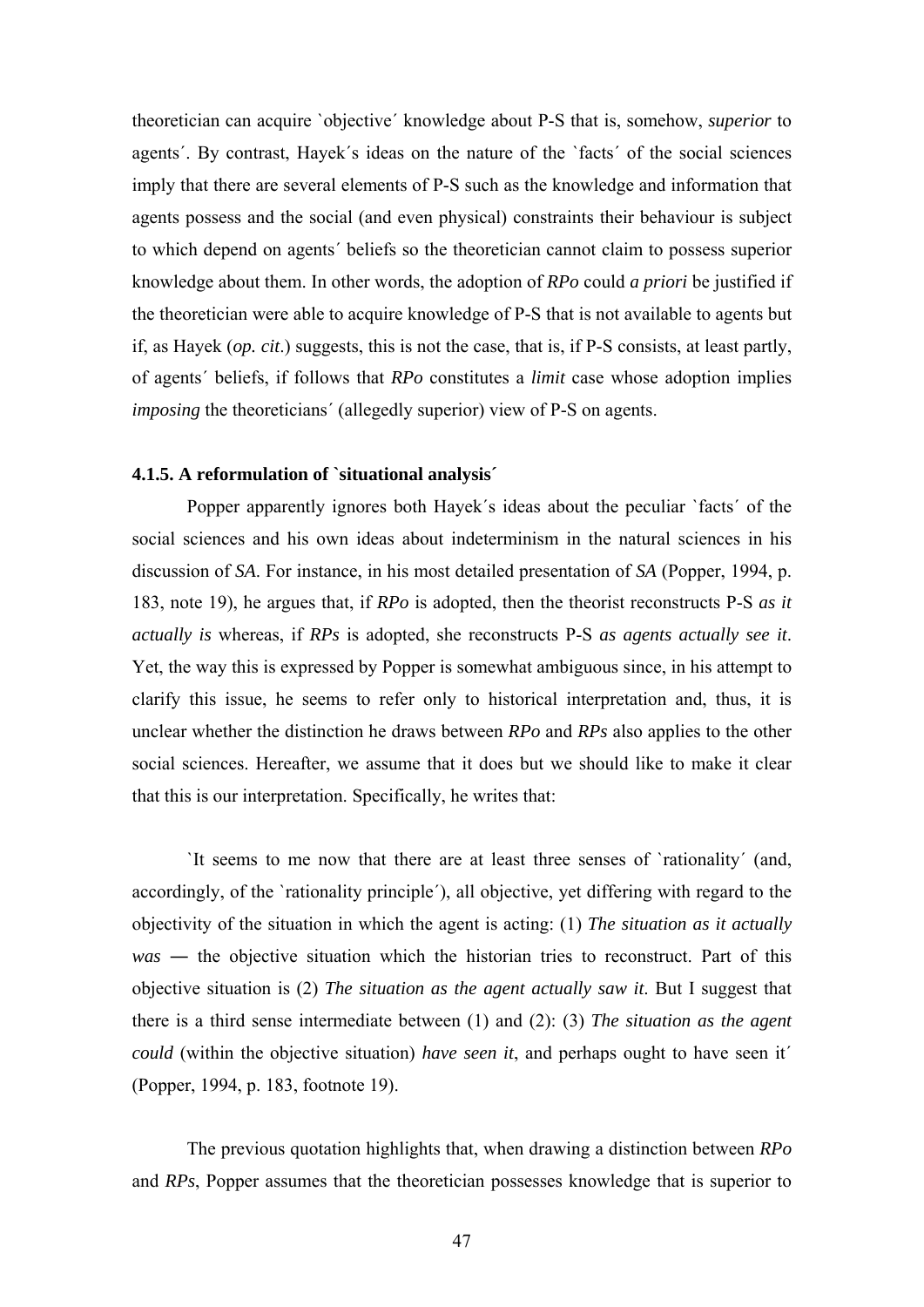agents´. Otherwise, he could not have defined the third and intermediate sense of *RP* as one in which P-S is *`as the agent could* (within the objective situation) *have seen it*, and perhaps ought to have seen it´ (*op. cit*.). That is, the explicit reference by Popper to the P-S `as the agents *could* and perhaps *ought to* have seen it´ logically implies that he is assuming implicitly that there exists an `objective´ P-S and that the theoretician is in a *better* position than agents to observe it. Thus, we think Popper fails to take on board Hayek's ideas about the peculiar 'facts' of the social sciences as well as his own views about indeterminism in the natural sciences. This takes us to our following claim. We believe that, arguably, the real difference between *RPo* and *RPs* is not that in the former the theorist reconstructs P-S *as it actually is* (even if understood as being conjectural) whereas in the latter she reconstructs it *as agents actually see it* (also understood in a conjectural way) but, instead, that in the former the theorist reconstructs P-S *as she sees it* whereas, in the latter, the theorist reconstructs it *as she believes agents see it*. This suggests that the difference between *RPo* and *RPs* in this reformulated framework is not the `objectivity´ of the approach ― because both the theorist´s and agents´ view of P-S are subjective ― but the *degree* in which the subjectivity of the theorist manifests itself; in the case of *RPo* the implied subjectivity of the theorist is of a `first degree´ because it is her (direct) view of P-S that is at stake whereas in the case of *RPs* the subjectivity of the theorist is of a `second degree´ because in that case it is her view about agents´ view of P-S.

Let us put it another way, if *RPo* is adopted the theorist reconstructs P-S *as she sees it* and, consequently, different theorists may reconstruct it in different ways (as it is commonly the case in the theoretical social sciences). Likewise, if *RPs* is adopted the theorist will reconstruct P-S *as she thinks agents see it*. Again, in this second scenario, different theorists may have very different views about *how* agents see P-S and, hence, may produce different theories about the same phenomenon. The reason is that, *if P-S is, at least partly, as agents see it, then it follows that Popper´s distinction between P-S `as it actually is´ and P-S `as agents see it´ makes little sense*. Indeed, we may add that in the extreme case in which P-S fully coincides with agents´ views (e.g., the Beauty Contest metaphor), *P-S is as agents see it* and, therefore, *RPo* and *RPs* would become equivalent if they were defined as Popper does.

Now, this suggests that, as we show in Chart 1 below, *SA* exhibits a spectrum of potential scenarios according to the *degree of independence* of P-S from agents´ beliefs. At one extreme of the spectrum there are those cases characterized by *full* coincidence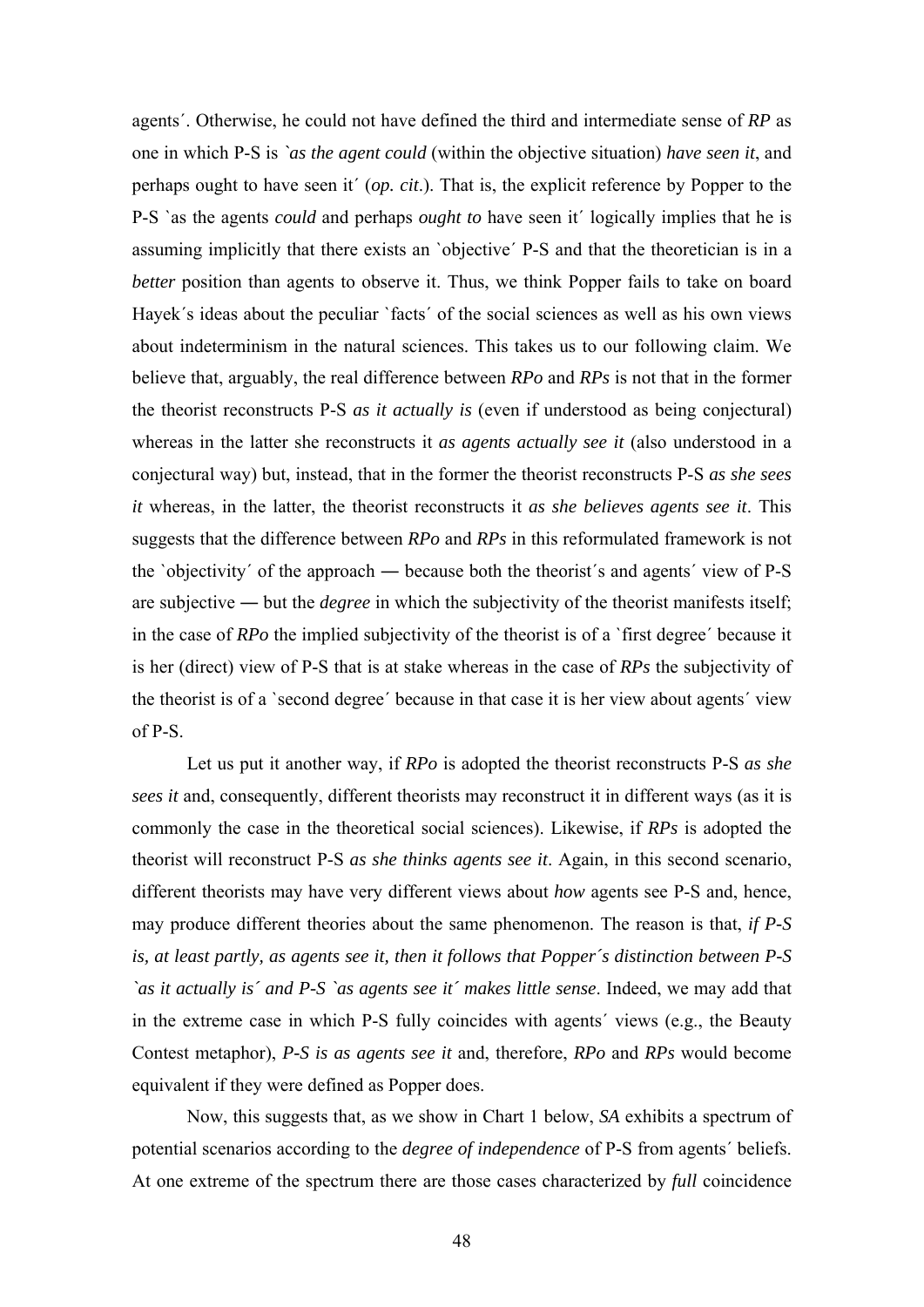of P-S with agents´ beliefs or, as it were, by the absence of elements in P-S whose properties can be said to be (fully) independent from agents´ beliefs. Again, an example of this scenario is Keynes´ Beauty Contest metaphor in which there are no objective `facts´ the theoretician can observe because agents´ opinions about the (relative) beauty of the ladies portrayed in the photos are subjective. At the other extreme of the spectrum there is the typical scenario in the natural and physical sciences in which the `facts´ can be said to be *fully* independent from the observers´ viewpoint. Hayek´s (1943) suggests that in the social sciences there is no such scenario since P-S is *never* independent from agents´ beliefs and, hence, if we take Hayek´s ideas on board the former can be said to be a *limit* or extreme case. Between these two extreme cases there is a spectrum of potential P-S characterized by different positive degrees of dependence of P-S upon agents´ beliefs so that the lower the degree of dependence the closer the scenario will be to *RPo*. Finally, let us add that the case known as `self-fulfilling´ expectations (Merton, 1948) would correspond to the case in which agents´ beliefs, no matter whether they are right or wrong, bring about a change in P-S so that the latter eventually *converges* to the former. In our framework, this could only occur if P-S were at one end of the abovementioned spectrum; the one characterised by coincidence of P-S with agents´ beliefs.





Let us finish off this section by adding that the former discussion highlights that, if *RPo* is adopted, the null hypothesis in an empirical test is not that the theorist´s view of the typical P-S is correct, as it is usually believed, but rather that *agents´ view of the typical P-S coincides, on average, with the theorist´s*. That is to say, to the extent that agents´ view of P-S is an integral part of the latter, only if there is a large coincidence (on average) between the agents´ and the theorist´ view of P-S will the hypothesis have a chance of withstanding the *onus of proof* when subject to an empirical test. In other words, an empirical test is not, if *RPo* is adopted, a contrast between the theorist´s view of P-S and the `objective´ facts, as is the case in the natural sciences. Rather, as we have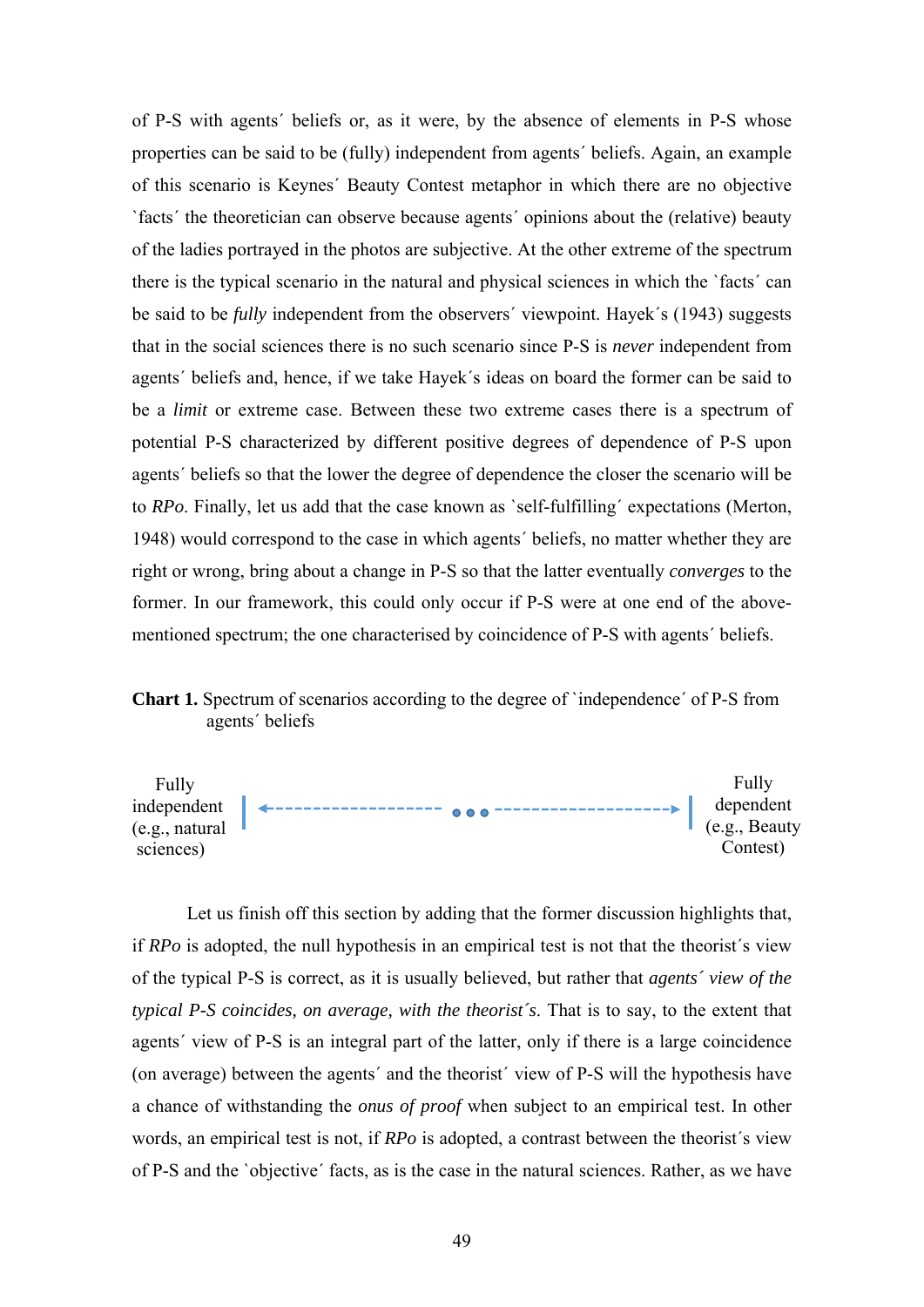argued above, the `facts´ of the social sciences are largely *interpretations* and, hence, rejection of the null hypothesis in this case does not imply that the theorist´s view of P-S does not capture the `objective´ facts appropriately since there are no `objective´ facts in the social sciences but, rather, that the theorist´s view of P-S does not coincide, on average, with agents´ view of P-S.

### **4.2. PTKL** *versus SA***: the `rationality of the theoretician´**

The last issue we should like to address is the compatibility or otherwise of the notion of rationality that stems from PTKL and *SA* as viewed from the perspective of the theoretician. If the discussion in the previous section has focused on the rationality of the agents who are the object of modelling by the theoretician, this section focuses on the `rationality of the theoretician´ or, as Schumpeter (1984) denotes it, the `rationality of the observer´. We believe that the apparently irreconcilable notions of rationality that stem from PTKL and *SA* when looked at from the standpoint of the agents *consist, when approached from the standpoint of the theoretician, of the application of PTKL to two different problems*. First, we share Lagueux´s argument that `true´ rationality in Popper actually consists of the corrigibility of one's beliefs (Lagueux, 2006, p. 202).<sup>35</sup> Second, and according to Popper, science represents a particular version of PTKL characterized by the application of the `critical method´:

 `The difference between the amoeba and Einstein is that, although both make use of the method of trial and error or elimination, the amoeba dislikes erring while Einstein is intrigued by it: he consciously searches for his errors in the hope of learning by their discovery and elimination. The method of science is the critical method´ (Popper, 1972, p. 70).

 Now, if science is characterized as the application of the `critical method´ to the object of knowledge, *we may rationalize SA as the specific application of the ´critical method´ to the social sciences*. That is, the theoretician of the social sciences proposes a reconstruction of the P-S in which actors find themselves by formulating a conjectural

<sup>35</sup> For instance, in *The Open Society and its Enemies*, Popper ([1943*a*] 1966, p. 97) states that `the method of applying a situational logic to the social sciences is not based on any psychological assumption concerning the rationality (or otherwise) of "human nature"´. In this respect, Oakley (1999, p. 35) notes that Popper stresses in his Harvard lecture (Popper, 1985, 1994) that, in the context of *SA*, `rationality had no ontological significance and was not intended as a theory of human action´.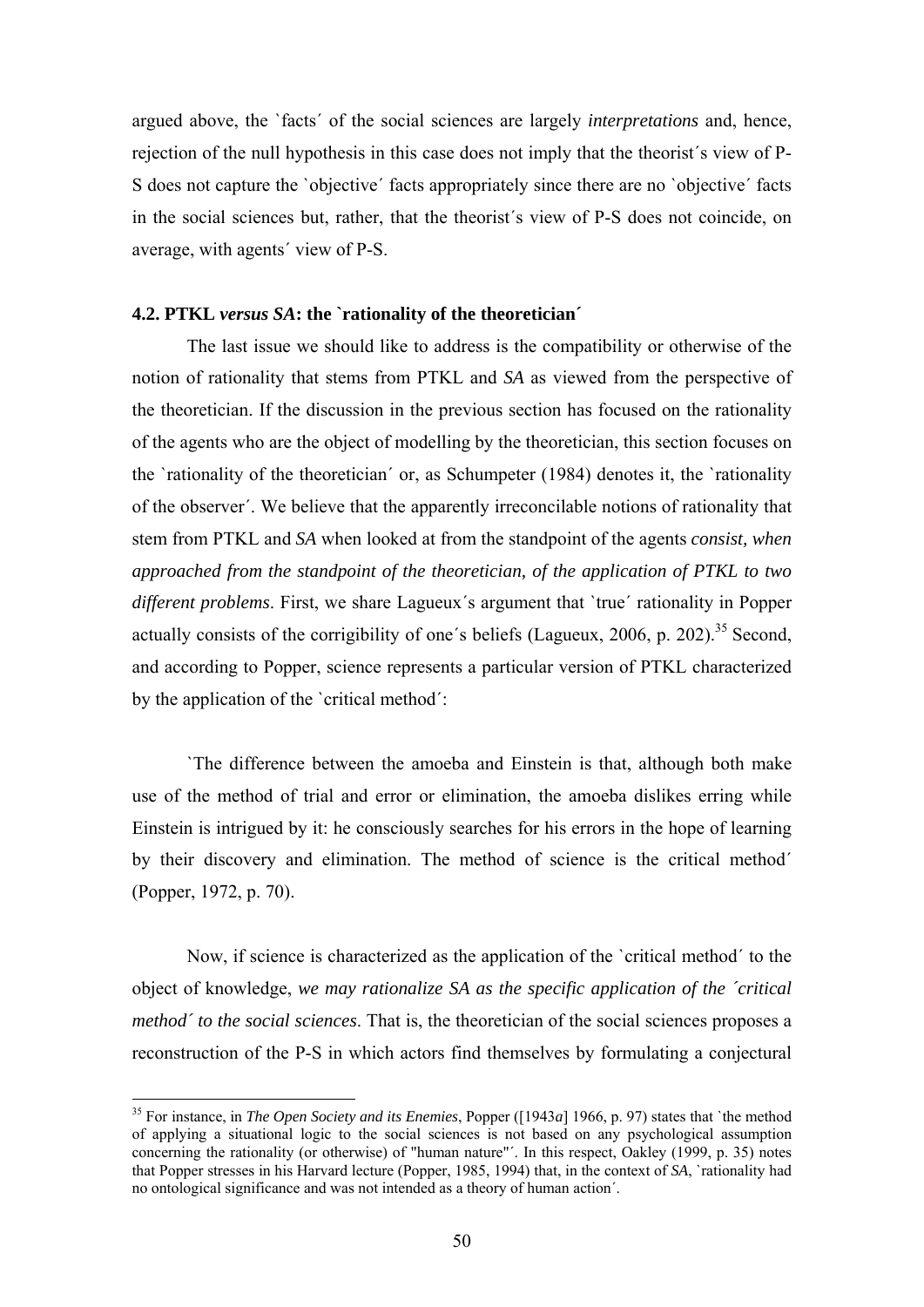situational model where they make decisions on the basis of systematic deliberation. As such, the situational model proposed is only a conjecture according to which the former constitutes an `adequate´ oversimplification of the relevant P-S or:

`By conjectural analysis I mean a certain kind of tentative or conjectural explanation of some human action which appeals to the situation in which the agent finds himself… Admittedly, no creative action can ever be fully explained. Nevertheless, we can try, conjecturally, to give an idealized reconstruction of the problem situation in which the agent found himself, and to that extent make the action "understandable" (or "rationally understandable")…´ (Popper, 1972, p. 179).

The situational model constructed will then be subject to close scrutiny by the scientific community which will tell us the extent to which the different elements of the hypothetical P-S need to be modified. To the extent that the elements of the hypothetical P-S can be properly identified (i.e., it should consist of a set of observable elements such as physical and social constraints and assumptions about agents´ knowledge and information) both the situational model and the results of the empirical tests can be, in principle, openly criticised by the scientific community. That is, the significance of the situational model is that it is the `object´ against which criticism may be directed given the prior methodological decision to immunize *RP* from potential refutation. In turn, the role of *RP* (regardless of the specific version adopted) is to facilitate the implementation of the `critical method´ by helping scientists identify the `logic of the situation´ captured in the situational model. In this respect, it has been argued elsewhere that, in the context of Popper´s distinction among three ontological domains, the claim to *objectivity* in World 3 — which consists of knowledge or thought in an objective sense such as problems, theories, and arguments ― stems from the notion that knowledge in World 3 `resides in *recorded* form outside the mind of any agent, even its originator, and is, in principle, accessible by any other agent in that recorded form´ (Oakley, 2002, p. 464; also Popper, 1972, pp. 108-9). As Sassower (2006, p. 104) has observed, Popper `saw rationality as the way to intersubjectivity, because it is too much to expect objectivity´. In the absence of an `animating principle´ such as *RP*, it would be very hard to logically connect the elements of the situational model in an understandable way.

 What is crucial, however, is that the situational model will undergo successive changes and refinements (that will let it acquire greater accuracy in the explanation of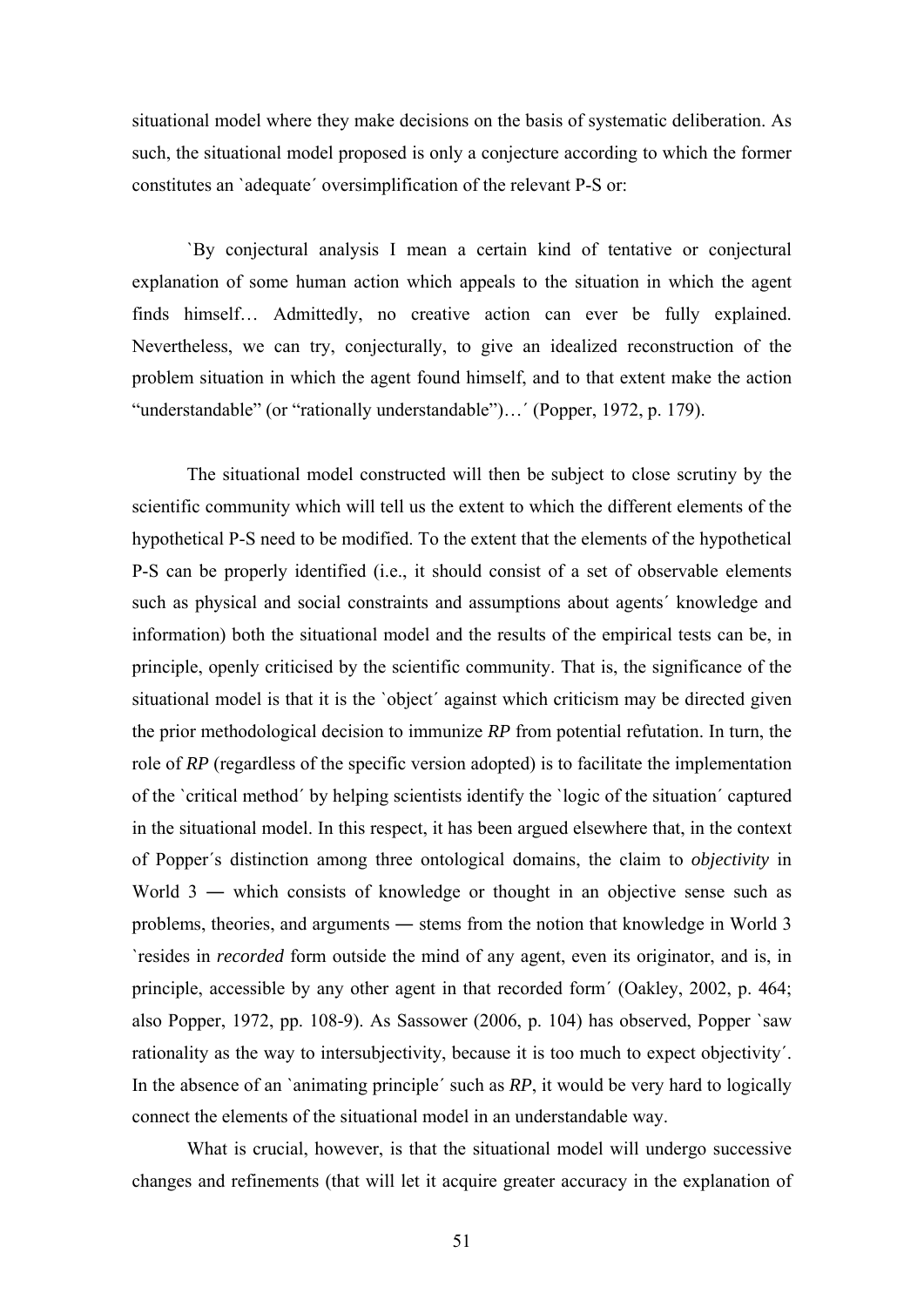social phenomena) in the aftermath of 'rational' criticism by the scientific community. Viewed from this standpoint, it does not make any difference whether the theoretician adopts *RPo* or *RPs* as long as the situational model is subject to close scrutiny by other members of the scientific community. Then, as the situational model undergoes further refinements or modifications new predictions and explanations may eventually emerge. It is clear then that, as long as social scientists modify their models in order to make them capable of providing increasingly accurate explanations of social phenomena, *their behaviour can be characterized as being `corrigible´ and, hence, as sticking to the type of rationality we have associated with PTKL*. We may thus conclude that, although there is some tension between PTKL and *SA* when their relation is approached from the standpoint of `the rationality of agents´ such tension does not arise when such relation is approached instead from the standpoint of the `rationality of the theoretician´.

### **5. Summary and conclusions**

A number of commentators have noted that there are two different approaches to rationality in Popper´s philosophy: the approach stemming from his evolutionary theory of knowledge and learning (PTKL) and the approach embodied in so-called `Situational Analysis´ (*SA*) and associated to his famous `Rationality Principle´ (*RP*). According to the former, we `learn´ by subjecting our hypotheses to trial and discarding those ones which turn out to be wrong. In addition, all knowledge is conjectural and fallible. In this setting, science is the `highest´ form of knowledge acquisition and is characterized by the subjecting of scientific theories to the most severe forms of criticism by members of the scientific community including, of course, empirical testing. The notion of `critical rationalism´ was coined to capture Popper´s thesis that the way to maximize the rate of expansion of knowledge is to subject theories to an optimal amount of criticism. The notion of human rationality that stems from PTKL consists of the *corrigibility* of our (wrong) beliefs. In other words, PTKL implies that being `rational´ consists of revising our beliefs when they turn out to be wrong. Therefore, individuals who fail to do so are `irrational´. *SA* represents Popper´s methodological proposal for the social sciences. In turn, *RP* is a methodological principle according to which *agents always act in a way that is adequate or appropriate to their problem-situation* (P-S). It follows that, in the context of *SA*, `rational´ behaviour consists of acting in a way that is appropriate to the `logic of the situation´ whereas `irrational´ behaviour will consist of doing otherwise. However, Popper and several of his commentators have made an important distinction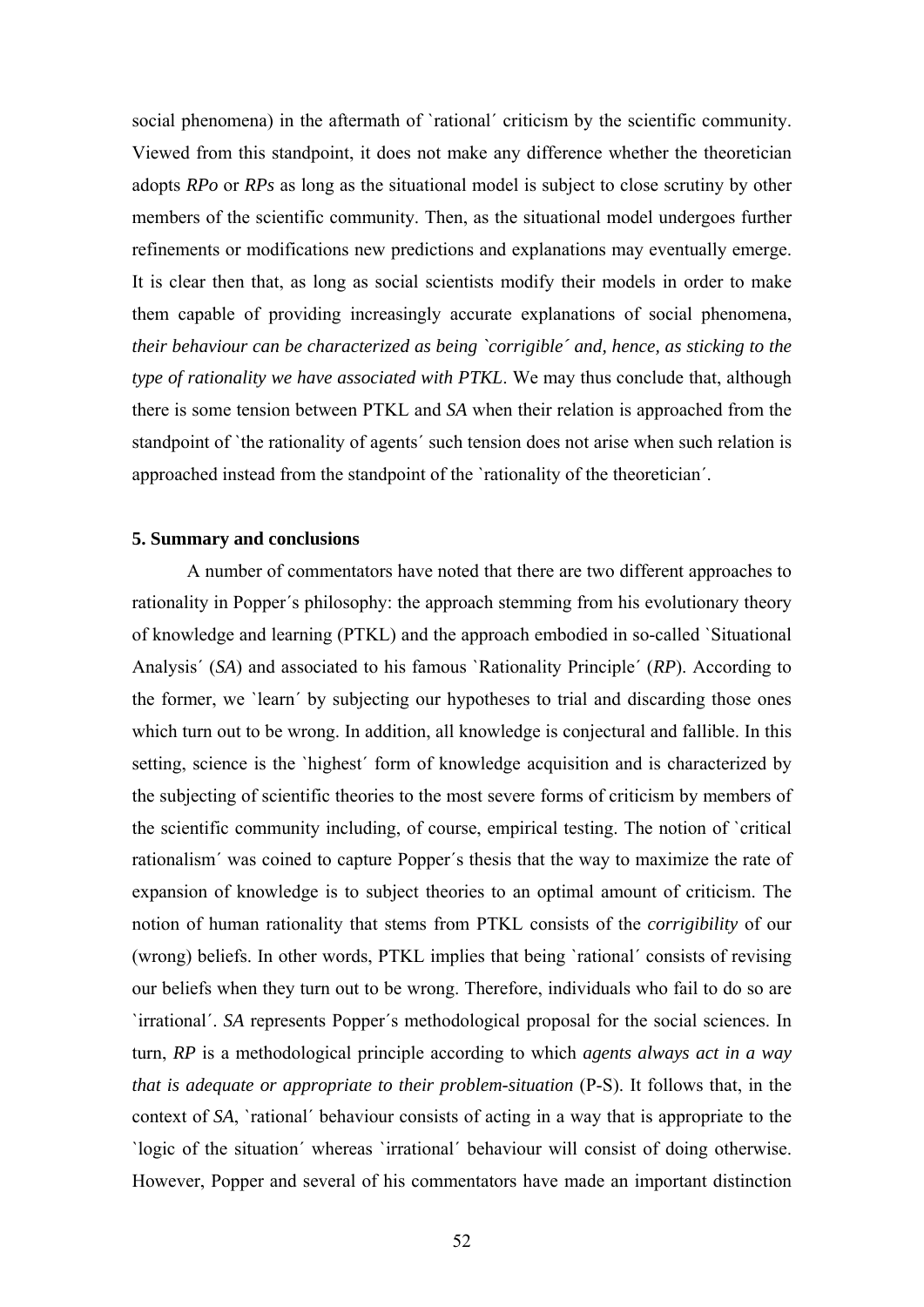between the `objectivist´ and the `subjectivist´ version of *SA*. According to them, in the former the theoretician seeks to reconstruct P-S `as it actually is´ whereas in the latter she reconstructs it `as it is seen by agents´. In this respect, we argued that the former is based on the (implicit) assumption that there is a systematic *discrepancy* between the theoretician´s and agents´ view of P-S and that, under the null hypothesis, this implies that agents´ view of P-S is assumed to be, at least partially, wrong. We also proposed a rationalization of the `objectivist´ version of *SA* according to which the latter is based on a methodological decision to assume that the mistakes made by agents when making decisions are *less* interesting for the purpose of understanding agents´ behaviour and, especially, for the generation of predictions than the (modelling) mistakes made by the theoretician.

The purpose of this essay was to study the compatibility of these two apparently irreconcilable approaches. We have made five different claims. Our first claim was that there is a certain tension between PTKL and *SA* when their relation is analysed from the standpoint of the `rationality of the agents´ whose behaviour is captured in the model albeit the tension disappears when the relation is analysed from the standpoint of the `rationality of the theoretician´. Our second claim was that the nature of the tension between PTKL and *SA* depends on whether the theoretician adopts the `objectivist´ or the `subjectivist´ version of *SA*. In particular, we argued that the tension between PTKL and the `subjectivist´ *SA* stems from the fact that, in the latter, it is implicitly assumed that agents´ view of P-S is partially wrong which implies, in turn, that agents do not `learn´ from their mistakes as PTKL posits, i.e., that they exhibit a tendency to repeat the same mistakes so that the latter become predictable. We argued that this feature of the `subjectivist´ version of *SA* creates a tension with PTKL when the main purpose of the theoretician is to generate predictions but does not generate any tension with PTKL when the purpose is to perform historical interpretation. This raises the difficult issue of the legitimacy of adopting the `subjectivist´ *SA* when the main purpose of the modelling exercise is to generate predictions the latter being understood as the derivation of the logical consequences of theory. It was not the purpose of this study to settle this issue and, hence, issuing a verdict on it will require further work. By contrast, we argued that the tension between PTKL and the `objectivist´ *SA* stems from the fact: (i) that if agents behave according to PTKL it is not necessarily the case that their decisions will be adequate or appropriate to the `logic of the situation´ insofar as the former *only* implies that agents tend to eliminate their mistakes and, hence, we have that in the wake of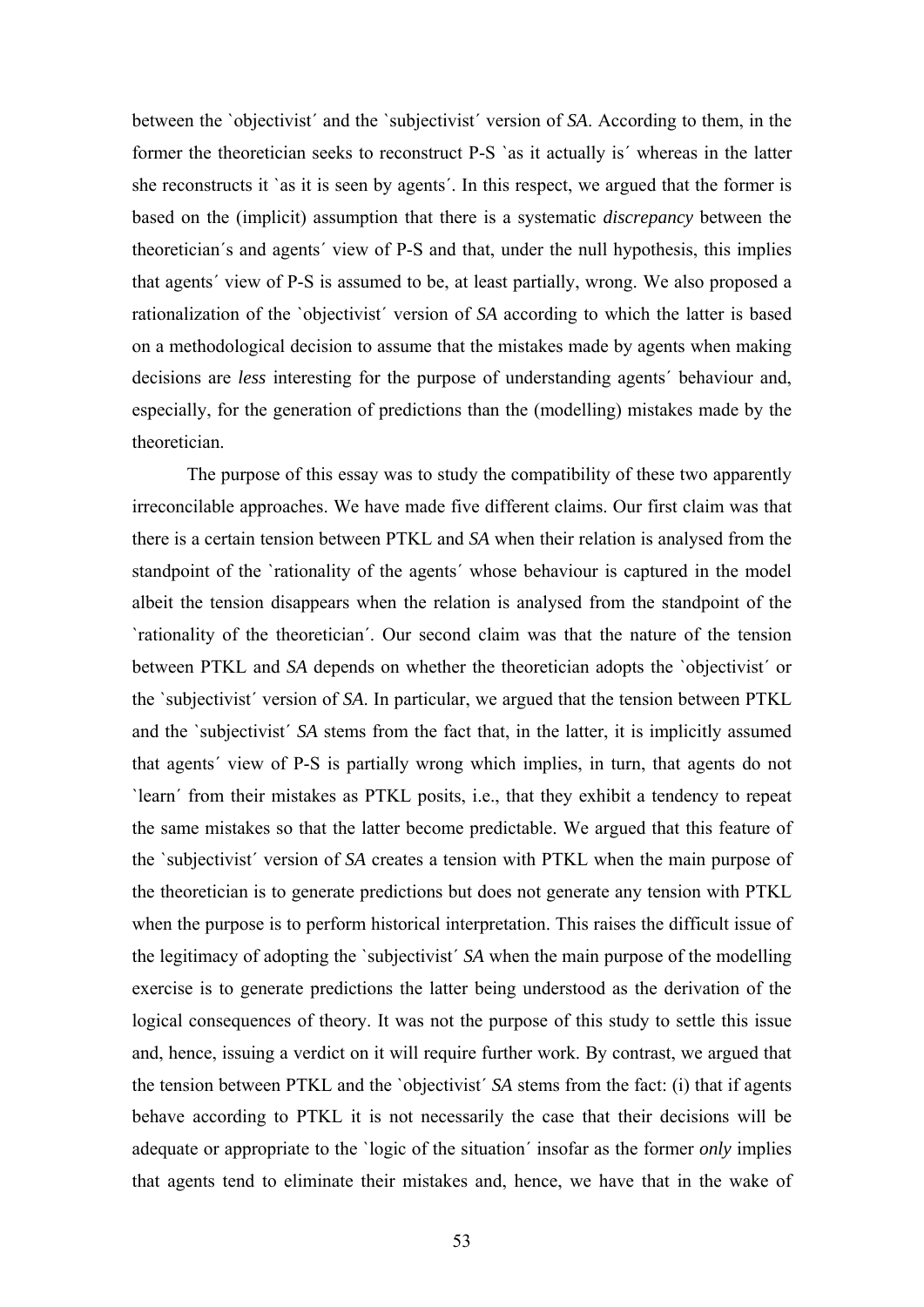changes in the surrounding environment agents´ decisions may not be adequate to the `logic of the (new) situation´, and (ii) that the adoption of the `objectivist´ *SA* implies *de facto* the *imposition* of the theoretician´s view of P-S upon agents´. Yet, we argued that it is unlikely that, if agents behave according to PTKL by subjecting their conjectures to trial and eliminating the ones that turn out to be wrong, their view of P-S will eventually converge to the theoretician´s. Our third claim built on the ideas of Hayek (1943) about the nature of the `facts´ of the social sciences and was that, in the way it is presented by Popper and some of his commentators, the `objectivist´ *SA* represents a *limit* or extreme case based on the presupposition that P-S is (fully) *independent* of agents´ beliefs. Our fourth claim was closely related to the previous one and consisted of the idea that, if Hayek's ideas on the nature of the 'facts' of the social sciences are duly taken on board, it follows that the natural strategy for social scientists is to seek to reconstruct P-S *as agents´ see it* rather than to reconstruct it *as the scientist sees it*. Our fifth and last claim was that, unlike what Popper and his commentators suggest, the difference between the `objectivist´ and the `subjectivist´ version of *SA* is not that in the former the theoretician reconstructs P-S *as it actually is* whereas in the latter she does it as *agents see it* but, rather, that in the former she reconstructs P-S *as she sees it* herself whereas in the latter she does it *as she believes that agents actually see it*.

### **References**

Alchian, A. A. (1950) Uncertainty, Evolution, and Economic Theory, *Journal of Political Economy*, 58(3), pp. 211-221.

Arrow, K. J. (1986) Rationality of self and others in an economic system, *Journal of Business*, 59(4.2): S385-S399.

Arrow, K. J. (2004) Is bounded rationality unboundedly rational? Some ruminations, in Augier, M. & March, J. G. (eds.) *Models of a Man: Essays in Memory of Herbert A. Simon*, Cambridge, MA: MIT Press, pp. 47–55.

Bartley, W. W. (1982) The Philosophy of Karl Popper. Part III. Rationality, Criticism, and Logic, *Philosophia* 11(1–2), pp. 121–221.

Becker, G. (1962) Irrational behavior and economic theory, *Journal of Political Economy*, 70(1), pp. 1-13.

Becker, G. S. (1976) *The economic approach to human behaviour,* Chicago (IL): University of Chicago Press.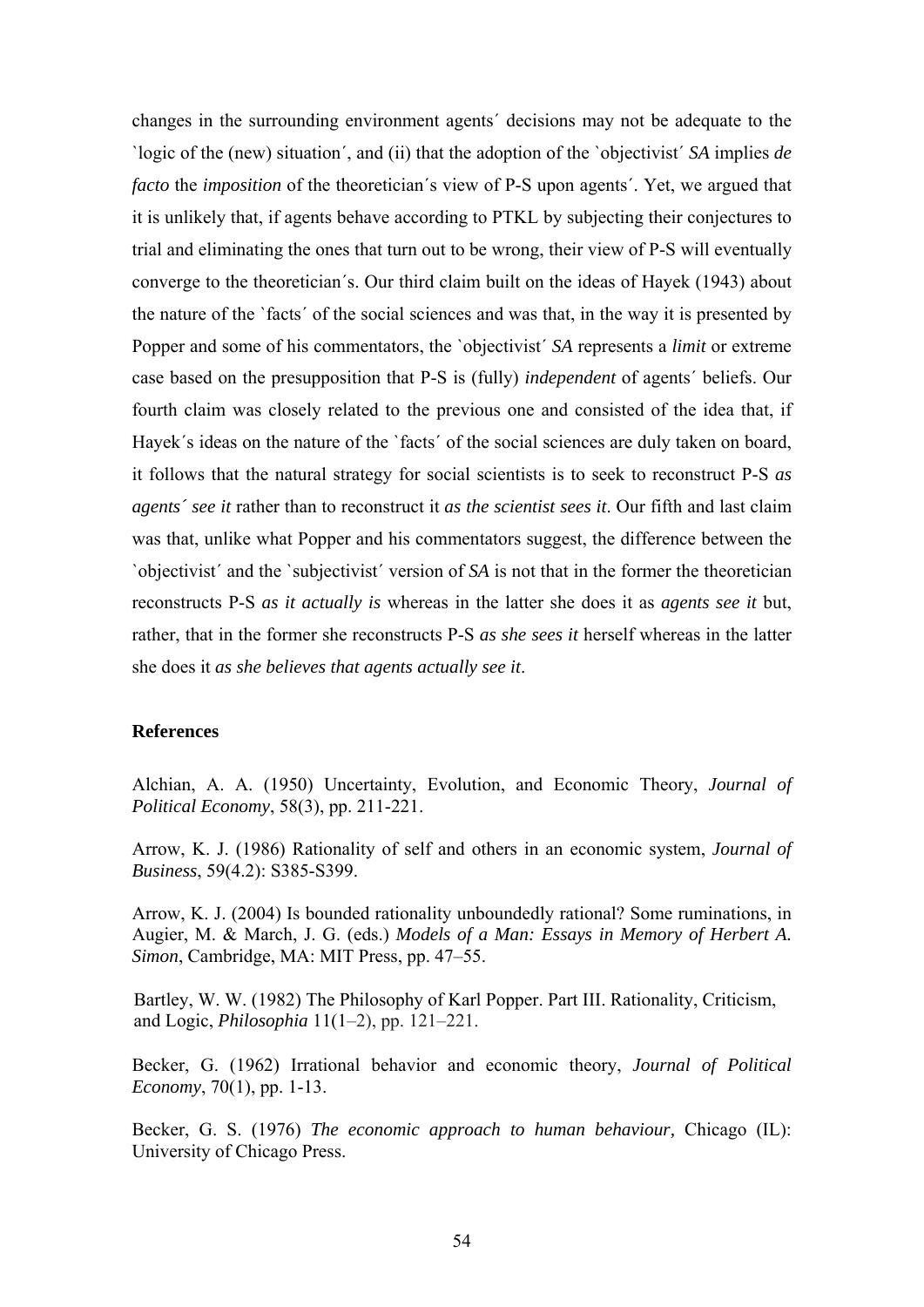Beinhocker, E. D. (2013) Reflexivity, complexity, and the nature of social science. *Journal of Economic Methodology*, 20(4), pp. 330-342.

Bentham ([1789] 1907) *An Introduction to the Principles of Morals and Legislation*. Oxford: Clarendon Press

Bicchieri, C. (1992) Two Kinds of Rationality, in de Marchi, N. (ed.) *Post-Popperian Methodology of Economics: Recovering Practice*, pp. 155-188, Boston: Kluwer Academic Publishers.

Blaug, M. (1975) Kuhn versus Lakatos, or Paradigms versus Research Programmes in the History of Economics, *History of Political Economy*, 7, pp. 399–419.

Blaug, M. (1985) Comment on D. Hands, 'Karl Popper and economic methodology: a new look', *Economics and Philosophy*, 1(2), pp. 286–8.

Boland, L. A. (2003*a*) Dealing with Popper in Economic Methodology, *Philosophy of the Social Sciences,* 33(4), pp. 479-98.

Boland, L. A. (2003*b*) *The Foundations of Economic Method: A Popperian Perspective*, 2<sup>nd</sup> edition, London: Routledge.

Bunge, M. (1996) The Seven Pillars of Popper´s Social Philosophy, *Philosophy of the Social Sciences*, 26(4), pp. 528-556.

Caldwell, B. J. (1985) Towards a broader conception of criticism, *History of Political Economy*, 18(4), pp. 675-81.

Caldwell, B. J. (1991) Clarifying Popper, *Journal of Economic Literature*, 29(1), pp. 1- 33.

Caldwell, B. J. (2003) Popper and Hayek: Who Influenced Whom? *Cashiers D´Épistémologie*, 292, 2003-01.

Campbell, D. T. (1974) Evolutionary Epistemology, in Schilpp, P. A. (ed.) *The Philosophy of Karl Popper*, pp. 413-463, Vol. XIV, Book I, LaSalle (IL): Open Court.

Cosmides, L. & Tooby, J. (1994) Better than Rational: Evolutionary Psychology and the Invisible Hand, *American Economic Review*, 84(2), pp. 327-32.

De Bruin, B. (2006) Popper´s Conception of the Rationality Principle in the Social Sciences, in Jarvie, I., Minford, K. & Miller, D. (eds.) *Karl Popper: A Centenary Assessment*, Vol. III (Science), pp. 209-217, Ashgate.

Dow, S. C. (1995) The appeal of neoclassical economics: some insights from Keynes's epistemology, *Cambridge Journal of Economics*, 19(6), pp. 715-733.

Edgeworth (1881) *Mathematical Psychics: An Essay on the Application of Mathematics to the Moral Sciences*. Augustus M. Kelley: New York.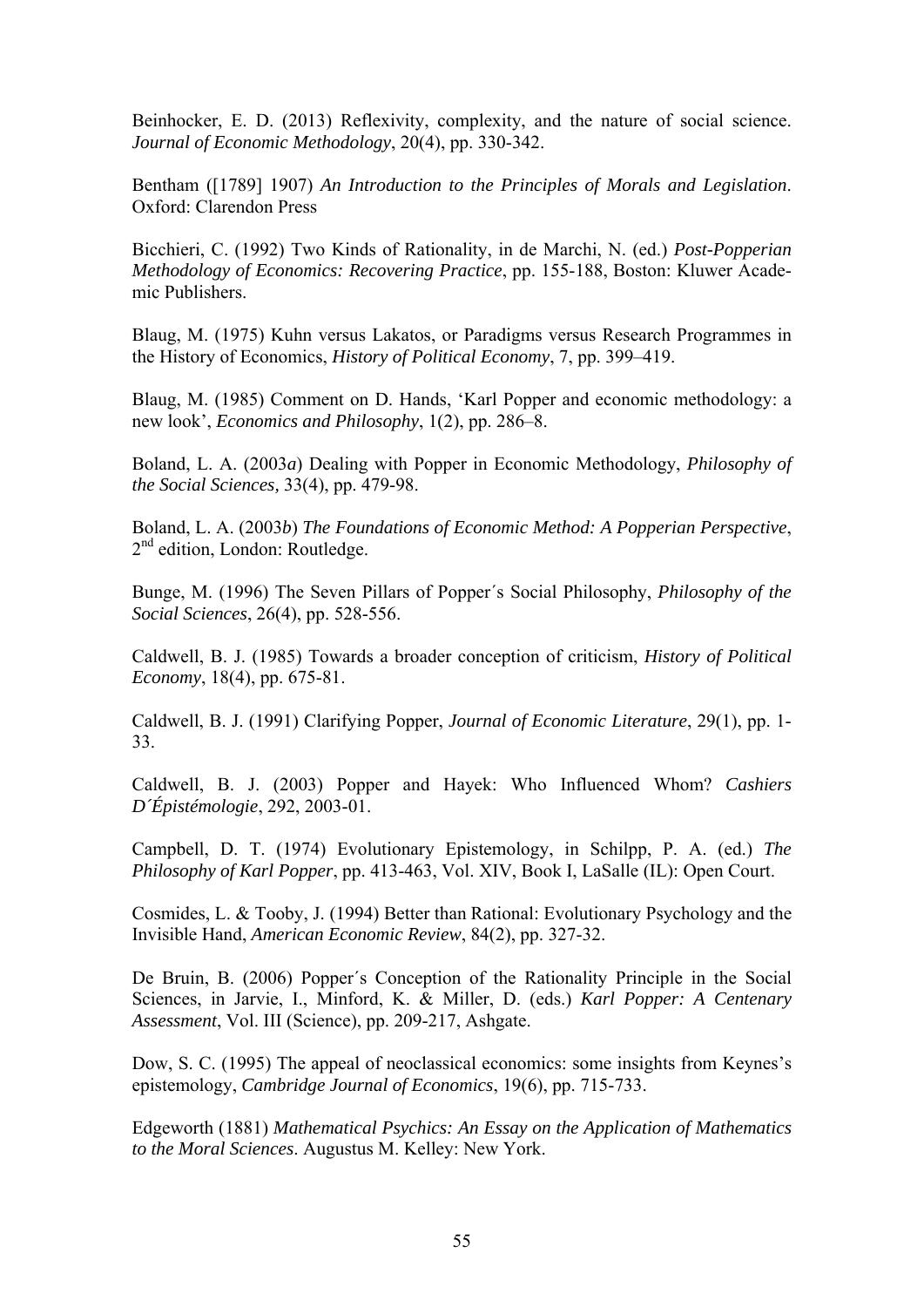Farmer, M. K. (1982) Rational Action in Economic and Social Theory: Some Misunderstandings, *Archives Europeennes de Sociologie*, 23(1), pp. 179-197.

Farmer, J. D. (1998) *Market force, ecology and evolution*. Santa Fe Institute Working Paper.

Friedman, M. (1953) The methodology of positive economics, in *Essays in Positive Economics*, ch. 1, pp. 3-43, Chicago: Chicago University Press.

Gattei (2009) *Karl Popper's Philosophy of Science,* Routledge: New York.

Gibbard, A. & Varian, H. R. (1978) Economic Models, *Journal of Philosophy*, 75(11), pp. 664-677.

Goldthorpe, J. H. (1998) Rational Action for Sociology, *British Journal of Sociology*, 49(2), pp. 167-192.

Hamlin, A. P (1986) *Ethics, Economics and the State*, New York: St. Martin´s Press. Reprinted in Caldwell, B. (ed.), 1993, *The Philosophy and Methodology of Economics I,* pp. 304-362, Aldershot: Edward Elgar.

Hands, D. W. (1985) Karl Popper and Economic Methodology: A New Look, *Economics & Philosophy*, 1(1), pp. 83-99.

Hands, D. W. (1991) Popper, the rationality principle and economic explanation, in G. K. Shaw (ed.) *Economics, Culture and Education: Essays in Honour of Mark Blaug*, Cheltenham: Edward Elgar, pp. 108-119.

Hands, D. W. (1992) Falsification, Situational Analysis and Scientific Research Programs: The Popperian Tradition in Economic Methodology, in de Marchi, N. (ed.) *Post-Popperian Methodology of Economics: Recovering Practice*, pp. 19-54, Boston: Kluwer Academic Publishers.

Hayek, F. A. (1937) Economics and Knowledge, *Economica*, 4(13), pp. 33-54.

Hayek, F. A. (1942) Scientism and the Study of Society. Part I, *Economica*, 9(35), pp. 267-291.

Hayek, F. A. (1943) The Facts of the Social Sciences, *Ethics*, 54(1), pp. 1-13.

Hayek, F. A. (1967) *Studies in Philosophy, Politics, and Economics,* Chicago: University of Chicago Press.

Hedström, P., Swedberg, R. & Udéhn, L. (1998) Popper´s Situational Analysis and Contemporary Sociology, *Philosophy of the Social Sciences*, 28(3), pp. 339-364.

Hicks, J. R. (1956) *A Revision of Demand Theory*, Oxford: Clarendon Press.

Hobbes, T. ([1651] 1985) *Leviathan*, London: Penguin Books.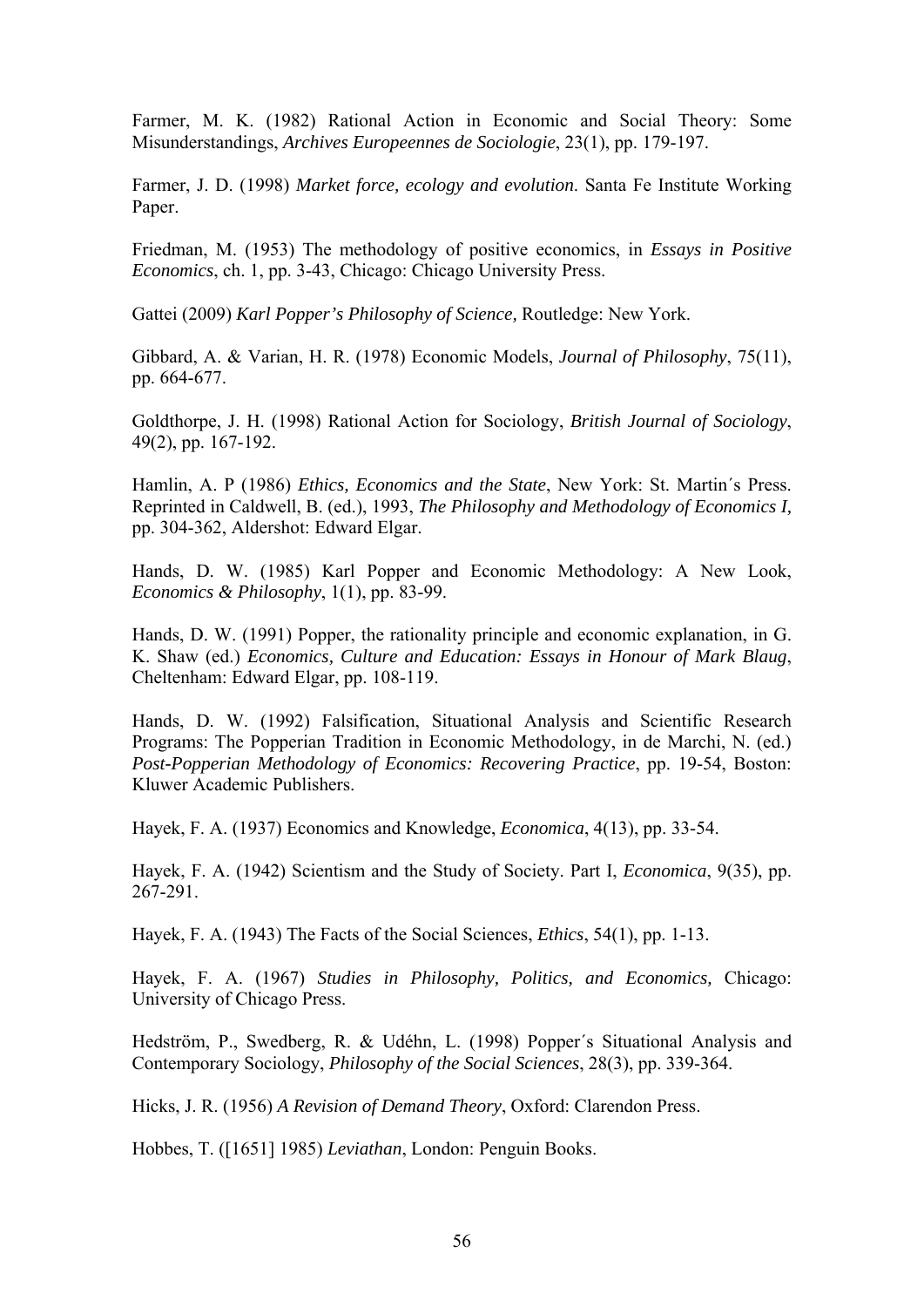Hume, D. ([1748] 2006) An enquiry concerning human understanding: a critical edition, Oxford, Clarendon Press; New York : Oxford University Press.

Jacobs, S. (1990) Popper, Weber and the Rationalist Approach to Social Explanation, *British Journal of Sociology*, 41(4), pp. 559-570.

Kerstenetzky, C. L. (2009) Plural situational logic: the rationa(lisabi)lity principle, *Cambrigde Journal of Economics*, 33(2), pp. 193-209.

Keynes, J. M. (1936) *The General Theory of Employment, Interest and Money.* Cambridge: Macmillan.

Kirzner, I. (1976) *The Economic Point of View*, Kansas City: Sheed & Ward.

Klappholz, K. & Agassi, J. (1959) Methodological Prescriptions in Economics, *Economica*, 26(101), February, pp. 60-74.

Knight, F. H. ([1921] 1971) *Risk, Uncertainty, and Profit*, Chicago: The University of Chicago Press.

Koertge, N. (1975) Popper's Metaphysical Research Program for the Human Sciences, *Inquiry*, 18(4), pp. 437-62.

Koertge, N. (1979) The Methodological Status of Popper´s Rationality Principle, *Theory and Decision*, 10(1/4), January, pp. 83-95.

Lagueux, M. (1993) Popper and the Rationality Principle, *Philosophy of the Social Sciences*, 23(4), pp. 468-480.

Lagueux, M. (2006) Popper and the Rationality Principle, in Jarvie, I., Minford, K. & Miller, D. (eds.) *Karl Popper: A Centenary Assessment*, Vol. III (Science), pp. 197-217, Ashgate.

Lagueux, M. (2010) *Rationality and Explanation in Economics*, Routledge.

Langlois, R. N. (1995) Rationality, institutions, and explanation, in R. N. Langlois (ed.) *Economics as a Process*, pp. 225-255, Cambridge: Cambridge University Press.

Langlois, R. N. (1998) Rule-following, Expertise, and Rationality: A New Behavioral Economics? in Dennis, K. (ed.) *Rationality in Economics: Alternative Perspectives*, pp. 55-78, Boston: Kluwer Academic.

Latsis, S. J. (1972) Situational Determinism in Economics, *British Journal for the Philosophy of Sciences*, 23(3), pp. 207-245.

Latsis, S. J. (1983) The Role and Status of the Rationality Principle in the Social Sciences, in Cohen, R. S. & Wartoksky, M. W. (eds.) *Epistemology, Methodology, and the Social Sciences*, pp. 123-152, London: Reidel Publishing Company.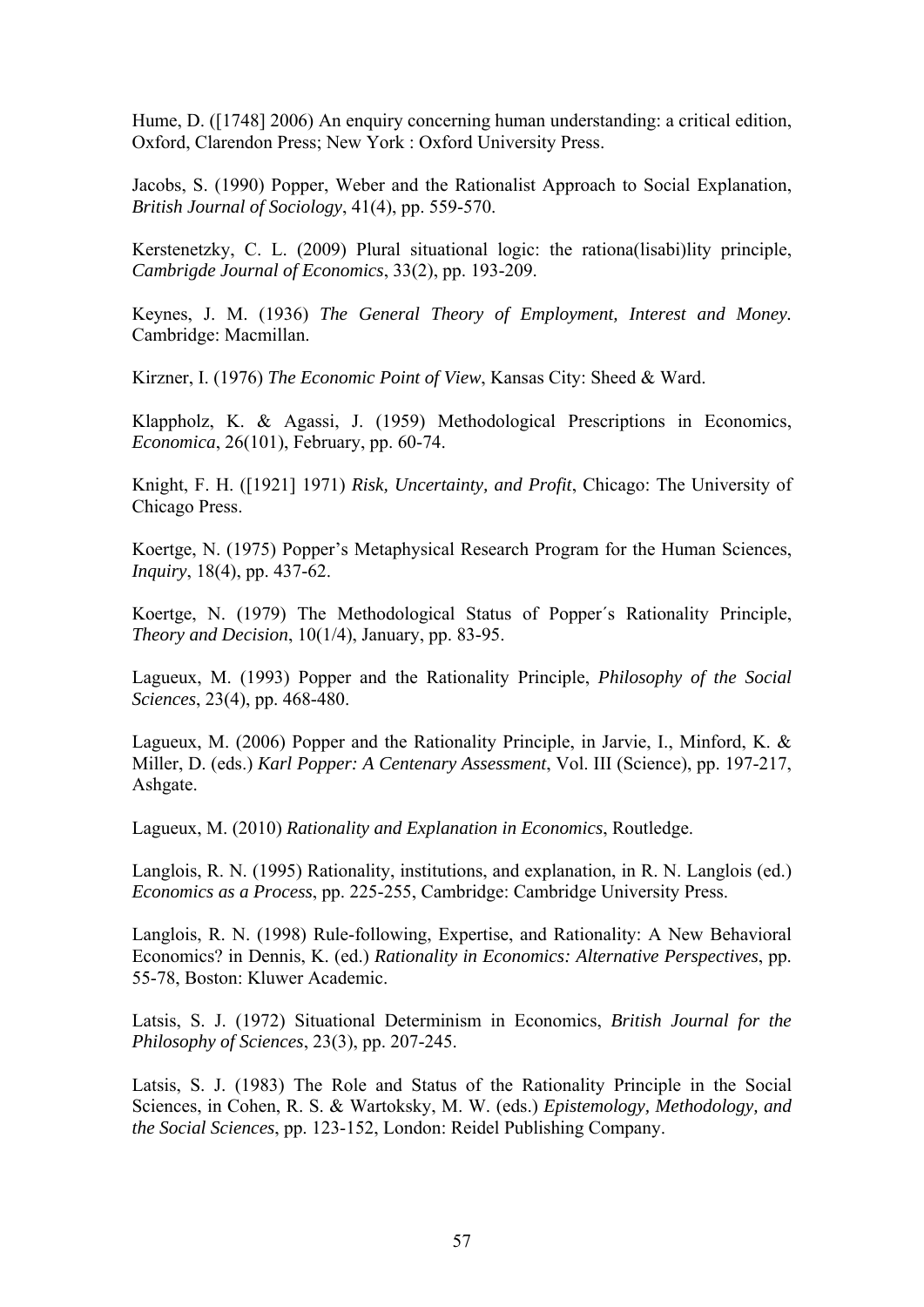Loasby, B. J. (1976) *Choice, complexity and Ignorance: An Enquiry into Economic Theory and the Practice of Decision-Making*, Cambridge: Cambridge University Press.

Loasby, B. J. (1999) *Knowledge, Institutions and Evolution in Economics*, London: Routledge.

Lucas, R. E. (1986) Adaptive behaviour and economic theory, in R. M. Hogarth & M. W. Reder (eds.) *Rational Choice: The Contrast between Economics and Psychology*, pp. 217-242, Chicago and London: University of Chicago Press.

Matzner, E. & Jarvie, I. C. (1998) Introduction to the Special Issues on Situational Analysis, *Philosophy of the Social Sciences*, 28(3), pp. 333-338.

Mayr, E. (1988) *Toward a New Philosophy of Biology – Observations of an Evolutionist.* Cambridge, Mass., and London: Harvard University Press.

Menger, C. ([1871] 1950) *Principles of Economics,* translated and edited by J. Dingwall & Bert H. Hoslitz. Glencoe, IL: Free Press.

Merton, R. K. (1948) The self-fulfilling prophecy, *Antioch Review,* 8(2), pp. 193-210.

Mill, J. S. ([1836] 1967) On the Definition of Political Economy and the Method of Investigation Proper to It, in *Collected Works of John Stuart Mill*, vol. 4, pp. 309-39, Toronto: University of Toronto Press.

Minsky, H. P. (1975) *John Maynard Keynes*. New York: Columbia University Press.

Muth, J. F. (1961) Rational Expectations and the Theory of Price Movements, *Econometrica*, 29(3), pp. 315-335.

Nadeau, R. (1993) Confuting Popper on the Rationality Principle, *Philosophy of the Social Sciences*, 23(4), pp. 446-467.

Notturno, M. A. (1998) Truth, Rationality, and the Situation, *Philosophy of the Social Sciences*, 28(3), pp. 400-421.

Oakley, A. (1999) Economics and the origin of Popper´s situational analysis, *History of Economics Review*, 30, pp. 25-40.

Oakley, A. (2002) Popper´s Ontology of Situated Human Action, *Philosophy of the Social Sciences*, 32(4), pp. 455-486.

Pareto, V. (1917) *Traitè de sociologie generale*, Payot: Lausanne and Paris.

Parsons, T. (1937) *The Structure of Social Action*, McGraw Hill: New York.

Popper, K. R. ([1943*a*] 1966) *The Open Society and its Enemies*, Vol. II, London: Poutledge & Kegan.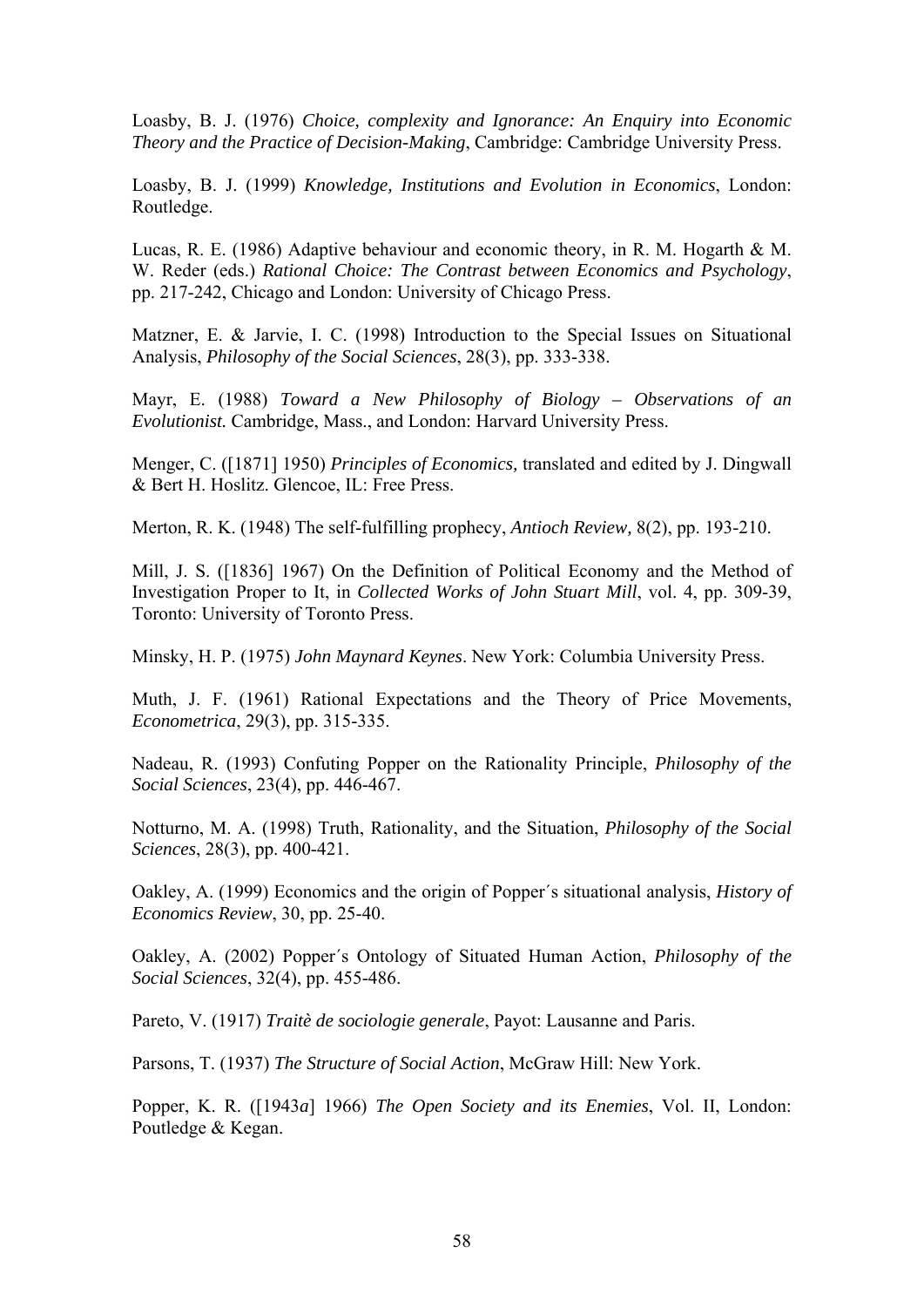Popper, K. R. ([1943*b*] 1966) *The Open Society and its Enemies*, Vol. I, London: Poutledge & Kegan.

Popper, K. R. (1944-45) The Poverty of Historicism I-III, *Economica*, 11, pp. 86-103, 119-137, 12: pp. 69-89.

Popper, K. R. (1963) *Conjectures and Refutations: The Growth of Scientific Knowledge*, London: Routledge and Kegan Paul.

Popper, K. R. (1966) *Of Clouds and Clocks: An Approach to the Problem of Rationality of and the Freedom of Man*, St. Louis: Washington University Press.

Popper, K. R. (1967) La rationalité et le statut du principe de rationalité, in E. M. Classen (ed.), *Les Fondements Philosophiques des Systèmes Economiques*, pp. 142-50, Paris: Payot.

Popper, K. R. (1972) *Objective Knowledge: An Evolutionary Approach*, Oxford: Clarendon Press.

Popper, K. R. (1976*a*) *Unended Quest*, LaSalle, IL.: Open Court.

Popper, K. R. (1976*b*) The Logic of the Social Sciences, in T. W. Adorno et al., *The Positivist Dispute in German Sociology*, pp. 87-104, London: Heinemann.

Popper, K. R. (1985) The Rationality Principle, in D. Miller (ed.) *Popper Selections*, pp. 357-365, Princeton: Princeton University Press.

Popper, K. R. (1990) *A World of Propensities*, Bristol (UK): Thoemmes.

Popper, K. R. (1994) *The Myth of the Framework: In defence of science and rationality*, London: Routledge.

Sassower, R. (2006) *Popper´s Legacy: Rethinking Politics, Economics and Science*, Stocksfield (UK): Acumen.

Savage, L. (1954) *The Foundations of Statistics,* New York: Wiley.

Schumpeter, J. A. (1984) The Meaning of Rationality in the Social Sciences, *Journal of Institutional and Theoretical Economics*, 140(4), pp. 577-593.

Schutz, A. (1972) *The Phenomenology of the Social World*, London: Heinnemann.

Simon, H. A. (1976) From Substantive to Procedural Rationality, in Spiro J. Latsis (ed.) *Method and Appraisal in Economics*, pp. 129-148, Cambrigde: Cambridge University Press.

Twomey, P. (1998) Reviving Veblenian Psychology, *Cambridge Journal of Economics,* 22(4), pp. 433-48.